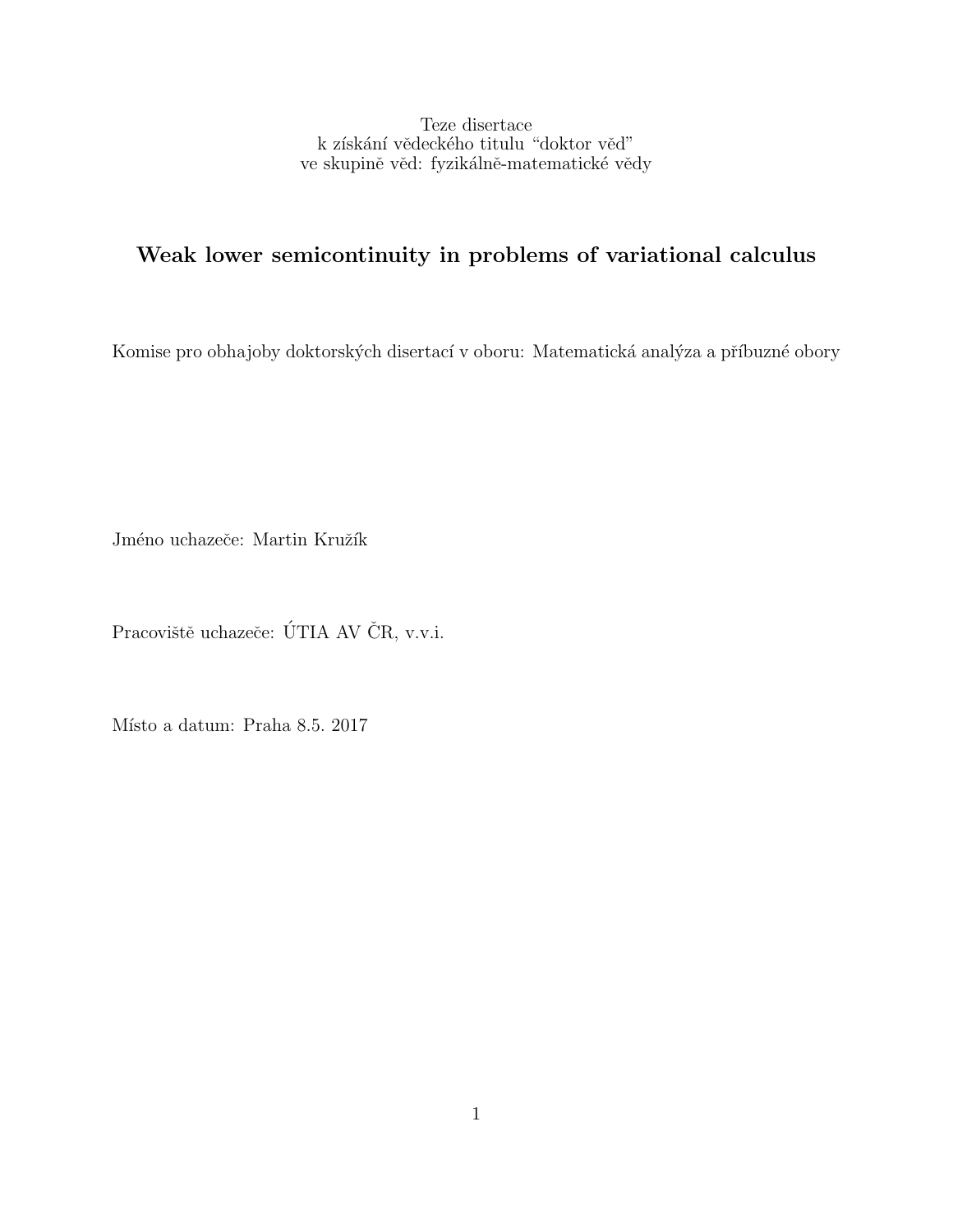### 1 Summary

Minimization is a reoccurring theme in many mathematical disciplines ranging from pure to applied ones. Of particular importance is the minimization of integral functionals that is studied within the calculus of variations. Proofs of the existence of minimizers usually rely on a fine property of the involved functional called *(sequential)* weak lower semicontinuity. While early studies of weak lower semicontinuity go back to the beginning of the 20th century, the milestones of the modern theory were set by C.B. Morrey Jr. [80] in 1952 and N.G. Meyers [79] in 1965. We first discuss weak lower semicontinuity of integral functionals in problems arising in continuum mechanics of solids and in magnetism. Special attention is paid to applications where physical models do not allow for weak lower semicontinuity of energy functionals. In this case, we search for a lower semicontinuous envelope of the original problem. Here, generalized convexity notions (quasiconvexity, rank-one onvexity, and polyconvexity) play a key role. In the he second part of the thesis, we review quasiconvexity and its refinement important for a characterization of parametrized measures generated by gradients and give some aplications to weak lower semicontinuity of integral functionals for signed integrands. Besides, we mention results in lower semicontinuity of functionals along sequences satisfying differential constraints and some interesting properies of quasiconvex functions.

## 2 Preface

Many tasks in the world surrounding us can be mathematically formulated as minimization or maximization problems. For example, in physics we minimize the energy, in economy one tries to minimize the cost and maximize the profit, entrepreneurs may try to minimize the investment risk. In addition, minimization problems appear in many more specific tasks: in a fitting procedure, or more generally inverse problems, one tries to minimize the deviation of the model prediction from the experimental observation or training of a neuronal network is based on minimizing a suitable cost function.

In a very general manner, we may express these problems as

$$
minimize I over \mathcal{Y}, \qquad (2.1)
$$

where Y is a set over which the minimum is sought and  $I: \mathcal{Y} \to \mathbb{R}$  is a functional whose meaning may be the energy, cost, risk, or gain, for instance. From the mathematical point of view, two questions are immediate when inspecting problem  $(2.1)$ : firstly whether  $(2.1)$  is solvable, that is if I possesses minimizers on  $\mathcal{Y}$ , and secondly how to find a solution (i.e. a minimizer) to  $(2.1)$ .

Calculus of variations is devoted to solving  $(2.1)$  when  $\mathcal Y$  is (a subset) of an infinitedimensional vector space. Its starting point may have been a question of Johann Bernoulli on which curve a mass point will descent the fastest in a gravitational field; the so-called brachistochrone problem. In the most typical situation (that covers the brachistochone problem in particular), I in (2.1) is an integral functional depending on functions  $u : \Omega \to \mathbb{R}^m$ with  $\Omega \subset \mathbb{R}^n$  and their derivatives. In the easiest case, in which  $n = m = 1$ ,  $\Omega = [a, b]$ , and  $f: \Omega \times \mathbb{R} \times \mathbb{R} \to \mathbb{R}$  is a suitable integrand, the functional reads

$$
I(u) := \int_{a}^{b} f(x, u(x), u'(x)) dx \quad \text{with } u(a) = u_a \text{ and } u(b) = u_b,
$$
 (2.2)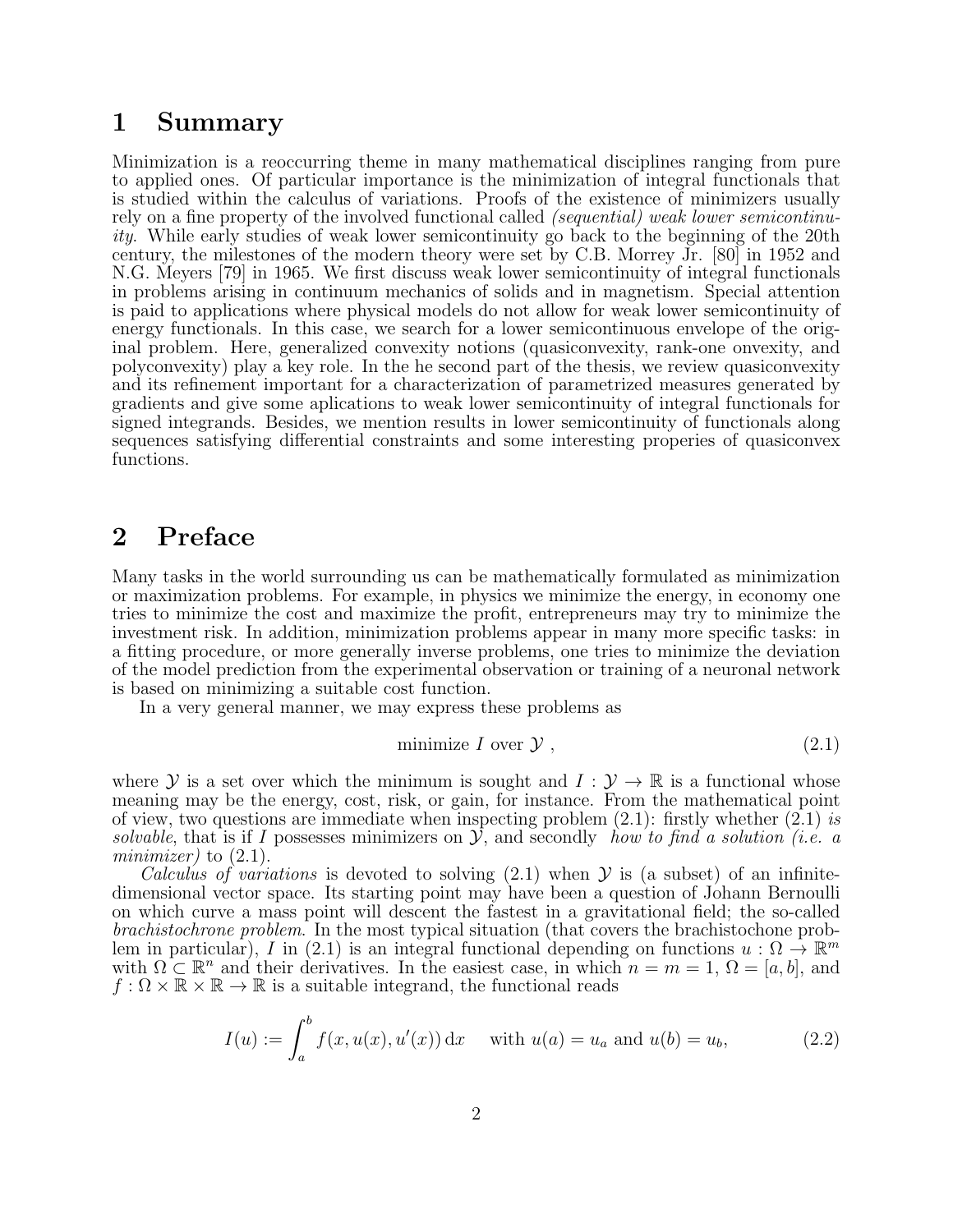where  $u_a$  and  $u_b$  are given boundary data. The task is to either solve  $(2.1)$  or at least to prove existence of minimizers.

Foundations of the calculus of variations were laid down in the 18th century by L.P. Euler and J.L. Lagrange who also realized its important connections to physics and to mechanics. black These early works quite naturally concentrated on the question on how to find (candidates for) solutions of (2.1). The classical method to do so, is to consider so-called *variations*. Indeed, if  $u_0$  is a minimizer of I then

$$
I(u_0) \le I(u_0 + \varepsilon \varphi) \qquad \text{for all } \varphi \in C_0^{\infty}([a, b]), \tag{2.3}
$$

where  $\varepsilon\varphi$  is called a variation of the minimizer. Now, assume that f is twice continuously differentiable and  $u_0 \in C^2([a, b])$ , then by the classical calculus (2.3) implies that  $\frac{d}{d\varepsilon}I(u_0(x) +$  $\epsilon\varphi(x)|_{\epsilon=0}$  vanishes for all  $\varphi \in C_0^{\infty}([a, b])$ . This is equivalent to solving

$$
\frac{\partial f}{\partial r}(x, u_0, u'_0) - \frac{\mathrm{d}}{\mathrm{d}x} \frac{\partial f}{\partial s}(x, u_0, u'_0) = 0 \quad \text{on } [a, b], \tag{2.4}
$$

where  $\frac{\partial f}{\partial r}$  and  $\frac{\partial f}{\partial s}$  denote the partial derivative of f with respect to the second and third variable, respectively. Equation (2.4) is referred to as the *Euler-Lagrange equation* and solving it is the classical path to finding solutions of (2.1). Of course, any critical point of I (and not only the minimizer) is a solution to  $(2.4)$  but solving  $(2.4)$  is still an efficient approach to (2.1) at least in a situation in which all critical points are minimizers, for example if f is convex. For more details, see for example the book by Bolza  $[18]$ .

Nevertheless, solving the Euler-Lagrange equation naturally relies on smoothness properties of f which might not be available. Therefore, it is often advantageous to address existence of solutions to (2.1) in a non-constructive way by using suitable compactness properties of  $\mathcal Y$  and continuity properties of I. For example, if  $\mathcal Y$  is a bounded closed interval of reals and  $I: \mathcal{Y} \to \mathbb{R}$  is a function then (2.1) has a solution whenever I is continuous. This observation goes back to Bernard Bolzano who proved it in his work "Function Theory" in 1830 and is called the Extreme Value Theorem. Later on, it was independently shown by Karl Weierstrass. The main ingredient of the proof, namely the fact that one can extract a convergent subsequence from a closed bounded interval of reals, is nowadays known as the Bolzano-Weierstrass theorem.

The results of Bolzano and Weierstrass easily extend to the situation when  $\mathcal Y$  is a bounded and closed set of a finite-dimensional vector space. However, they cannot be generalized to the situation in which, for example,  $\mathcal Y$  is a ball in an infinite dimensional vector space since the Bolzano-Weierstrass theorem is false in this case.

Thus, the only hope to transfer a variant of the Bolzano-Weierstrass theorem to infinite dimensional spaces is to seek compactness in a "weaker" topology than the one induced by the norm. This possibility has been opened by Riesz and Hilbert who used the weak topology on Hilbert spaces from the beginning of the 20th century and by Stefan Banach who defined it on other normed spaces around 1930.

Having the weak topology at hand, a generalization of the Bolzano extreme value theorem becomes possible and is today known as the direct method of the calculus of variations. This algorithm was proposed by David Hilbert around 1900, to show (in a non-constructive way) the existence of a solution to the minimization problem  $(2.1)$ . It consists of three steps:

- 1. We find a minimizing sequence along which I converges to its infimum on  $\mathcal{Y}$ .
- 2. We show that a subsequence of the minimizing sequence converges to an element of  $\mathcal Y$ in some topology  $\tau$ .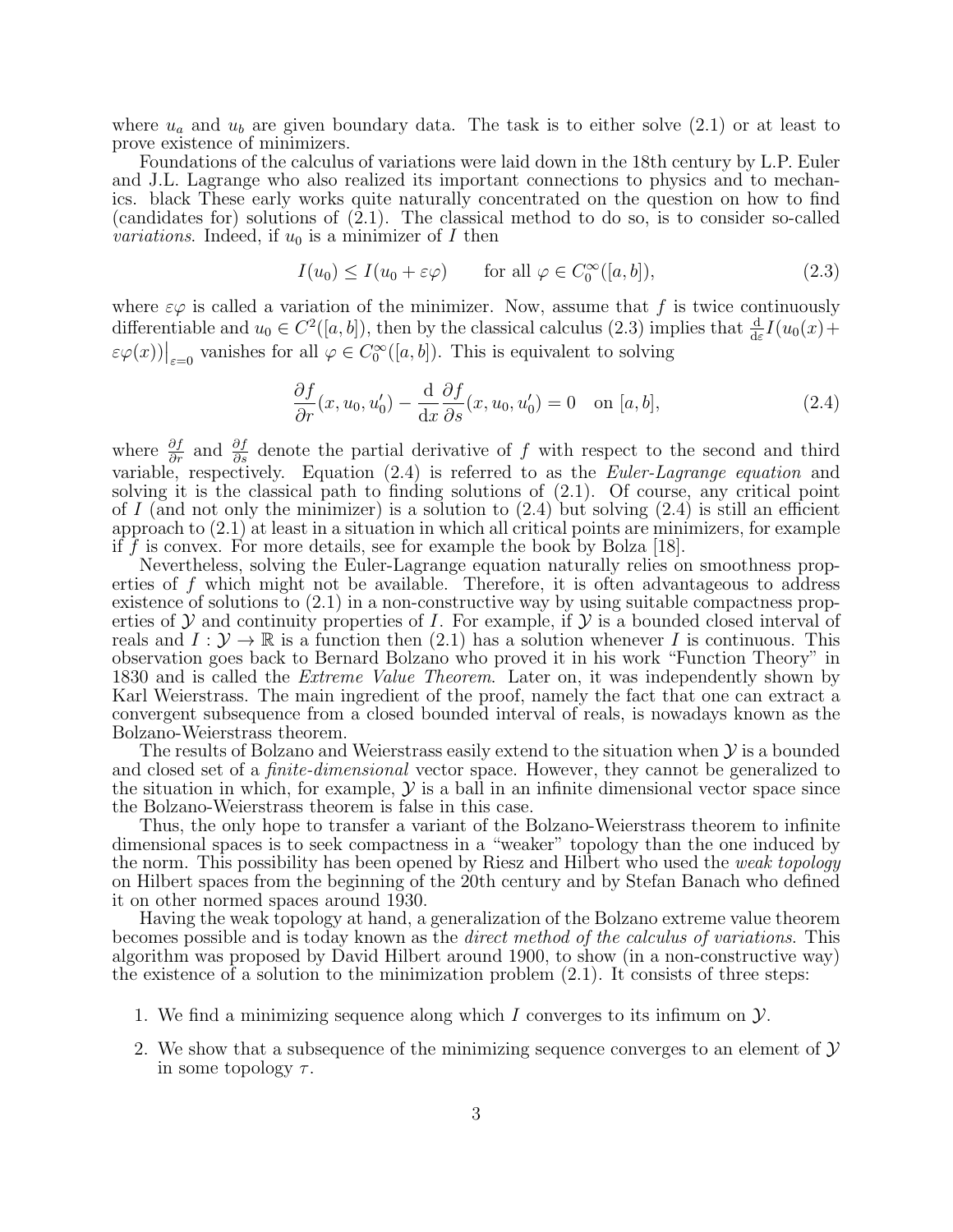3. We prove that this limit element is a minimizer.

The third step of the direct needs to rely on suitable semicontinuity properties of  $I$ ; a sufficient and widely used condition is the *(sequential) lower semicontinuity* of I with respect to the weak/weak\* topology:

**Definition 2.1** Let Y be a subset of a Banach space. We say that the functional  $I: \mathcal{Y} \to \mathbb{R}$  is (sequentially) weakly/weakly\* lower-semicontinuous on  $\mathcal Y$  if for every sequence  $\{u_k\}_{k\in\mathbb N}\subset\mathcal Y$ converging weakly/weakly\* to  $u \in \mathcal{Y}$ , we have that

$$
I(u) \le \liminf_{k \to \infty} I(u_k).
$$

If I is not weak/weak\* lower semicontinuous solutions to  $(2.1)$  need not to exist. However, weak lower semicontinuity of  $I$  is not a necessary condition for the existence of minimizers. These facts are demonstrated by the following example.

**Example 2.2** Consider the following special case of  $(2.2)$ :

$$
I(u) = \int_0^1 (1 - (u'(x))^2)^2 + (u(x))^2 dx
$$
 (2.5)

with

$$
\mathcal{Y} := \{ u \in W^{1,\infty}(0,1); -1 \le u' \le 1, \ u(0) = u(1) = 0 \} .
$$

We can see, for example by the Lebesgue dominated convergence theorem, that I is continuous on  $W^{1,\infty}(0,1)$  but it is not weakly lower semicontinuous. To show this, define

$$
u(x) = \begin{cases} x & \text{if } 0 \le x \le 1/2 \\ -x+1 & \text{if } 1/2 \le x \le 1 \end{cases}
$$

and extend it periodically to the whole  $\mathbb R$ . Let  $u_k(x) := k^{-1}u(kx)$  for all  $k \in \mathbb N$  and all  $x \in \mathbb R$ . *Notice that*  $\{u_k\}_{k\in\mathbb{N}} \subset \mathcal{Y}$ .

The sequence of "zig-zag" functions  $\{u_k\}_{k\in\mathbb{N}}$  converges weakly\* to zero in  $W^{1,\infty}(0,1)$ . It is not hard to see that  $I(u_k) \to 0$  for  $k \to \infty$  but

$$
1 = I(0) > \lim_{k \to \infty} I(u_k) = 0;
$$

so that I is not weakly\* lower semicontinuous on  $W^{1,\infty}(0,1)$  and, in fact, no minimizer exists in this case.

Indeed,  $0 = \inf_{\mathcal{Y}} I \neq \min_{\mathcal{Y}} I$  because  $I \geq 0$  and  $I(u_k) \to 0$ , so that  $0 = \inf_{\mathcal{Y}} I$ . However,  $I(u) > 0$  for every  $u \in \mathcal{Y}$ , for otherwise it would mean that we could find a Lipschitz function whose derivative is  $\pm 1$  almost everywhere on  $(0, 1)$  but the function value is identically zero.

If we, however, consider a slight modification of  $\mathcal Y$  by changing the boundary condition at  $x = 1$ , and consider

$$
\mathcal{Y}_1 := \{ u \in W^{1,\infty}(0,1); -1 \le u' \le 1, \ u(0) = 0, \ u(1) = 1 \}
$$

then  $\min_{\mathcal{Y}_1} I = 1/3$  and the unique minimizer is  $u(x) = x$  for  $x \in (0, 1)$ .

Firstly, this shows that weak/weak\* lower semicontinuity of  $I$  is not necessary for the existence of a minimizer, and, secondly, it stresses the influence of boundary conditions on the solvability of (2.1). This phenomenon is even more pronounced in higher dimensions.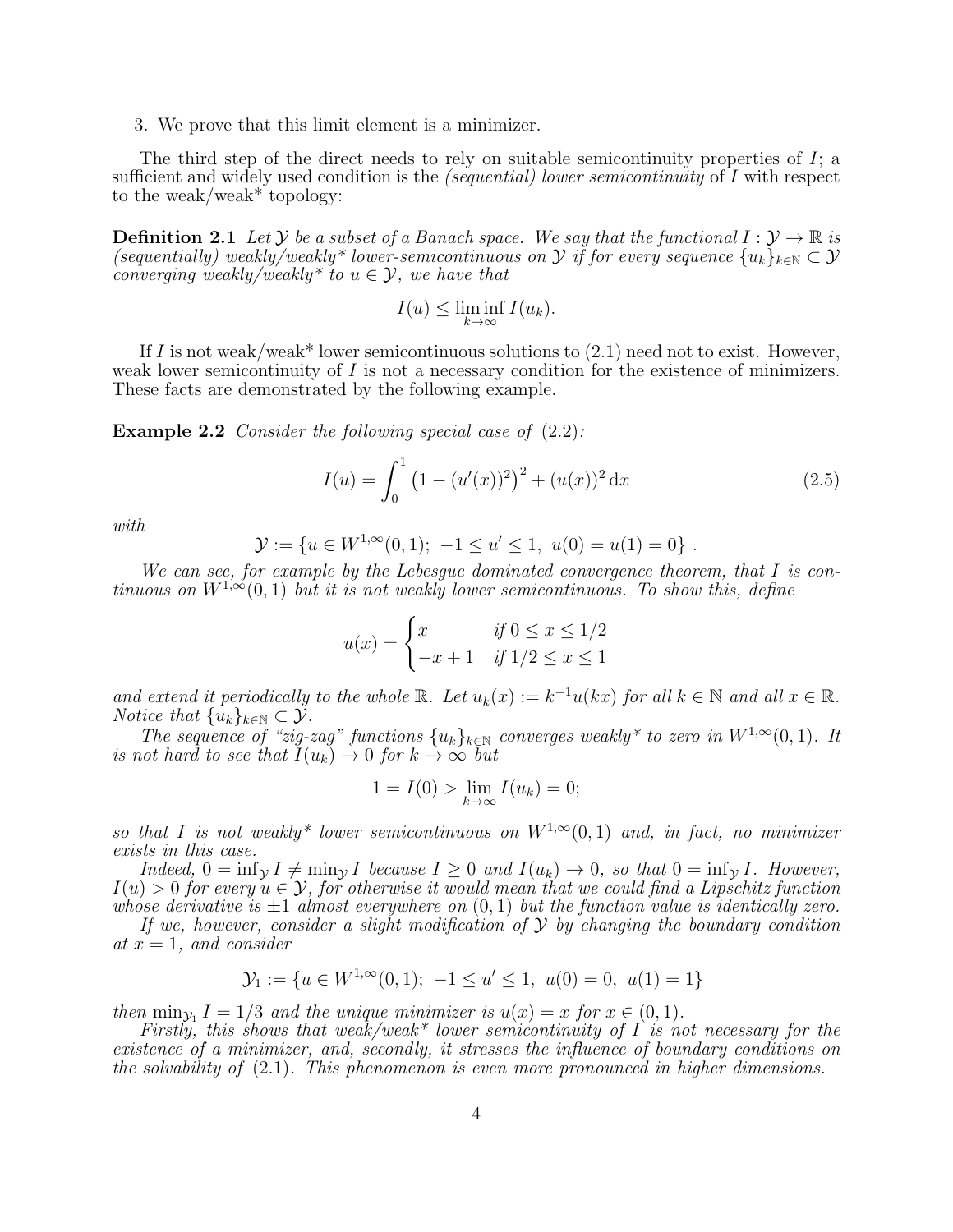Although the study of weak lower semicontinuity is motivated by understanding minimization problems, it has become an independent subject in mathematical literature that has been studied for its own right. In the case of integral functionals as in (2.2), further properties of the integrand besides continuity are needed to assure weak/weak\* lower-semicontinuity: the right additional property is always some type of *convexity* of f. Indeed, notice that I in Example 2.2 is not convex.

The importance of convexity for weak/weak\* lower semicontinuity for integral functionals has been discovered by Tonelli in 1920 [102], who pioneered the study of lower semicontinuity of an integral functional rather than studying the associated Euler-Lagrange equation. Connections of convexity notions and weak lower semicontinuity are a central theme of this thesis. The first chapter is devoted to relaxation of variational problems which consists in finding the largest lower semicontinuous envelope of a given functional. These problems naturally appear in continuum physics of solids. The first paper is [67]. It deals with a model of shape memory single crystals describing their rate-independent evolution. The weak lower semicontinuity is a key ingredient of the theory. The second part of Chapter 1 is devoted to mathematical modeling of ferromagnetic materials. It includes a review paper [69] which partly maps my research in mathematical aspects of ferromagnetism and the paper [68] which proposes and analyses an algorithm for solving a static relaxed problem. Here again convexity plays a crucial role. Specifically, the first chapter includes the following papers (here we refer to items in the structured bibliography where one also finds list of papers citing each particular article):

- $\lbrack \text{C1}\rbrack 20$  Kružík, M., MIELKE A., ROUBÍČEK, T.: Modeling of microstructure and its evolution in shape memory-alloy single-crystals, in particular in CuAlNi. Meccanica 40 (2005), 389-418.
- $\lceil \text{C1} \rceil$ 10 KRUŽÍK, M., PROHL, A.: Young measure approximation in micromagnetics. Num. Math. **90** (2001), 291-307.
- $\lbrack \text{C1} \rbrack 22$  KRUŽÍK, M., PROHL, A.: Recent developments in modeling, analysis, and numerics of ferromagnetism. SIAM Rev. 48 (2006), 439–483.

The second chapter of the thesis studies various convexity conditions and their relation to weak lower semicontinuity of integral functionals with integrands whose negative part has the same growth as the positive one. Then, besides oscillations, also concentrations of sequences along which we study weak lower semicontinuity play an important role. The chapter consists of the following articles:

- $\lbrack \text{C1} \rbrack$ 6 KRUŽÍK, M.: On the composition of quasiconvex functions and the transposition, J. Convex Anal. 6 (1999), 207–213.
- $\lbrack \text{C1} \rbrack$ 27 KALAMAJSKA, A., KRUŽÍK, M.: Oscillations and concentrations in sequences of gradients. ESAIM Control Optim. Calc. Var. 14 (2008), 71-104.
- [C1]33 FONSECA, I., KRUŽÍK, M.: Oscillations and concentrations generated by  $\mathcal{A}$ -free mappings and weak lower semicontinuity of integral functionals. ESAIM Control Op $tim. \, Calc. \, Var. \, 16 \, (2010), \, 472-502.$
- $\lbrack \text{C1} \rbrack$ 44 KRUŽÍK, M.: Quasiconvexity at the boundary and concentration effects generated by gradient. ESAIM Control Optim. Calc. Var. 19 (2013), 679–700.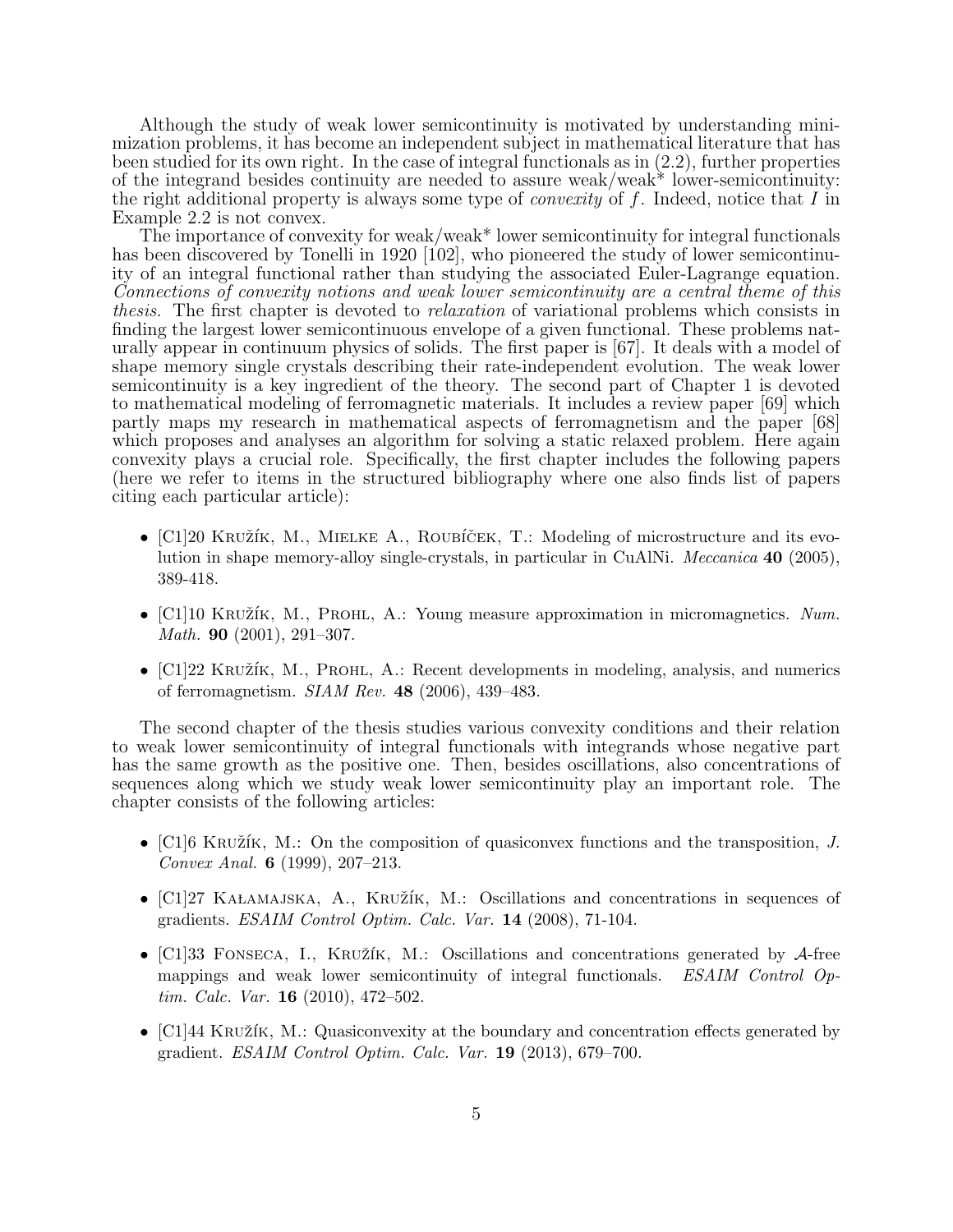These papers reviews my work on generalized Young measures, called here DiPerna-Majda measures, which are able to detect and record not only oscillations but also concentrations. Analysis of oscillations and concentrations generated by sequences of gradients Sobolev mappings allows us to discover interesting connections between weak lower semicontinuity of certain integral functionals and concentrations of the sequence on the closure of the domain. In what follows we discuss the content of both chapters in more detail. Main mathematical features discussed in both chapters can be also found in [13] which is a new review article accepted for publication in SIAM Review.

# 3 Overview of Chapter 1

The aim of [67] is to propose a computational method for solving non(quasi)convex vectorial and multidimensional variational problems and to prove convergence of discrete solutions to a solution of the original problem.

Modeling of multi-scale physical phenomena in mechanics and electromagnetics is an active area with ambitious applications in high technology industry like the development of "smart materials" or new recording media. Physical phenomena appearing on larger scales are usually different from those on microscales which makes their mathematical description a challenging task. Many effects are accompanied by creation of microstructures which crucially influence physical properties of the material and are often created to follow some extremum principle as the minimal energy principle, for instance. The mathematical analysis of microstructures usually neglects the atomic scale and considers already a continuum model. One of possible approaches to their modeling are variational models which deal with systems spontaneously creating microstructures supposing that the microstructure satisfies some optimality criteria. The reason for formation of fine structures is usually the nonexistence of an exact optimum. Mathematical modeling must typically cope with nonconvexity and nonexistence of solutions in Sobolev (Lebesgue) spaces, which has its drawback in numerical schemes. Mathematically, the formation of microstructures is demonstrated by finer and finer spatial oscillations of minimizing sequences. Those oscillations can only be limited by effects on the atomic scale like, for example, surface energies but these issues are mostly neglected. An important problem is to extract relevant information from minimizing sequences. This is, roughly speaking, the idea of *relaxation*; see e.g. Dacorogna [23] or Müller [83]. The basic approach is to find some effective macroscopic energy density of the system as, e.g., an effective stored energy density of an elastic material or an effective anisotropy energy density of a ferromagnet which governs behavior of the system. In problems, which we have in mind, the effective energy enjoys suitable convexity properties which damp out oscillations. In applications to elasticity theory, oscillations appear in the gradient and the appropriate convexity property is quasiconvexity introduced by Morrey [81] in 1952. We recall that  $W : \mathbb{R}^{m \times n} \to \mathbb{R}$  is quasiconvex if for all  $\psi \in W_0^{1,\infty}$  $\mathcal{L}_0^{1,\infty}(\Omega;\mathbb{R}^m)$  and all  $F \in \mathbb{R}^{m \times n}$  it holds that

$$
W(F)|\Omega| \le \int_{\Omega} W(F + \nabla \psi(x)) \, \mathrm{d}x \; . \tag{3.1}
$$

Here  $\Omega \subset \mathbb{R}^n$  is a bounded Lipschitz domain with the *n*-dimensional Lebesgue measure  $|\Omega|$ . The effective energy density is (under some technical assumptions) the quasiconvex envelope (i.e. the largest quasiconvex function below the density) of the elastic energy density. This is a common situation in a description of elastic crystals undergoing martensitic phase transitions with negligible hysteresis effects. A similar situation occurs in micromagnetics, however, in this case the quasiconvex envelope reduces to the usual convex one. One possible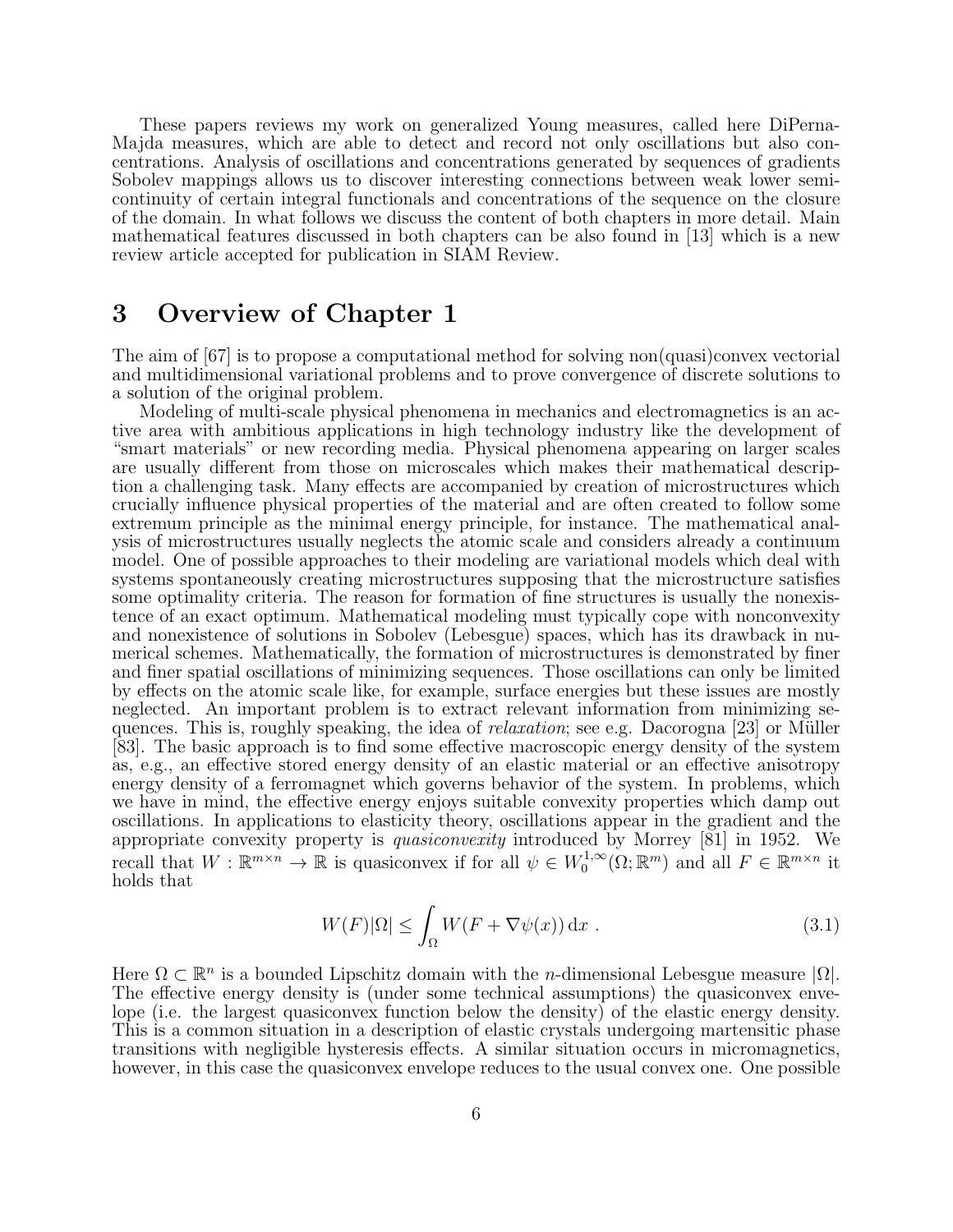way how to evaluate these envelopes is to use parametrized measures, the so-caled Young measures [108]. If we include hysteretic behavior in models then typically the evolution of Young measures contributes to dissipation of materials.

#### 3.1 Young measures

It is well known [6] that if  $\{z_k\}_{k\in\mathbb{N}} \subset L^p(\Omega;\mathbb{R}^{m\times n})$ ,  $1 \leq p < +\infty$ , is bounded then there exists a subsequence (not relabeled) and a family  $\nu = {\{\nu_x\}}_{x \in \Omega}$  of probability measures on  $\Omega$  such that for all  $g \in L^{\infty}(\Omega)$  and all  $f \in C(\mathbb{R}^{m \times n})$  such that  $\{f(z_k)\}_{k \in \mathbb{N}}$  is uniformly integrable in  $L^1(\Omega)$  it holds that

$$
\lim_{k \to \infty} \int_{\Omega} f(z_k(x))g(x) dx = \int_{\Omega} \int_{\mathbb{R}^{m \times n}} f(s) \nu_x(ds)g(x) dx . \tag{3.2}
$$

Conversely, if  $\nu = {\{\nu_x\}}_{x \in \Omega}$  is such that  $\nu_x$  is for almost all  $x \in \Omega$  a probability measure on  $\mathbb{R}^{m \times n}$ ,  $x \mapsto \int_{\mathbb{R}^{m \times n}} f(s) \nu_x(ds)$  is measurable for all  $f \in C_0(\mathbb{R}^{m \times n})$ , and  $\int_{\Omega} \int_{\mathbb{R}^{m \times n}} |s|^p \nu_x(\text{d}s) \, \text{d}x < +\infty$  then there exists a sequence  $\{z_k\}_{k \in \mathbb{N}} \subset L^p(\Omega; \mathbb{R}^{m \times n})$  such that (3.2) holds. The family  $\nu = {\nu_x}$  is called Young measure and  ${z_k}$  its generating sequence. It is well-known that every Young measure  $\nu$  as above can be generated by a sequence  $\{z_k\}$  such that  $\{f(z_k)\}\$ is uniformly integrable for every continuous  $f \in C_p(\mathbb{R}^{m \times n}) := \{f \in C(\mathbb{R}^{m \times n}); |f| \leq C(1 + |\cdot|^p), C > 0\}.$ 

We will be interested in Young measures generated by gradients, i.e.  $z_k := \nabla u_k$  for some sequence  ${u_k} \subset W^{1,p}(\Omega;\mathbb{R}^m)$ . Such a Young measure will be refered to as gradient Young measure. Fixing  $1 \leq p \lt +\infty$ , we denote the set of gradient Young measures generated by  ${\overline{\{\nabla u_k\}}}$  for  ${u_k} \in {\overline{W}}^{1,p}(\Omega;\mathbb{R}^m)$  by  $\mathcal{G}^p(\Omega;\mathbb{R}^{m\times n})$ . Thus, if  ${u_k} \in W^{1,p}(\Omega;\mathbb{R}^m)$  is bounded and  $\{W(\nabla u_k)\}\$  equiintegrable, we have (up to a subsequence) that

$$
\lim_{k \to \infty} V(u_k) = \int_{\Omega} \int_{\mathbb{R}^{m \times n}} W(s) \nu_x(\mathrm{d}s) \, \mathrm{d}x ,
$$

where  $V(u) = \int_{\Omega} W(\nabla u(x)) dx$ . Let us mention that if W is coercive with superlinear growth at infinity and  $\{u_k\}$  is minimizing for V then the equiintegrability condition holds. The following well-known result of Kinderlehrer and Pedregal [85] characterizes the set of gradient Young measures.

**Lemma 3.1** Let  $1 < p < +\infty$ . A Young measure  $\nu = {\{\nu_x\}}_{x \in \Omega}$  belongs to  $\mathcal{G}^p(\Omega; \mathbb{R}^{m \times n})$  if and only if the following three conditions are satisfied simultaneously: (i) there is  $y \in W^{1,p}(\Omega;\mathbb{R}^n)$  such that for a.a.  $x \in \Omega$ 

$$
\nabla y(x) = \int_{\mathbb{R}^{m \times n}} F \nu_x(\mathrm{d}F) , \qquad (3.3)
$$

(ii) for this y and all quasiconvex functions  $v : \mathbb{R}^{m \times n} \to \mathbb{R}$ ,  $|v| \leq C(1 + |\cdot|^p)$ , it holds that for a.a.  $x \in \Omega$ 

$$
v(\nabla y(x)) \le \int_{\mathbb{R}^{m \times n}} v(F) \nu_x(\mathrm{d}F) , \qquad (3.4)
$$

(iii) it holds that

$$
\int_{\Omega} \int_{\mathbb{R}^{m \times n}} |F|^p \nu_x(\mathrm{d} F) \, \mathrm{d} x < +\infty \tag{3.5}
$$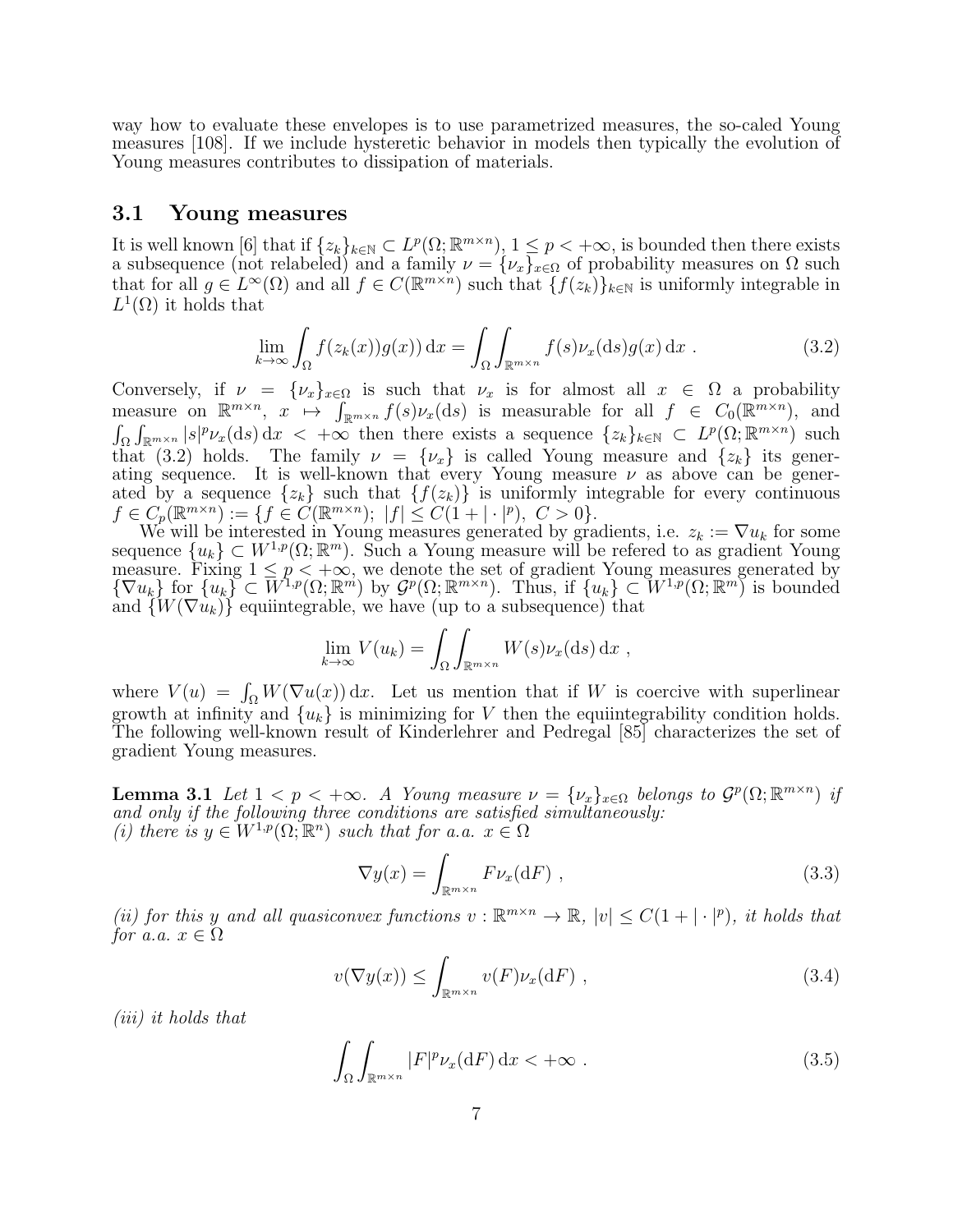Extending the validity of (ii) to all rank-one convex functions with  $p$ -growth at infinity defines a subset of  $\mathcal{G}^p(\Omega;\mathbb{R}^{m\times n})$  called laminates [85].

An example of a Young measure  $\nu \in \mathcal{G}^p(\Omega;\mathbb{R}^{3\times 3})$  describing a so-called 1st-order laminate with an underlying macroscopic deformation  $y \in W^{1,p}(\Omega;\mathbb{R}^3)$  is

$$
\nu = {\nu_x}_{x \in \Omega}, \qquad \nu_x = {\xi_0}(x)\delta_{F_1(x)} + (1 - {\xi_0}(x))\delta_{F_2(x)}, \qquad (3.6a)
$$

$$
[\xi_0 F_1 + (1 - \xi_0) F_2](x) = \nabla y(x), \quad F_1(x) - F_2(x) = a_0(x) \otimes n_0(x), \tag{3.6b}
$$

$$
0 \le \xi_0(x) \le 1, \qquad a_0(x), n_0(x) \in \mathbb{R}^3. \tag{3.6c}
$$

This process can be re-iterated: a 2nd-order laminate with the macroscopic deformation y as above is  $\nu = {\nu_x}_{x \in \Omega}$ , where

$$
\nu_x = \xi_0(x)\xi_1(x)\delta_{F_1(x)} + \xi_0(x)\left(1-\xi_1(x)\right)\delta_{F_2(x)} + \left(1-\xi_0(x)\right)\xi_2(x)\delta_{F_3(x)} + \left(1-\xi_0(x)\right)\left(1-\xi_2(x)\right)\delta_{F_3(x)},
$$
\n(3.7)

with (dropping for simplicity a dependence on  $x$ )

$$
F_1 - F_2 = a_1 \otimes n_1, \qquad F_3 - F_4 = a_2 \otimes n_2 \tag{3.8a}
$$

$$
\xi_1 F_1 + (1 - \xi_1) F_2 - \xi_2 F_3 - (1 - \xi_2) F_4 = a_0 \otimes n_0 , \qquad (3.8b)
$$

$$
\nabla y = \xi_0 \xi_1 F_1 + \xi_0 (1 - \xi_1) F_2 + (1 - \xi_0) \xi_2 F_3 + (1 - \xi_0) (1 - \xi_2) F_4 \tag{3.8c}
$$

and  $0 \leq \xi_i \leq 1, a_i, n_i \in \mathbb{R}^3, i \in \{0, 1, 2\}$ . Analogously, we can get laminates of an arbitrary order which are often called sequential laminates.

Young measures are an important tool in the mathematical treatment of various nonconvex variational problems. A prominent example is the relaxation of energy functionals in the modeling of shape memory materials.

### 3.2 Shape memory alloys

Shape-memory alloys (SMAs) are active materials, and have been the subject of intensive theoretical and experimental research during the past decades. Existing or potential applications can be found, for example, in medicine and mechanical or aerospace engineering. Shape-memory alloys are crystalline materials that exhibit specific hysteretic stress / strain / temperature response; they have the ability to recover a trained shape after deformation and subsequent reheating. This is called the shape-memory effect. It is based on the ability of the alloy to rearrange atoms in different crystallographic configurations (in particular, with different symmetry groups). The stability depends on the temperature. Normally, at higher temperatures a high-symmetry (for example, cubic) lattice is stable, which is referred to as the austenite phase. At lower temperatures, a lattice of lower symmetry (for example, tetragonal, orthorhombic, monoclinic, or triclinic) becomes stable, called the martensite phase. Due to the loss of symmetry, this phase may occur in different variants. The number of variants  $M$ , is the quotient of the order of the high-symmetry phase and the order of the low-symmetry group. So for a cubic high-symmetry phase,  $M = 3, 6, 12,$  or 4 for the tetragonal, orthorhombic, monoclinic, respectively triclinic martensites mentioned above. The variants can be combined coherently with each other, forming so-called twins of two variants.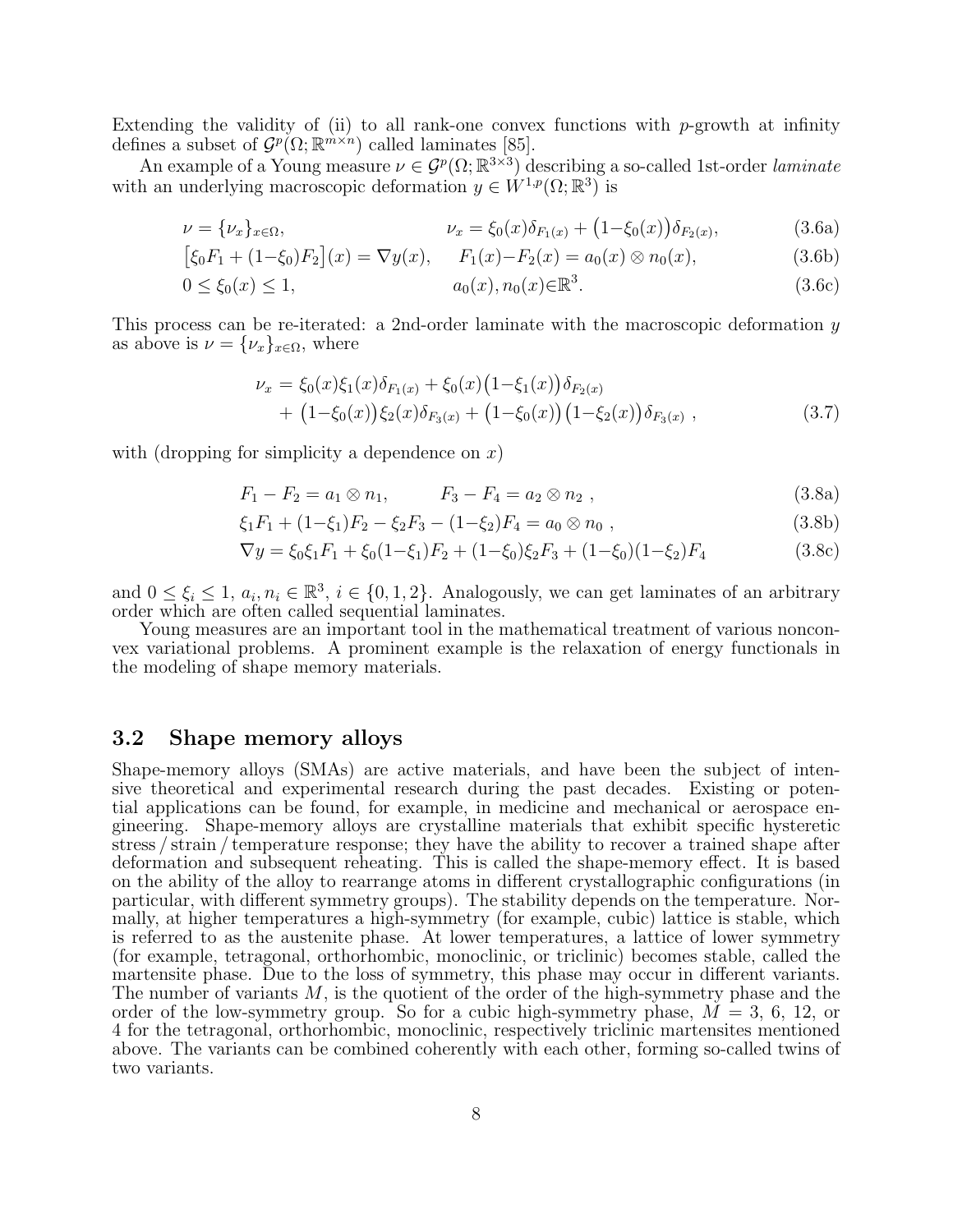The mathematical and computational modeling of SMAs represents a tool for the theoretical understanding of phase transition processes in solids. Such an analysis may complement experimental results, predict the response of new materials, or facilitate the usage of SMAs in applications. SMAs are genuine multi-scale materials and create a variety of challenges for mathematical modeling. We refer the reader to [92] for a survey of a wide menagerie of SMA models ranging from nano- to macro-scales. In this article, we focus on a mesoscopic model in the framework of continuum mechanics. Beside the macroscopic deformation and its gradient, the model also involves the volume fractions of phases and variants and gradients of volume fraction. This seems a reasonable compromise, since it allows for the modeling scales of large single crystals or polycrystals.

Although the natural physical dimension is three we will assume that our specimen occupies a bounded domain  $Ω ⊂ ℝ<sup>n</sup>$  and the deformation y maps  $Ω$  to ℝ<sup>m</sup>. This allows us to consider various variational problems. Nevertheless for shape memory applications we obviously assume that  $m = n = 3$ . The stress-free parent austenite is a natural state of the material which makes it, in the context of continuum mechanics, a canonical choice for the reference configuration. As usual,  $y: \Omega \to \mathbb{R}^m$  denotes the deformation and  $u: \Omega \to \mathbb{R}^m$  the displacement, which are related to each other via the identity  $y(x) = x + u(x)$ , where  $x \in \Omega$ . Hence the deformation gradient is  $F := \nabla y = I + \nabla u$ .

Unfortunately, not every  $\nu \in \mathcal{G}^p(\Omega;\mathbb{R}^{3\times3})$  is of the form of a sequential laminate, or even cannot be attained by sequential laminates, which can be interpreted that microstructures might be much more chaotic; This might be connected with the  $\tilde{S}$ ver $\tilde{a}k$ 's famous counterexample [99] that rank-one convexity does not imply quasiconvexity. Moreover, an efficient description of  $\mathcal{G}^p(\Omega;\mathbb{R}^{3\times3})$  is not available, which is related to the lack of a local characterization of quasiconvex functions; cf. [58].

Starting from 1D-numerical experiments by Nicolaides and Walkington [84], there are numerical studies involving gradient Young measures as e.g. [66] but, due to the mentioned impossibility of an efficient description of the whole set  $\mathcal{G}^p(\Omega;\mathbb{R}^{3\times3})$ , they eventually have to deal with laminates of an order  $\kappa > 1$ , let us denote this set as

$$
\mathcal{G}^{p,\kappa}_{\text{lam}}(\Omega;\mathbb{R}^{3\times3}) := \left\{ \nu \in \mathcal{G}^p(\Omega;\mathbb{R}^{3\times3}); \ \nu_x \text{ is a } \kappa\text{-order laminate for a.a. } x \in \Omega \right\}. \tag{3.9}
$$

Nevertheless,laminates enable us to describe volume fractions of particular phases/variants at a given material point. The idea of looking at volume fractions (sometimes in simplified situations leading to a transformation strain as an independent variable) occurred in various other models, too, see Frémond [35, 36], often meant for polycrystals so that the fine (and in context of single-crystals very important) issues related with rank-one connections are often not accounted for.

#### 3.3 Stored energy and its minimization

The specific energy stored in the inter-atomic links in the continuum  $\hat{W} = \hat{W}(F)$  is phenomenologically described as a function of the deformation gradient  $F$ ; recall that we consider temperature constant. The frame-indifference, i.e.  $\hat{W}(F) = \hat{W}(RF)$  for any  $R \in SO(3)$ , the group of orientation-preserving rotations, requires that  $\hat{W}$  in fact depends only on the (right) Cauchy-Green stretch tensor  $\tilde{C} := F^{\top}F$ . As  $F = \mathbb{I} + \nabla u$ , we can express the specific stored energy in terms of the displacement gradient as

$$
W = W(\nabla u) = \hat{W}(\mathbb{I} + \nabla u). \tag{3.10}
$$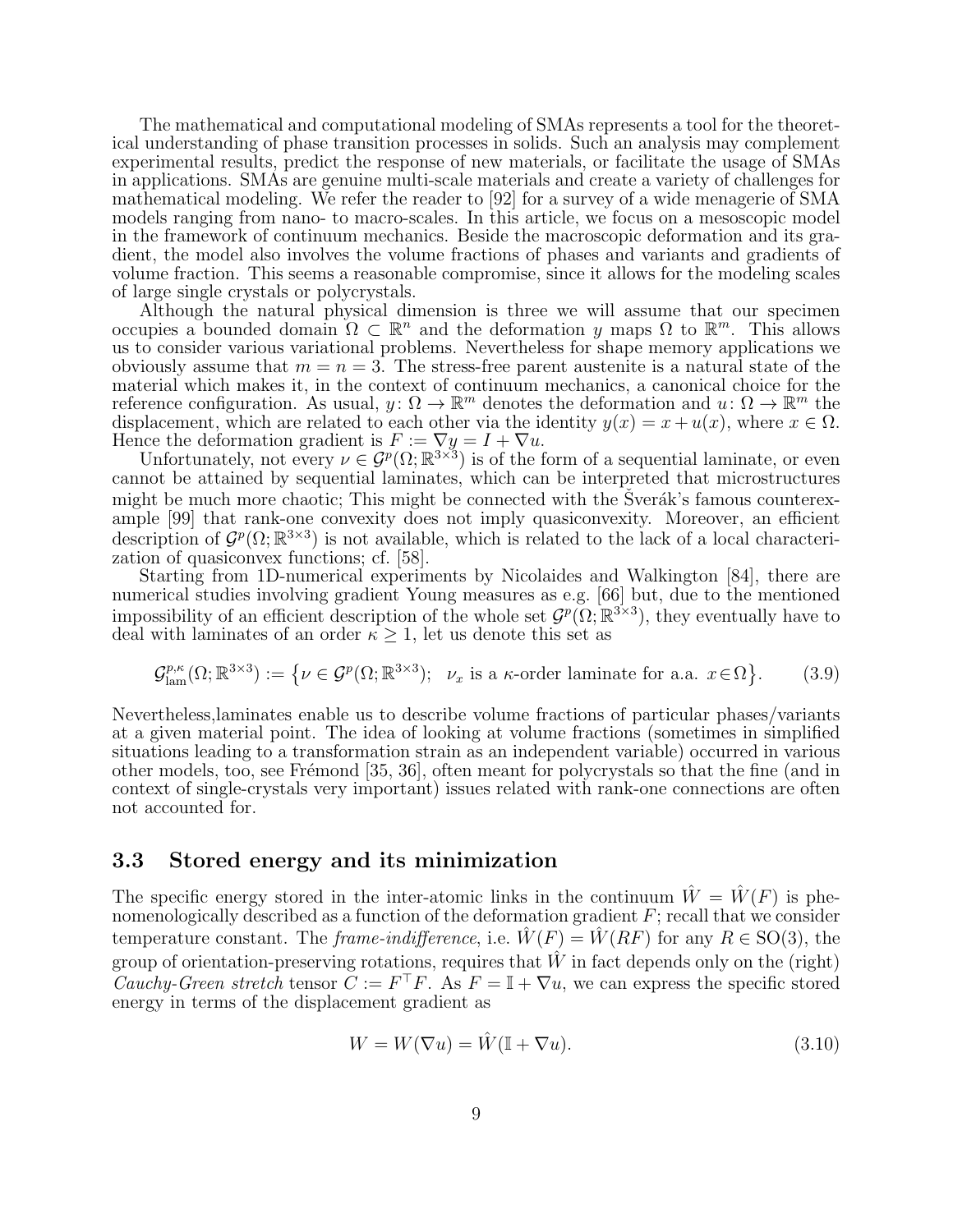The absence of an explicit dependence on  $x$  is related to homogenous single crystals considered. The *Piola-Kirchhoff stress*  $\sigma : \mathbb{R}^{3 \times 3} \to \mathbb{R}^{3 \times 3}$  is given by  $\sigma = W'(\nabla u)$  with W' denoting the tensor-valued gradient.

We will use a  $\tilde{St}$ . Venant-Kirchhoff-like form of the stored energy of each particular phase variants which allows for an explicit reference to measured data and can easily be applied to various materials. We consider M variants of martensite determined, in the stress-free state, by distortion matrices  $U_{\ell}$ ,  $\ell = 1, ..., M$ , while the cubic austenite corresponds to  $U_0 = \mathbb{I}$ .

The frame-indifferent stored energy of particular phases or phase variants is considered as a function of the *Green strain* tensor  $\varepsilon^{\ell}$  related to the distortion of this phase (variant). In the simplest case (cf. [86, Sect.6.6], e.g.), one can consider a function quadratic in terms of  $\varepsilon^{\ell}$  of the form

$$
\hat{W}_{\ell}(F) = \frac{1}{2} \sum_{i,j,k,l=1}^{d} \varepsilon_{ij}^{\ell} C_{ijkl}^{\ell} \varepsilon_{kl}^{\ell} + d_{\ell}, \qquad \varepsilon^{\ell} = \frac{R_{\ell}^{\top} (U_{\ell}^{\top})^{-1} F^{\top} F U_{\ell}^{-1} R_{\ell} - \mathbb{I}}{2}, \qquad (3.11)
$$

where  $\mathcal{C}^{\ell} = \{\mathcal{C}^{\ell}_{ijkl}\}\$ is the 4th-order tensor of elastic moduli satisfying the usual symmetry relations depending also on symmetry of the specific phase (variant)  $\ell$ ,  $d_{\ell}$  is some offset;  $d_{\ell}$ depends on temperature which is, however, considered as fixed – this dependence differs in various phases due to various heat capacities, which is just what makes the shape-memory effect.

The simplest way to assembly the overall *multi-well* stored energy  $\hat{W}$  relying on that materials naturally tend to minimize stored energy is to put

$$
\hat{W} := \min_{\ell=0,\dots,M} \hat{W}_{\ell} \ . \tag{3.12}
$$

The total stored energy in the bulk occupying, in its reference configuration, the domain  $\Omega$  is then

$$
V(u) := \int_{\Omega} W(\nabla u) \, \mathrm{d}x. \tag{3.13}
$$

Basic variational principle is minimization of the stored energy. Due to the multi-well character W and here also due to the chosen St. Venant-Kirchhoff form of  $W$ , minimizing sequences of V tend to develop, in general, faster and faster spatial oscillations of their gradients, which is related to development of the finer and finer microstructures when the stored energy is to be minimized. The minimum of  $V$ , under specific boundary conditions for  $u$ , say

$$
u|_{\Gamma_{\mathcal{D}}} = u_{\mathcal{D}} \tag{3.14}
$$

where  $\Gamma_{\text{D}}$  is a part of the (Lipschitz) boundary  $\partial\Omega$  of  $\Omega$ , need not ever be attained on the space  $W^{1,p}(\Omega;\mathbb{R}^3)$ , however. This effect is due to neglecting the (usually small) energy stored in the interfaces like the twinning plane which is certainly relevant approach on meso- and macroscopic level. However, the minimum is attained, under suitable coercivity conditions, on Young measures. For this, we need to extend V by continuity for such measures. Considering now the configuration as the couple  $(u, \nu) \in W^{1,p}(\Omega; \mathbb{R}^3) \times \mathcal{G}^p(\Omega; \mathbb{R}^{3\times3})$ , the extended functional is

$$
\bar{V}(u,\nu) := \int_{\Omega} \int_{\mathbb{R}^{3\times 3}} W(A) \nu_x(\mathrm{d}A) \, \mathrm{d}x = \int_{\Omega} \int_{\mathbb{R}^{3\times 3}} \hat{W}(\mathbb{I} + A) \nu_x(\mathrm{d}A) \, \mathrm{d}x. \tag{3.15}
$$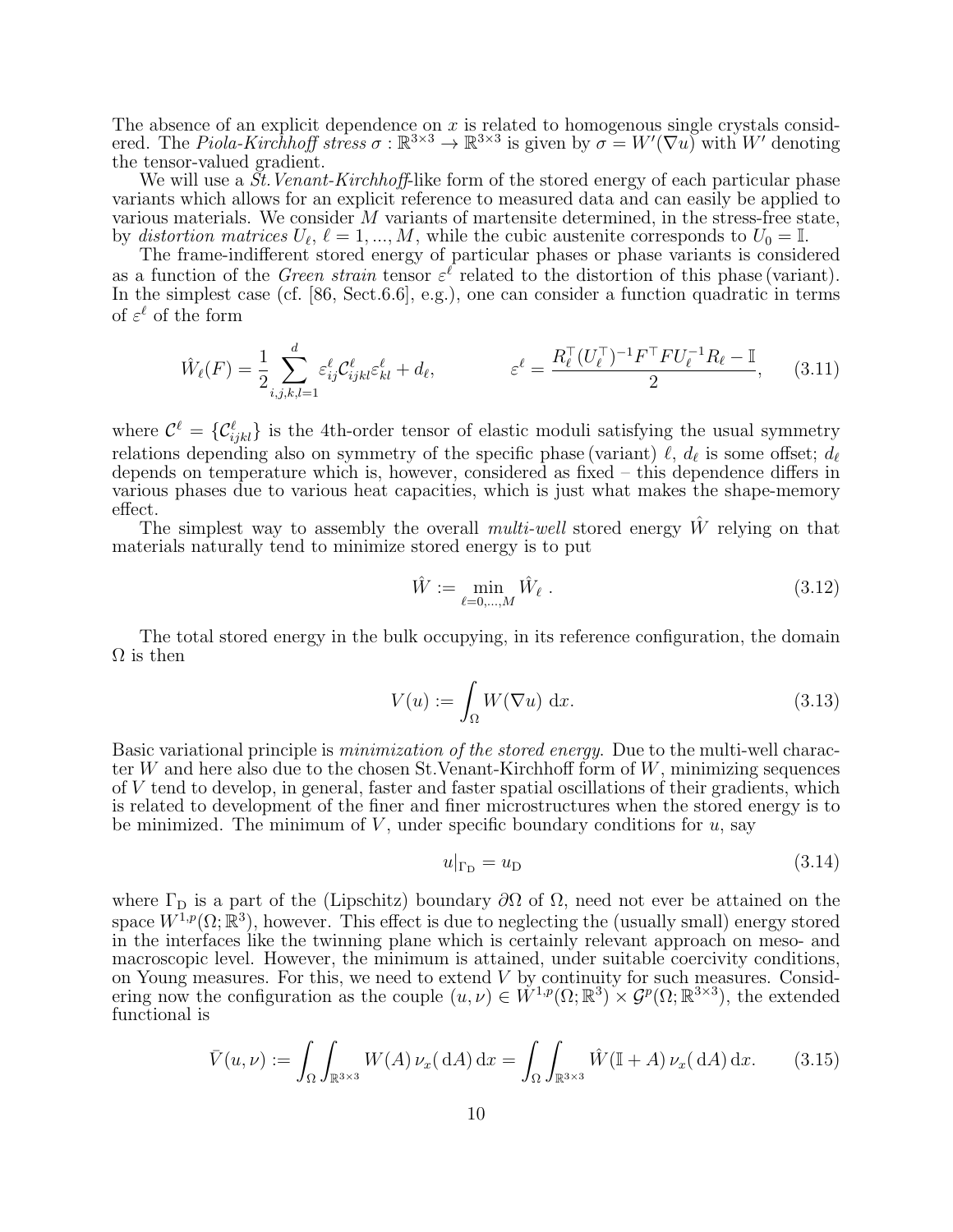The set of admissible configurations is now

$$
\left\{ (u,\nu) \in W^{1,p}(\Omega; \mathbb{R}^3) \times \mathcal{G}^p(\Omega; \mathbb{R}^{3 \times 3}); (3.14) \text{ holds and} \right\}
$$

$$
\int_{\mathbb{R}^{3 \times 3}} A \nu_x(\mathrm{d}A) = \nabla u \text{ for a.a. } x \in \Omega \right\},
$$
(3.16)

and the minimum of  $\bar{V}$  on this set is the infimum of V on  $W^{1,p}(\Omega;\mathbb{R}^3)$  under (3.14). The process of extension V to  $\overline{V}$  is called *relaxation*, cf. [85].

### 3.4 Dissipation energy and its maximization

Phase transformation (PT) in SMAs is, to a large extent, a rate-independent, activated process and leads to a specific dissipation which results in a hysteretic response in stress/strain diagrams. Its modelling is equally important as the stored energy but the related phenomenology is still less understood than the stored-energy one; indeed, as pointed out by Bhattacharya et al. [17], 'much remains unknown concerning the nucleation and evolution of microstructure, and the resultant hysteresis'. Let us recall that the orbits  $SO(3)U_{\ell}$  and  $SO(3)U_l$  are rank-1 connected if

$$
\exists R \in \text{SO}(3): \quad \text{Rank}(U_\ell - RU_l) = 1. \tag{3.17}
$$

There seems to be two main approaches to the dissipation problem:

- (A) the hysteresis (and the related rate-independent dissipation) is determined by the stored-energy landscape, advocated essentially by Abeyaratne, Knowles [2], Ball et al.  $[7, 8]$ , Goldstein [38], James and Zhang  $[47]$ , Silhavý [96], etc. The common philosophy is that, if the orbits  $SO(3)U_{\ell}$  and  $SO(3)U_{l}$  are rank-1 connected, then the dissipation within PT between these (phase) variants is small, or rather zero, otherwise it is related with metastability and a stress which the material must inevitably withstand to move out of the bottoms of the wells during the PT.
- (B) The hysteresis is quite independent of the stored energy and needs a separate phenomenology (recording, e.g, various impurities and dislocations in the atomic grid that lead to bigger dissipation), advocated essentially (besides authors' own previous works) by Frémond  $[35]$  or Hackl et al.  $[41]$  and many others.

It is likely that both these approaches combine mutually. Besides, for completeness let us mention that there are attempts to apply a phenomenology like (B) but through a modification of the stored energy which then causes a hysteresis like in the case (A), see Abeyaratne, Chu, James [1].

We adopt a (to some extent quite simplified) standpoint that the amount of dissipated energy within the particular PT between austenite and a martensitic variant or between two martensitic variants can be described by a specific energy (of the dimension  $J/m^3=Pa$ ). For this, we need to identify the particular phases or phase variants and thus we define a continuous mapping  $\mathcal{L}: \mathbb{R}^{3\times 3} \to \triangle$  where

$$
\triangle := \left\{ \zeta \in \mathbb{R}^{1+M} \; ; \; \zeta_{\ell} \ge 0, \; \ell = 0, ..., M, \; \sum_{\ell=0}^{M} \zeta_{\ell} = 1 \right\}
$$
 (3.18)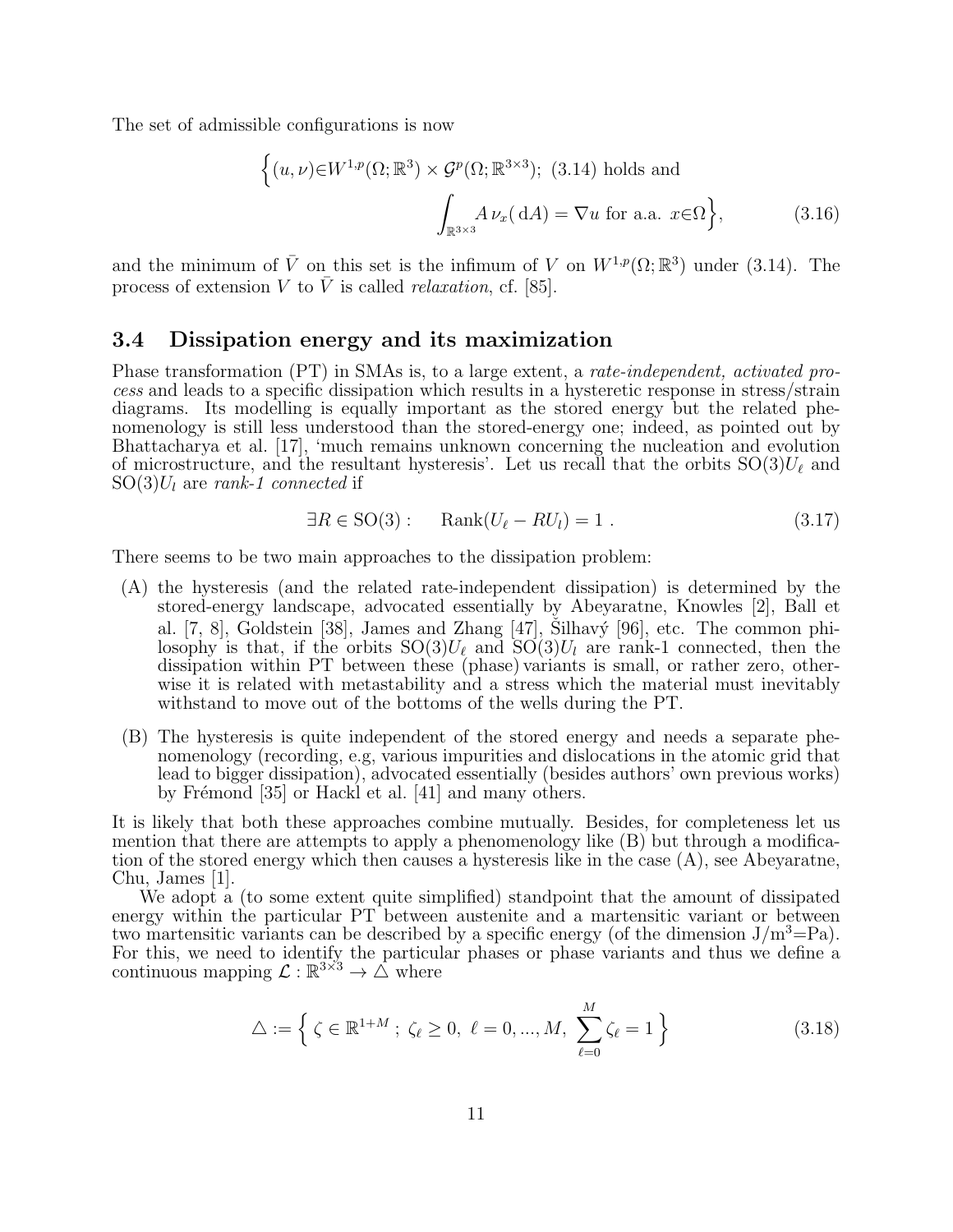is a simplex with  $M+1$  vertexes,  $M =$  the number of martensitic variants as in Section 3.3. As in (3.10), we assume

$$
\mathcal{L}(\nabla u) = \hat{\mathcal{L}}(\mathbb{I} + \nabla u) \quad \text{with } \hat{\mathcal{L}} : \mathbb{R}^{3 \times 3} \to \Delta. \tag{3.19}
$$

Here  $\hat{\mathcal{L}}$  is related with the material itself and thus is to be frame indifferent. We assume, beside  $\hat{\mathcal{L}}_{\ell} \geq 0$  and  $\sum_{\ell=0}^{M} \hat{\mathcal{L}}_{\ell} = 1$ , that  $\hat{\mathcal{L}}_{\ell}(F) = 1$  if F is in the  $\ell$ -th (phase) variant, i.e. F is in a vicinity of  $\ell$ -th well  $SO(3)U_{\ell}$  of W, which can be identified according to the stretch tensor  $F^{\top}F$  close to  $U_{\ell}^{\top}U_{\ell}$ , cf. [77, 78]. If  $\mathcal{L}(F)$  is not in any vertex of  $\triangle$ , then it means that  $F$  in the spinodal region where no definite (phase) variant is specified; we assume, however, that the wells are sufficiently deep and the (phase) variants geometrically sufficiently far from each other that the tendency for minimization of the stored energy will essentially prevent F to range the spinodal region and thus the concrete form of  $\mathcal L$  does not seem to be important as long as  $\mathcal L$  enjoys the above properties. Hence  $\mathcal L$  plays the role of what is often called a vector of order parameters or a vector-valued internal variable.

The dissipation-energy phenomenology itself is considered through the choice of a "norm" on  $\mathbb{R}^{1+M}$  (not necessarily Euclidean and even not symmetric), let us denote it by  $|\cdot|_M$ ; its physical dimension will be  $J/m^3 = Pa$ . The desired meaning is to set up the specific energy  $\mathcal{E}_{\ell l}$  needed for PT of a phase (variant)  $\ell$  to l as  $|e_{\ell} - e_l|_M$ , where  $e_{\ell} = (0, ..., 0, 1, 0, ...0) \in$  $\mathbb{R}^{1+M}$  is the unit vector with 1 at the position  $\ell$ . The set  $\{\mathcal{E}_{\ell l}\}_{\ell,l=0,\ldots,M}$  can reflect both the presence/lack of rank-one connections (A) and the influence of various impurities (B).

Referring to a mesoscopic description through a Young measure  $\nu \in \mathcal{G}^p(\Omega;\mathbb{R}^{3\times 3})$ , the mesoscopic volume fractions  $\lambda = \lambda(x)$  at a current "macroscopic" point x is then

$$
\lambda(x) := \int_{\mathbb{R}^{3 \times 3}} \mathcal{L}(A) \nu_x(\mathrm{d}A) = \int_{\mathbb{R}^{3 \times 3}} \hat{\mathcal{L}}(\mathbb{I} + A) \nu_x(\mathrm{d}A). \tag{3.20}
$$

As a *mesoscopic configuration*, we will consider a triple  $q = (u, v, \lambda)$ , i.e. the macroscopic displacement, the Young measure describing the microstructure, and the volume fraction field; of course, they are linked with each other by (3.20) and also by the constraint in (3.16). In terms of  $\frac{d}{dt}q$ , the (pseudo) potential of dissipative forces R that corresponds to this phenomenology is

$$
R\left(\frac{dq}{dt}\right) = R\left(\frac{du}{dt}, \frac{d\nu}{dt}, \frac{d\lambda}{dt}\right) := \int_{\Omega} \left|\frac{\partial \lambda(t, x)}{\partial t}\right|_{M} dx.
$$
 (3.21)

This means, considering a process over the time interval  $[t_1, t_2]$ , the overall dissipated energy by all undergone PTs in the whole specimen  $\Omega$  will be

$$
\int_{t_1}^{t_2} \int_{\Omega} \left| \frac{\partial \lambda}{\partial t} \right|_{M} dx dt = \int_{\Omega} \max_{t \in [t_1, t_2]} \lambda(t, x) dx \tag{3.22}
$$

where the total variation "Var" with respect to the (possibly nonsymmetric) norm  $|\cdot|_M$ counts which PTs (and how many times) have been undergone at the point  $x$ . The important property of  $R$  is that it satisfies the triangle inequality, i.e.

$$
\forall q_1, q_2, q_3 \in Q: \qquad R(q_1 - q_3) \le R(q_1 - q_2) + R(q_2 - q_3), \tag{3.23}
$$

which follows immediately from convexity and the degree-1 homogeneity.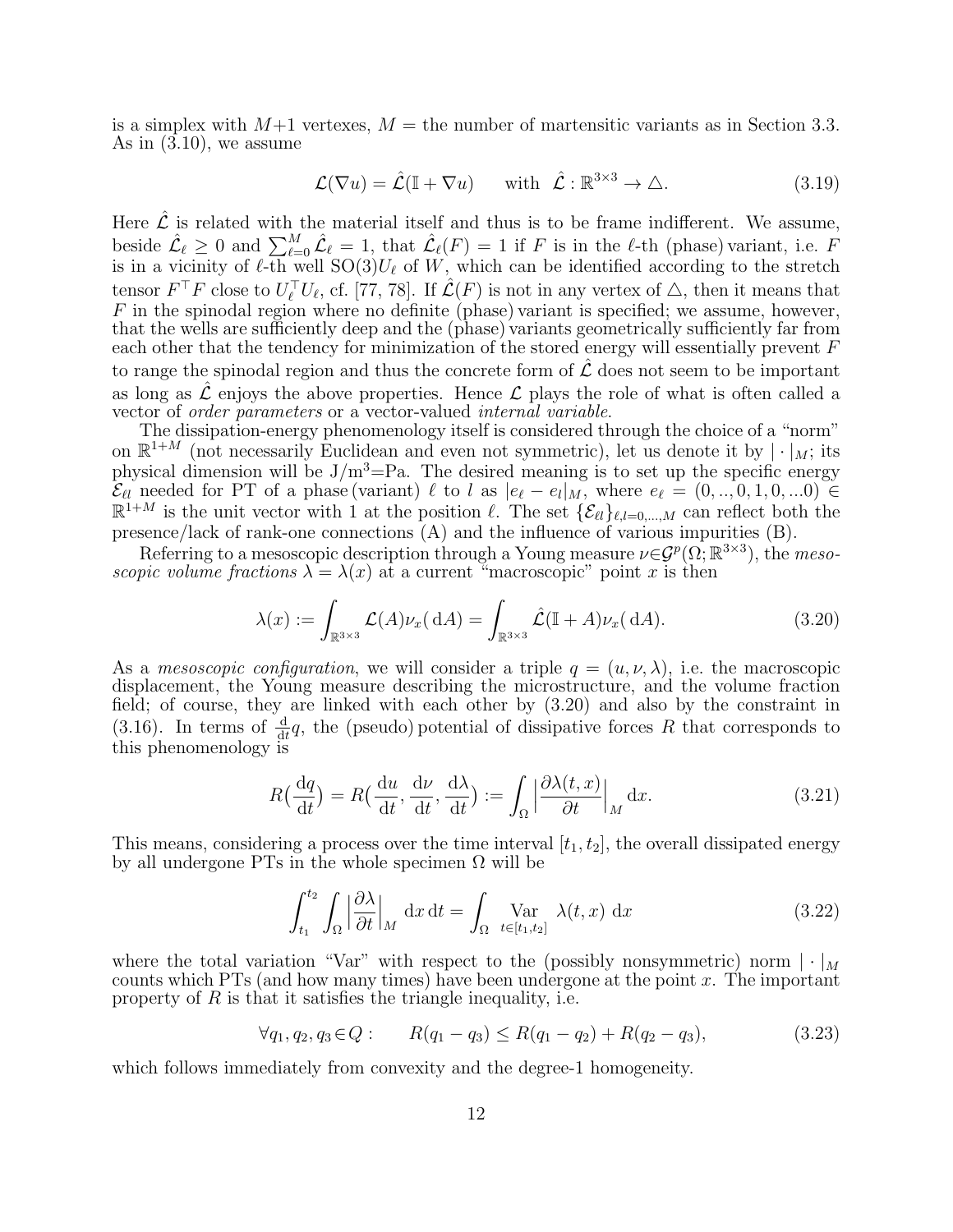The dissipation mechanism through the convex, degree-1 homogeneous potential  $R$  is intimately related with Hill's *maximum-dissipation principle* [42]. The desired energy balance, i.e. the rate of Helmholtz' stored energy  $\overline{V}$  plus the dissipation rate equal to the power of the external force, is

$$
\frac{\mathrm{d}\bar{V}}{\mathrm{d}t} + R\left(\frac{\mathrm{d}q}{\mathrm{d}t}\right) = \left\langle f, \frac{\mathrm{d}u}{\mathrm{d}t} \right\rangle \tag{3.24}
$$

where the degree-1 homogeneous dissipation rate  $R$  can be written in the form

$$
R\left(\frac{dq}{dt}\right) = \int_{\Omega} \omega(t, x) \cdot \frac{\partial \lambda(t, x)}{\partial t} dx \quad \text{with} \quad \omega(t, x) \in [\partial] \cdot |_{M}] \left(\frac{\partial \lambda(t, x)}{\partial t}\right) \tag{3.25}
$$

with  $\partial |\cdot|_M$  denoting the subdifferential of  $|\cdot|_M$ . The last inclusion can be written as

$$
\left\langle \frac{\partial \lambda(t, x)}{\partial t}, \omega(t, x) \right\rangle = \max_{z \in Z} \left\langle \frac{\partial \lambda(t, x)}{\partial t}, z \right\rangle \quad \text{with} \quad Z := \left[ \partial | \cdot |_{M} \right] (0). \tag{3.26}
$$

This says that, for the considered volume-fraction rate  $\frac{\partial}{\partial t}\lambda$ , the *driving stress* (or specific *activation energies*)  $\omega$  in Pa  $(=J/m^3)$  makes the dissipation caused by the PTs maximal among all other admissible driving stresses, i.e. those from the convex set  $Z \subset \mathbb{R}^{1+M}$ . In plasticity theory, this maximum-dissipation principle can alternatively be expressed as a normality in the sense that the rate of plastic deformation belongs to the cone of outward normals to the elasticity domain. Here, this would result in the observation that the rate  $\frac{\partial}{\partial t}\lambda(t, x)$  of PTs at  $(t, x)$  belongs to the normal cone of the "elasticity domain" Z at the point  $\omega(t, x)$ . In particular, (3.26) says that  $\frac{\partial}{\partial t}\lambda = 0$  (i.e. the volume fractions do not evolve) if  $\omega(t, x)$  is inside Z (i.e. there in not enough stress to activate PTs at  $(t, x)$ ). Also recall that  $\partial R$  is maximal responsive. For a discussion in a 1D-case see also [74, Remark 4.5]. However, we saw that (3.26) contains, in fact, only a rather small portion of information about the evolution and other principles can be considered at this context, too.

### 3.5 Energetic solution and its discretization

We want to present briefly the model of evolution of microstructure described "mesoscopically" and governed by the principles from Sections 3.3–3.4, as well as its mathematical analysis. It exploits the definition of the so-called energetic solution invented in [77] (see also the book [75]). We consider here a "soft-device" loading through time-varying Neumann's boundary conditions.

We denote the set  $Q^0$  of the admissible configurations  $q$ 's, i.e.

$$
Q^{0} = \{ (u, \nu, \lambda) \in Q ; \quad \lambda = \mathcal{L} \bullet \nu \text{ a.e.} \}, \quad \text{where}
$$
  
\n
$$
Q := \left\{ q = (u, \nu, \lambda) \in W^{1, p}(\Omega; \mathbb{R}^{3}) \times \mathcal{G}^{p}(\Omega; \mathbb{R}^{3 \times 3}) \times L^{1}(\Omega; \mathbb{R}^{1+M}) ; \right\}
$$
  
\n
$$
\nabla u(x) = \int_{\mathbb{R}^{3 \times 3}} A \nu_{x}(dA), \quad \lambda(x) \in \Delta \text{ a.e. on } \Omega, \quad u|_{\Gamma_{\text{D}}} = u_{\text{D}} \right\},
$$
\n(3.27)

where we abbreviated

$$
\lambda = \mathcal{L} \bullet \nu \qquad \text{where} \qquad [\mathcal{L} \bullet \nu](x) := \int_{\mathbb{R}^{3 \times 3}} \mathcal{L}(A) \nu_x(\mathrm{d}A). \tag{3.28}
$$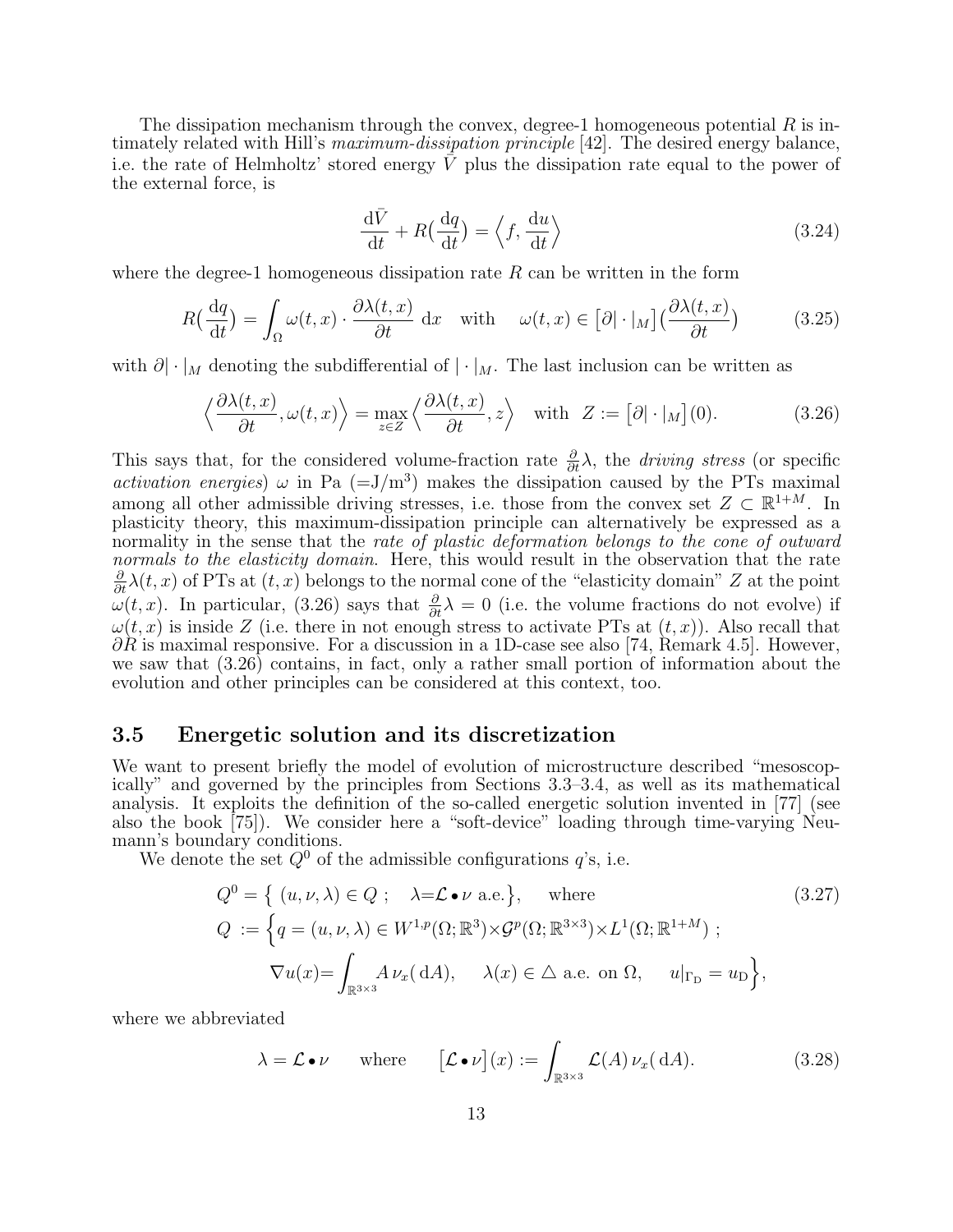We distinguished, just for numerical purposes later, Q, which "forgets" the constraint  $\lambda =$  $\mathcal{L} \bullet \nu$ , from  $Q_0$ .

The Gibbs' stored energy which also counts for the time-dependent boundary conditions and which is regularized by  $\rho > 0$  is

$$
G(t,q) := G(t,u,\nu,\lambda) = \bar{V}(u,\nu) + \int_{\Gamma_{\rm N}} f(t,x) \cdot u(x) \, \mathrm{d}x + \rho |\lambda|_{\alpha,r}^r \text{ on } Q,\tag{3.29}
$$

$$
G^{0}(t,q) := \begin{cases} G(t,q) & \text{on } Q^{0}, \\ +\infty & \text{on } Q \backslash Q^{0}, \end{cases}
$$
\n(3.30)

with  $\overline{V}$  from (3.15),  $f : [0, T] \times \Gamma_N \to \mathbb{R}^3$  a prescribed "soft-device" loading,  $\Gamma_N \subset \partial\Omega$ ,  $T > 0$  a fixed time horizon, and with the semi-norm in the Sobolev-Slobodetskii space  $W^{\alpha,r}(\Omega;\mathbb{R}^{1+M})$  considered as

$$
\left|\lambda\right|_{\alpha,r} := \left(\frac{1}{4} \int_{\Omega} \int_{\Omega} \frac{\left|\lambda(x) - \lambda(\tilde{x})\right|^{r}}{|x - \tilde{x}|^{3+r\alpha}} d\tilde{x} dx\right)^{1/r},\tag{3.31}
$$

for a fixed parameter  $0 < \alpha < 1$ . Such a regularizing term in (3.29) gives some (possibly very small) energy to spatial variation of mesoscopic volume fractions and is exploited for a rigorous proof of existence of energetic solutions as well as convergence of numerical approximations. Gradients of mesoscopic volume fractions have already been used in Frémond's model [35, p.364]. Our form  $(3.31)$  corresponds to the only " $\alpha$ -fractional gradient" which is compactifying, namely the embedding  $W^{\alpha,r}(\Omega;\mathbb{R}^{1+M}) \subset L^1(\Omega;\mathbb{R}^{1+M})$  is compact. Also it allows for an element-wise affine approximation of  $\lambda$ , because  $W^{\alpha,r}(\Omega;\mathbb{R}^{1+M}) \supset W^{1,\infty}(\Omega;\mathbb{R}^{1+M})$ or, if  $\alpha < 1 - 3(r-1)/r$  with some  $1 < r < 3/2$ , for an element-wise constant approximation which has necessarily discontinuities on 2-dimensional manifolds requiring then  $W^{\alpha,r}(\Omega;\mathbb{R}^{1+M}) \supset W^{1,1}(\Omega;\mathbb{R}^{1+M});$  later in (3.36) we choose the latter option. In [74] such a regularization was interpreted as a limit from the Ericksen-Timoshenko model scrutinized by Ren, Rogers, and Truskinovsky [89] who also proposed a nonlocal term like (3.31) in the 1D case with either positive or also, for different purposes, non-positive kernels. One can interprete the energy (3.31) as associated to a sort of non-local microstress measuring nonlocal interactions related to spatial microstructural variations.

**Definition 3.2** The process  $q : [0, T] \rightarrow Q^0$  will be called an **energetic solution** to the problem given by the triple  $(G^0, R, q_0)$ , i.e. by the data  $(W, \mathcal{L}, [\cdot|_M, f, u_D, q_0, \rho)$ , if it satisfies the initial condition  $q(0) = q_0$ , the static **stability condition**:

$$
\forall t \in [0, T] \quad \forall \tilde{q} \in Q^0: \qquad G^0(t, q(t)) \le G^0(t, \tilde{q}) + R(\tilde{q} - q(t)), \tag{3.32}
$$

and the energy equality

$$
\forall s, t \in [0, T]: \quad G^0(t, q(t)) + \text{Var}_R(q; s, t) = G^0(s, q(s)) + \int_s^t \frac{\partial G^0}{\partial \vartheta}(\vartheta, q(\vartheta)) d\vartheta. \tag{3.33}
$$

Here  $\text{Var}_R(q; s, t)$  is the total variation of the process  $q = (u, v, \lambda) : [0, T] \to Q$  over the time interval [s, t] with respect to the norm  $|\cdot|_M$ , namely

$$
\text{Var}_R(q; s, t) := \sup \sum_{i=1}^k R\big(q(t_i) - q(t_{i-1})\big) = \sup \sum_{i=1}^k \int_{\Omega} \big|\lambda(t_i, x) - \lambda(t_{i-1}, x)\big|_M \, \mathrm{d}x \tag{3.34}
$$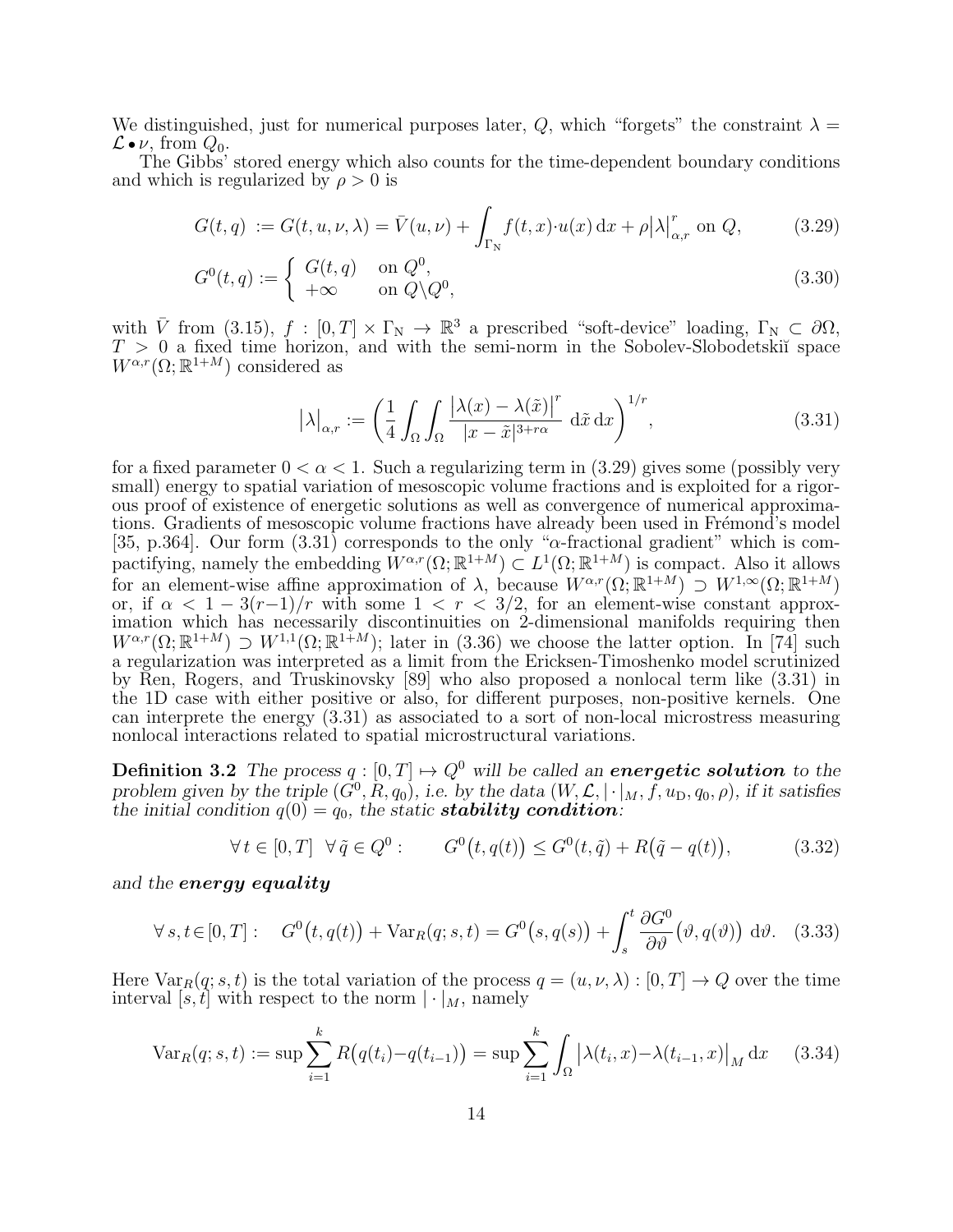where the supremum is taken over all partition  $s = t_0 < t_1 < ... < t_k = t, k \in \mathbb{N}$ . The definition of stability (3.32) and energy balance (3.33) could also be defined on all of Q, since  $G^0$  equals  $+\infty$  on  $Q\backslash Q^0$ . It will be useful to define the *stability set*  $S^0(t)$  by

$$
S^{0}(t) := \left\{ q \in Q; \ G^{0}(t,q) < +\infty, \ \forall \tilde{q} \in Q: \ G^{0}(t,q) \leq G^{0}(t,\tilde{q}) + R(\tilde{q}-q) \right\}.
$$
 (3.35)

Let us note that the stability (3.32) just means that  $q(t) \in S^0(t)$  for all  $t \in [0, T]$ . Under some qualification of the data  $(W, \mathcal{L}, \vert \cdot \vert_M, f, u_D, q_0, \rho)$ , the existence of some energetic solution can be proved by a constructive way by approximation of the implicit Euler formula and the spacial finite-element-like discretization combined with laminated Young measures (3.9) and a penalization of the equality (3.20), which also suggest a numerical strategy. As already emphasized, the set  $\mathcal{G}^p(\Omega;\mathbb{R}^{3\times 3})$  cannot be explicitly implemented so we employ the smaller set  $\mathcal{G}^{p,k}_{\text{lam}}(\Omega;\mathbb{R}^{3\times3})$  from (3.9), which, however, brings a necessity to treat the relation  $\lambda=\mathcal{L}\bullet\nu$ with a "tolerance", because, due to the compactness in  $\lambda$ 's caused by the regularizing nonlocal  $\rho$ -term in (3.29), it behaves like a constraint which, if treated without any tolerance, might destroy the convergence.

To construct approximate solutions, we consider time steps  $\tau > 0$ , assuming that  $T/\tau$  is integer and that  $\tau \to 0$ . Beside of this time discretization we will employ the finite-element method as space discretization. We assume that  $\Omega$  is a polyhedral domain triangulated by simplicial triangulations, denoted by  $\mathcal{T}_h$ , where  $h > 0$  is a mesh parameter satisfying  $h \geq \max_{S \in \mathcal{T}_h} \text{diam}(S)$ . We consider a countable set of h's with  $h \to 0$  which are nested, i.e.  $\mathcal{T}_{h_1}$  is a refinement of  $\mathcal{T}_{h_2}$  if  $h_2 \geq h_1 > 0$ .

We fix an order of lamination  $\kappa \geq 0$  in (3.9); the concrete value of  $\kappa$  does not affect the theoretical convergence results but may, of course, substantially influence the rate of convergence and thus numerical results of concrete computational experiments if taken too small. We introduce the spatially discretized state space as

$$
Q_h = \left\{ q = (u, \nu, \lambda) \in Q; \, \nu \in \mathcal{G}_{\text{lam}}^{p,\kappa}(\Omega; \mathbb{R}^{3 \times 3}) \text{ and constant on each simplex of } \mathcal{T}_h, \lambda \text{ constant on each simplex of } \mathcal{T}_h \right\}
$$
\n(3.36)

Note that each u with  $(u, v, \lambda) \in Q_h$  is inevitably piecewise affine on  $\mathcal{T}_h$ , since  $\nabla u$  is piecewise constant.

In addition to the two small parameters  $\tau > 0$  and  $h > 0$  we introduce a third small parameter  $\varepsilon > 0$  which is used to relax the constraint  $\lambda = \mathcal{L} \cdot \nu$ . For this we introduce the relaxed, spatially discretized energy

$$
G_h^{\varepsilon}(t,q) = \begin{cases} G(t,q) + \frac{1}{\varepsilon} ||\lambda - \mathcal{L} \bullet \nu||^2 & \text{for } q \in Q_h, \\ +\infty & \text{for } q \in Q \backslash Q_h, \end{cases}
$$
(3.37)

where  $\mathcal{L} \bullet \nu$  is from (3.28) and where  $|| \cdot ||$  is the norm in a space to which  $L^{\infty}(\Omega;\mathbb{R}^{1+M})$  +  $W^{\alpha,r}(\Omega;\mathbb{R}^{1+M})$  is embedded compactly, e.g. the space  $H^{-1}(\Omega;\mathbb{R}^{1+M}) := W_0^{1,2}$  $\mathbb{C}^{1,2}_0(\Omega;\mathbb{R}^{1+M})^*;$ recall that  $L^{\infty}$  stands, as standard, for the space of measurable essentially bounded functions.

With these definitions, we consider a fully implicit algorithm based on the following incremental problem: Let  $q_{\tau}^0 = q_0$  be a given initial condition, and, for  $k = 1, ..., T/\tau$  we define  $(q_{\tau,h}^{\varepsilon,k})_{k=1,\dots,T/\tau}$  to be a solution of the minimization problems

Minimize 
$$
G_h^{\varepsilon}(k\tau, q) + R(q - q^{k-1})
$$
  
subject to  $q = (u, \nu, \lambda) \in Q_h$ . (3.38)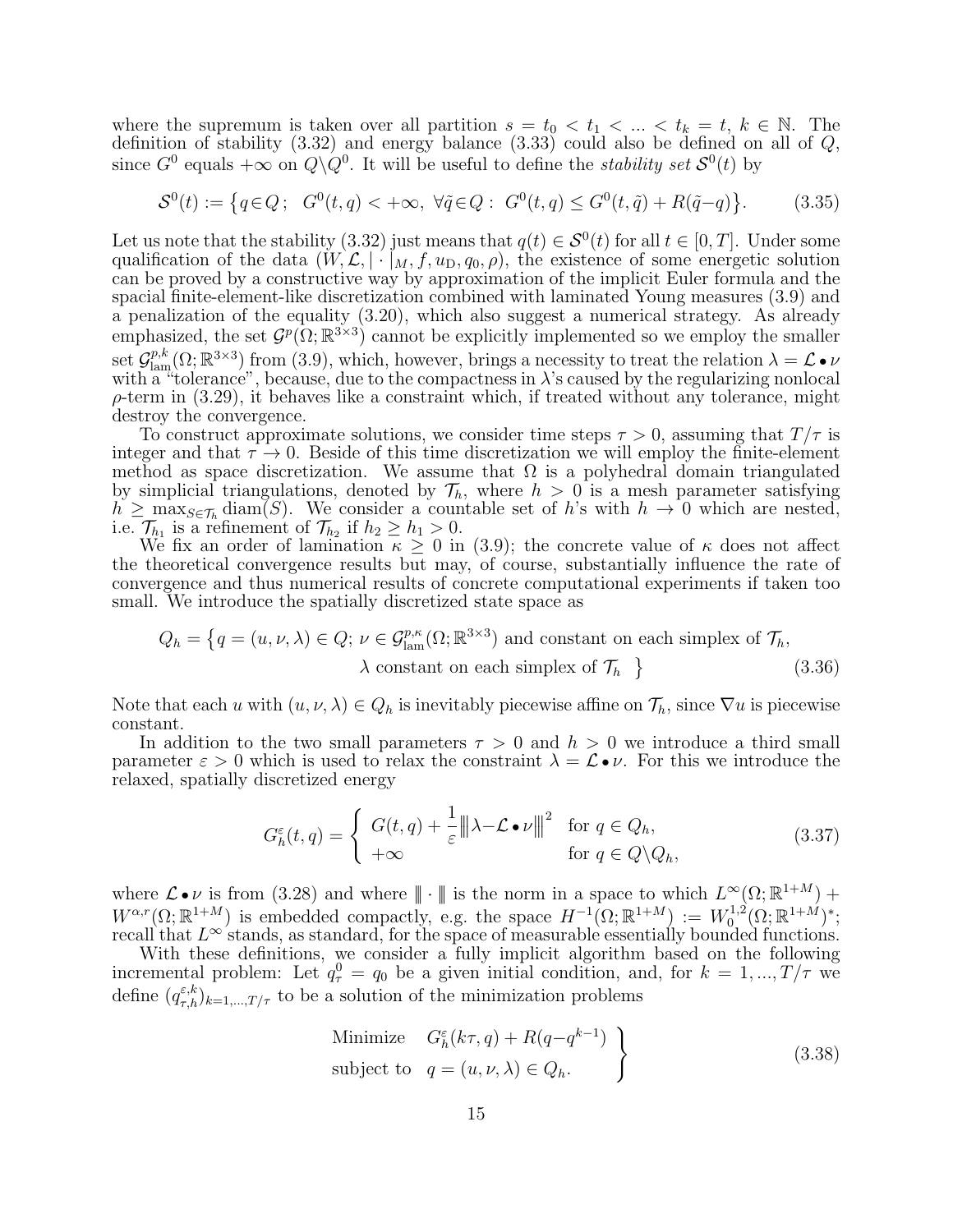Let us denote by  $q_{\tau,h}^{\varepsilon}$  the piecewise constant approximate solution, i.e.  $q_{\tau,h}^{\varepsilon}(t) := q_{\tau,h}^{\varepsilon,k}$  for  $(k-1)\tau < t \leq k\tau$ ,  $k = 0, ..., T/\tau$ . Beside the standard notation for  $W^{\alpha,p}$ - and  $L^p$ -spaces already explained, we now use also "BV" for the space of functions with bounded variations.

The main result is the following theorem showing approximation properties of the the sequence of discreized problems.

**Theorem 3.3** Let  $\{q_{\tau,h}^{\varepsilon}\}_{(\tau,h,\varepsilon)}$  be a family of approximations constructed as above such that  $(\tau, h, \varepsilon) \rightarrow 0$ , such that

$$
q_{\tau,h}^{\varepsilon}(0) \in \mathcal{S}_{h}^{\varepsilon}(0), \quad q_{\tau,h}^{\varepsilon}(0) \stackrel{*}{\rightharpoonup} q_0, \text{ and } G_{h}^{\varepsilon}(0, q_{\tau,h}^{\varepsilon}(0)) \to G^{0}(0, q_0). \tag{3.39}
$$

Then, there exists a subsequence  $\{(\tau_k, h_k, \varepsilon_k)\}_{k\in\mathbb{N}}$  with  $(\tau_k, h_k, \varepsilon_k) \to (0, 0, 0)$  for  $k \to \infty$  satisfying the stability criterion  $h_k \leq \tilde{H}(\varepsilon_k)$  and a limit process  $q:[0,T] \to Q$  with  $q(0)=q_0,$  such that the following holds. (We shortly write  $q_k = (u_k, \nu_k, \lambda_k)$  for  $q_{\tau_k}^{\varepsilon_k}$  $\begin{array}{c} \varepsilon_k^{-1} \ \tau_k,h_k = (u^{\varepsilon_k}_{\tau_k}) \end{array}$  $\frac{\varepsilon_k}{\tau_k,h_k}, \nu_{\tau_k}^{\varepsilon_k}$  $(\bar{\varepsilon}_k^{\vec{\varepsilon}}_{\tau_k,h_k},\bar{\lambda}^{\vec{\varepsilon}_k}_{\tau_k,h_k}).)$ 

- (i)  $q : [0, T] \rightarrow Q^0 \subset Q$  is an energetic solution, i.e., q satisfies (3.32) and (3.33), and also it holds  $\lambda \in L^{\infty}([0,T]; W^{\alpha,r}(\Omega;\mathbb{R}^{1+M})) \cap BV([0,T], L^{1}(\Omega;\mathbb{R}^{1+M}))$  and  $u:[0,T] \rightarrow$  $W^{1,p}(\Omega;\mathbb{R}^3)$  is bounded.
- (ii) For all  $t \in [0, T]$  we have  $\lambda_k(t) \to \lambda(t)$  in  $W^{\alpha, r}(\Omega; \mathbb{R}^{1+M})$ .
- (iii) For all  $t \in [0, T]$  we have  $\text{Var}_R(q_k; 0, t) \to \text{Var}_R(q; 0, t)$ .
- (iv) For all  $t \in [0, T]$  we have  $G_{h_i}^{\varepsilon_k}$  $\frac{\varepsilon_k}{h_k}(t, q_k(t)) \to G^0(t, q(t)).$

(v) 
$$
\frac{\partial}{\partial t} G_{h_k}^{\varepsilon_k}(\cdot, q_k(\cdot)) \stackrel{*}{\rightharpoonup} \frac{\partial}{\partial t} G^0(\cdot, q(\cdot))
$$
 in  $L^{\infty}(0, T)$ .

(vi) For all  $t \in [0, T]$  there is a subsequence  $\{k_l\}_{l \in \mathbb{N}}$  such that  $q_{k_l}(t) \stackrel{*}{\rightharpoonup} q(t)$  in  $Q$ .

#### 3.6 Evolutionary problems in magnetism

The second part of Chapter 1 mainly deals with evolutionary problems of magnetism and includes papers [68] and [69]. A large part of my research in this subject consists of mesoscopic models of magnetic hysteresis. This phenomenon is very complex, and it is not yet fully understood, nothwithstanding many attempts which have been made to develop mathematical models of it for ferromagnetic and ferrimagnetic materials. See for example [15, 19, 104, 105, 106] for various models of hysteresis. To obtain a hysteresis loop for a general shape of a ferromagnet and general magnetization regimes, one must rely only on experimental measurements or numerical simulations. The latter option, we are focusing in the thesis , seems difficult to be obtained by conventionally used models which either treat the microstructure in too much detail (so that the multi-level character of macroscopical/microscopical effects cannot be properly modeled because of capacity of usual computers) or replaces the important information about the microstructure by mere phenomenology and smears thus out the complex interrelations counting macroscopical geometry of a specimen. The former sort of (domain-like) models includes Gilbert-Landau-Lifshitz' one [37, 72] and is discussed in detail in the paper [69], while the later one involves, e.g., models based on Rayleigh's modification [88] of Prandtl's and Ishlinskii's model or Preisach's model [87] (see also Jiles [48], Mayergoyz [73], or Visintin [104]). Another one is, e.g., due to Jiles and Atherton [50] and its modifications as, e.g., [49, 57].

#### 3.7 Mesoscopic models

It can roughly be said that, in our model, we combine the so-called *dry-friction* idea with the mesoscopical-level description of microstructure by using basically volume fractions ex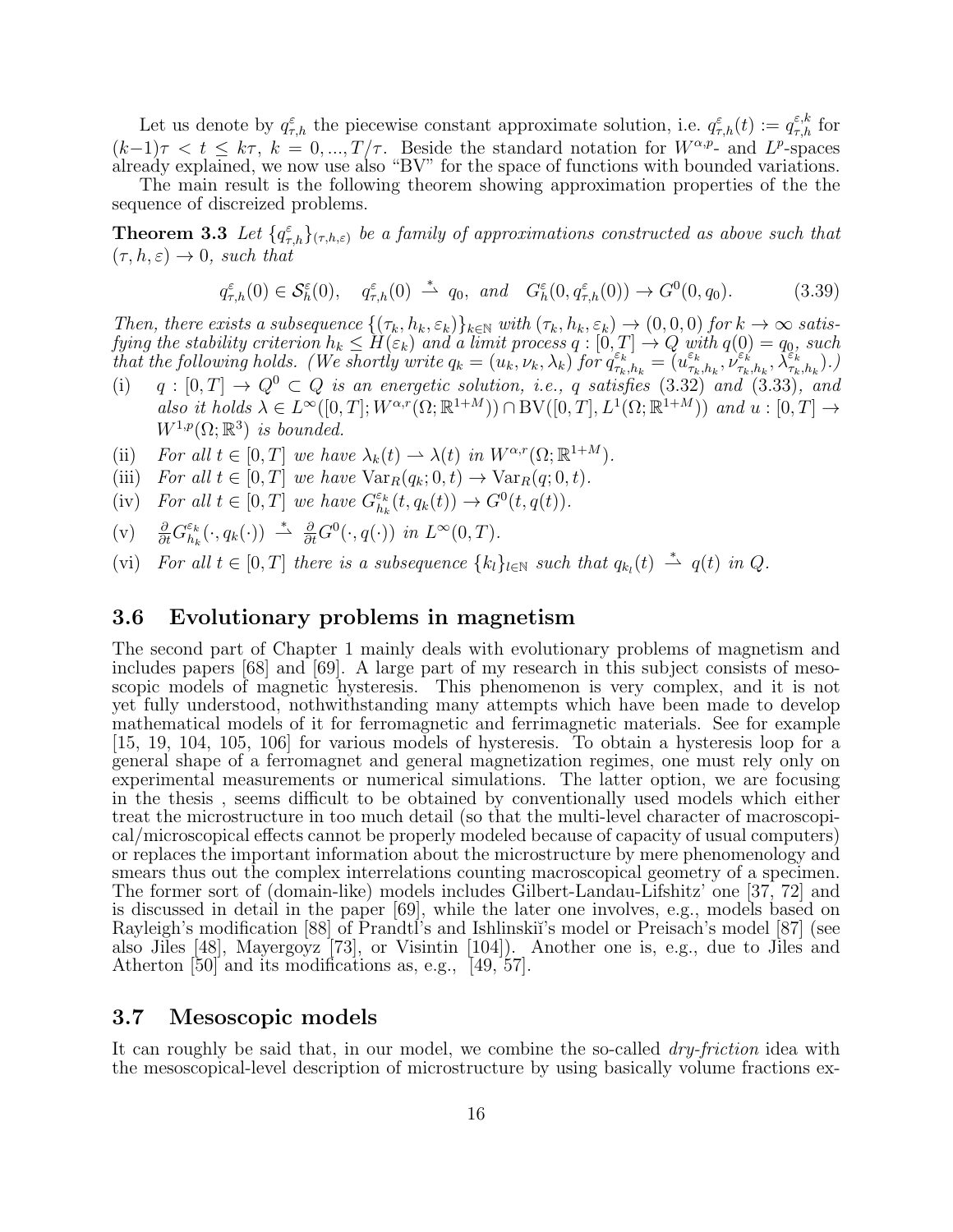pressed by Young measures. In fact, the notion of "dry-friction" is related to the maximumdissipation principle used in (quasi)plasticity. Dry-friction is very natural in the context of ferromagnetism, and has been already used in a Jiles-Atherton-like model by Bergqvist [14], in a micromagnetical-type model and in a model based on macroscopical magnetization by Visintin in [105] and [106], respectively. The mesoscopical description of the magnetization has been used by DeSimone [24], James and Kinderlehrer [46], and Rogers [89] (see also [53]) but only for minimization of the Gibbs energy.

The theory of rigid ferromagnetic bodies [21, 72] assumes that a *magnetization*  $m : \Omega \rightarrow$  $\mathbb{R}^n$ , describing the state of a body  $\Omega \subset \mathbb{R}^n$ ,  $n = 2, 3$ , is subjected to the *Heisenberg-Weiss* constraint, i.e., has a given (in general, temperature dependent) magnitude

$$
|m(x)| = M_s \text{ for almost all } x \in \Omega ,
$$

where  $M_s > 0$  is the *saturation magnetization*, considered here Here we relax this constraint and only assume that the magnetization is penalized if its magnitude is not constant for given temperature.

In the no-exchange formulation, which is valid for large bodies [24], the Helmholtz free energy of a rigid ferromagnetic body  $\Omega \subset \mathbb{R}^n$  consists of two parts. The first part is the anisotropy energy  $\int_{\Omega} \varphi(m(x)) dx$  related crystallographic properties of the ferromagnet. A typical  $\varphi : S^{n-1} := \{ s \in \mathbb{R}^n ; |s| = M_s \} \to \mathbb{R}$  is a nonnegative function vanishing only at a few isolated points on  $S^{n-1}$  determining directions of easy magnetization, e.g. at two points for uniaxial materials or at six (or eight) for cubic ones. Throughout the paper we will assume that  $\varphi$  is a restriction of some smooth function  $\tilde{\varphi}$ , i.e.,

$$
\varphi = \tilde{\varphi}|_{S^{n-1}}; \ \tilde{\varphi} \in C^{\infty}(\mathbb{R}^n) , \ \tilde{\varphi} \ge 0 \text{ and even } .
$$
 (3.40)

The second part of the Helmholtz energy,  $\frac{1}{2} \int_{\mathbb{R}^n} |\nabla u_m(x)|^2 dx$ , is the energy of the demagnetizing field  $\nabla u_m$  self-induced by the magnetization m; its potential  $u_m$  is governed by

$$
\operatorname{div}\left(-\nabla u_m + m\chi_{\Omega}\right) = 0 \quad \text{in } \mathbb{R}^n, \tag{3.41}
$$

where  $\chi_{\Omega}: \mathbb{R}^n \to \{0, 1\}$  is the characteristic function of  $\Omega$ . The demagnetizing-field energy thus penalizes non-divergence-free magnetization vectors. Standardly, we will understand  $(3.41)$  in the weak sense, i.e.  $u_m \in W^{1,2}(\mathbb{R}^n)$  will be called a weak solution to  $(3.41)$  if the integral identity  $\int_{\mathbb{R}^n} (m \chi_{\Omega} - \nabla u_m(x)) \cdot \nabla v(x) dx = 0$  holds for all  $v \in W^{1,2}(\mathbb{R}^n)$ , where  $W^{1,2}(\mathbb{R}^n) \equiv W^{1,2}(\mathbb{R}^n)$  denotes the Sobolev space of functions from  $L^2(\mathbb{R}^n)$  with all first derivatives (in the distributional sense) also in  $L^2(\mathbb{R}^n)$ . Altogether, the Helmholtz energy  $E(m)$ , has the form

$$
E(m) = \int_{\Omega} \varphi(m(x)) dx + \frac{1}{2} \int_{\mathbb{R}^n} |\nabla u_m(x)|^2 dx . \qquad (3.42)
$$

If the ferromagnetic specimen is exposed to some external magnetic field  $h = h(x)$ , the socalled Zeeman's energy of interactions between this field and magnetization vectors equals to  $H(m) := -\int_{\Omega} h(x) \cdot m(x) dx$ . Finally, the following variational principle governs equilibrium configurations:

minimize 
$$
G(m) := E(m) - H(m)
$$
  
\n
$$
= \int_{\Omega} (\varphi(m(x)) - h(x) \cdot m(x)) dx + \frac{1}{2} \int_{\mathbb{R}^n} |\nabla u_m(x)|^2 dx , \qquad (3.43)
$$
\nsubject to  $(3.41), (m, u_m) \in \mathcal{A} \times W^{1,2}(\mathbb{R}^n)$ ,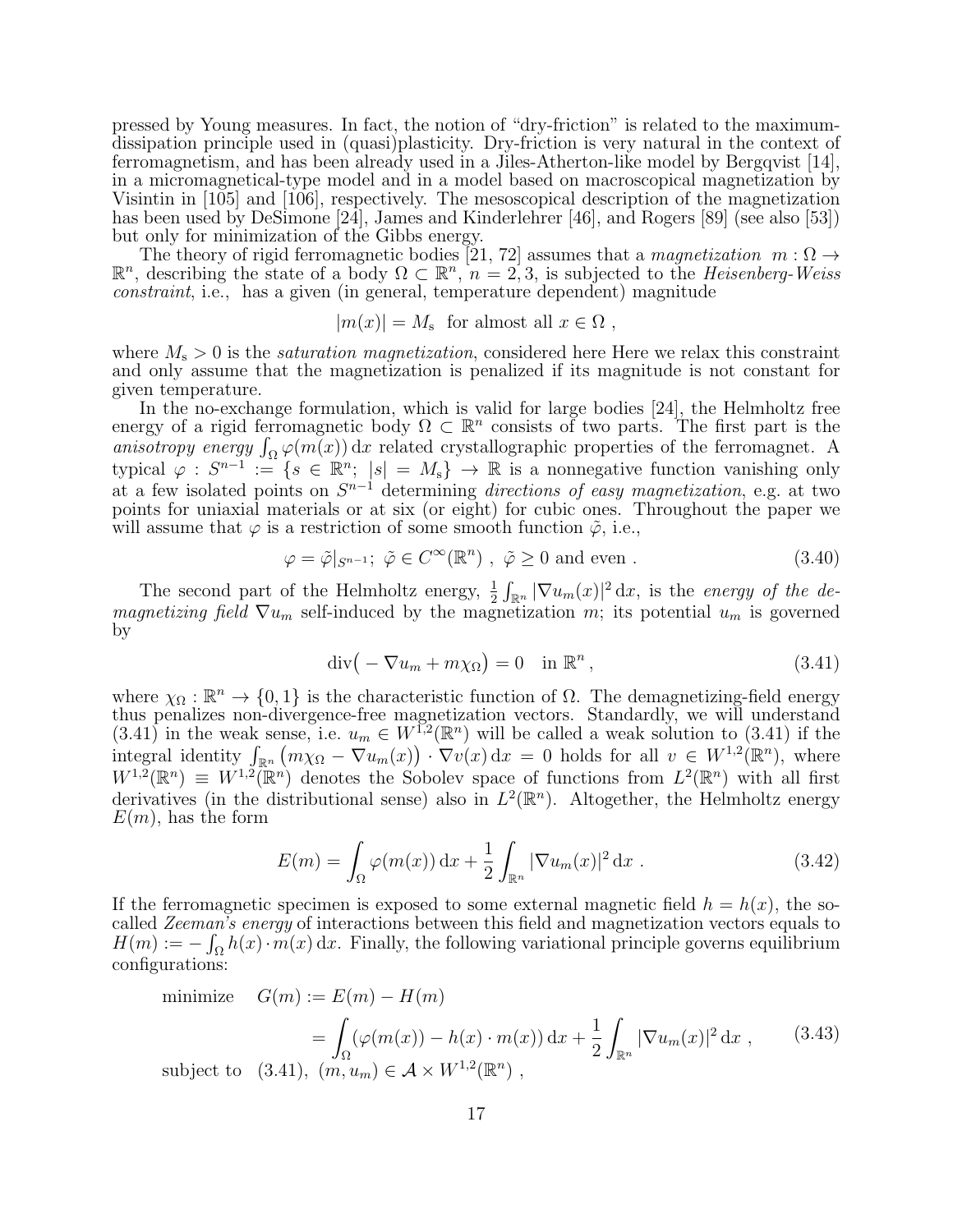where the introduced notation G stands for Gibbs' energy and  $A$  is the set of admissible magnetizations

$$
\mathcal{A} := \{ m \in L^{\infty}(\Omega; \mathbb{R}^n); \ |m(x)| = M_{\rm s} \text{ for almost all } x \in \Omega \} .
$$

As  $\mathcal A$  is not convex we cannot rely on direct methods in proving the existence of a solution. In fact, the solution to (3.43) need not exist in  $A \times W^{1,2}(\mathbb{R}^n)$ ; cf. [46] for the uniaxial case. Due to nonconvexity of  $A$  weak limits of minimizing sequences of  $(3.43)$  do not necessarily live in  $\mathcal{A} \times W^{1,2}(\mathbb{R}^n)$ .

It is, therefore, natural to look for an extension  $(=relaxation)$  of our problem in which we would properly describe behavior of (3.43) along minimizing sequences. It is well-known [24, 85] that such relaxation can be achieved by extending the Helmholtz energy by continuity on the convex set of Young measures

$$
\bar{E}(\nu) = \int_{\Omega} \varphi \bullet \nu \, dx + \frac{1}{2} \int_{\mathbb{R}^n} |\nabla u_{(\text{id}\bullet\nu)}(x)|^2 \, dx \;, \tag{3.44}
$$

where  $[v \bullet \nu](x) := \int_{\mathbb{R}^n} v(s) \nu_x(ds)$  and  $id : \mathbb{R}^n \to \mathbb{R}^n$  is the identity.

This model represents a so-called *mesoscopic level* model because, a minimizing Young measure  $\nu$  records some, but not full information about spatial oscillations of a minimizing sequence of  $(3.43)$  around each "macroscopic" point x through volume fractions described as the probability distribution  $\nu_x$ . This information makes possible to describe the effective magnetic properties by means of the first moment, the "macroscopic" magnetization  $m = id \bullet \nu$ , and moreover seems sufficient for designing a dissipative mechanism in a good agreement with experiments, which will be just exploited further.

### 3.8 Rate-independent dissipation

For usual loading regimes and magnetically hard materials, one must consider a certain dissipation. Moreover, the dissipation mechanism in ferromagnets can be influenced by impurities in the material without affecting substantially the stored energy. Hence, both mechanisms (energy storage and dissipation) are, to some extent, independent of each other and, as the dissipation mechanisms are determined on the atomistic level, it seems that the only efficient way how to incorporate them in a higher-level model is phenomenology.

Our, to some extent simplified, standpoint is that the amount of dissipated energy within the phase transformation from one pole to the other can be described by a single, phenomenologically given number (of the dimension  $J/m<sup>3</sup>=Pa$ ) depending on the coercive force  $H_c$  [22]. Hence, we need to identify the particular poles according to the magnetization vector. Inspired by [77, 78] and considering L poles  $(L = 2$  for uniaxial magnets or 6 or 8 for cubic magnets), we define a continuous mapping  $\mathcal{L}: S^{n-1} \to \Delta_L$  where  $\Delta_L := \{ \xi \in \mathbb{R}^L; \xi_i \geq 0, i = 1, ..., L, \sum_{i=1}^L \xi_i = 1 \}.$  In other words,  $\{ \mathcal{L}_1, ..., \mathcal{L}_L \}$  forms a partition of unity on  $S^{n-1}$  such that  $\mathcal{L}_i(s)$  is equal 1 if s is in i-th pole, i.e.  $s \in S^{n-1}$  is in a neighborhood of i-th easy-magnetization direction. Of course,  $\mathcal{L}(m)$  in the (relative) interior of  $\Delta_L$  indicates m in the region where no definite pole is specified. Hence  $\mathcal L$  plays the role of what is often called an order parameter.

In terms of the mesoscopic microstructure described by the Young measure  $\nu$ , the "mesoscopic" order parameter is naturally defined as

$$
\lambda = \Lambda \nu := \mathcal{L} \bullet \nu \tag{3.45}
$$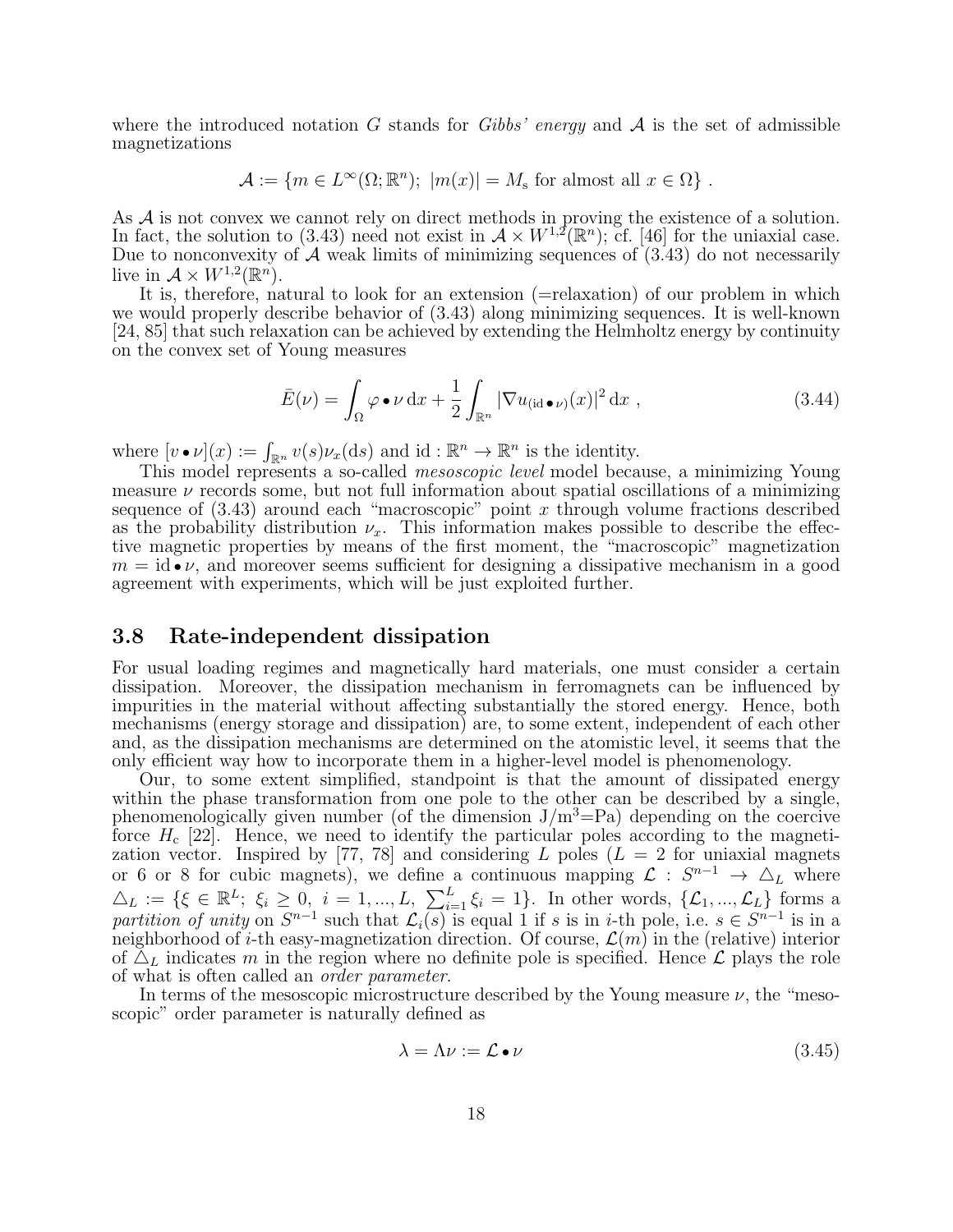where  $[\mathcal{L} \bullet \nu](x) := \int_{S^{n-1}} \mathcal{L}(s) \nu_x(ds)$ . Thus  $\Lambda$  is just a continuous extension of the mapping  $m \mapsto \mathcal{L}(m)$ , i.e. if  $\{m_k\}$  converges to  $\nu$  weakly\* in  $L^{\infty}(\Omega;\mathbb{R}^n)$ , then  $\mathcal{L}(m_k) \to \Lambda \nu$  weakly\* in  $L^{\infty}(\Omega;\mathbb{R}^L).$ 

To described phenomenologically the dissipative energetics, one must prescribe a (pseudo)*potential of dissipative forces* as a function of the rate of  $\lambda$ . For rate-independent processes, this potential must be convex and homogeneous of degree one. Considering a norm  $|\cdot|_L$  on  $\mathbb{R}^L$ , one can postulate  $\varrho(\lambda) = H_c |\lambda|_L$ . The energy needed to transform *i*-th pole to j-pole is then  $H_c|e_i - e_j|_L$  with  $e_i$  the unit vector with 1 at the *i*-th position.

(at a given time t) will be described by the couple  $q = q(t) \equiv (\nu, \lambda) = (\{\nu_{x,t}\}_{x \in \Omega}, \lambda(\cdot, t)).$ Let us denote by  $Q$  the convex set of admissible configurations:

$$
\mathcal{Q} := \left\{ q = (\nu, \lambda) \in \mathcal{Y}(\Omega; S^{n-1}) \times L^{\infty}(\Omega; \mathbb{R}^{L}) \right\}
$$
\n
$$
\lambda(x) \in \Delta_{L}, \quad \Lambda \nu = \lambda \text{ for a.a. } x \in \Omega \right\}
$$
\n(3.46)

For the analysis, we will need to consider rather a certain *regularization* of the stored energy  $\mathcal E$  which would control spatial smoothness of  $\lambda$ . For this, we will augment  $\mathcal E$  by a higher-order term

$$
\mathcal{E}_{\rho}(\nu,\lambda) := \bar{E}(\nu) + \begin{cases} \rho ||\lambda||_{W^{\alpha,2}(\Omega;\mathbb{R}^L)}^2 & \text{if } \lambda \in W^{\alpha,2}(\Omega;\mathbb{R}^L), \\ +\infty & \text{otherwise,} \end{cases}
$$
(3.47)

where  $W^{\alpha,2}(\Omega)$  denotes the usual Sobolev-Slobodetskiı̆ space and where we assume

$$
\alpha, \rho > 0, \text{ fixed.} \tag{3.48}
$$

From now on, we will work with this regularized relaxed stored energy  $\mathcal{E}_{\rho}$  rather than  $\mathcal{E}$ . Following [77] we define the "dissipation distance" by ("co" denotes the convex hull):

$$
d(\lambda_1, \lambda_2) := \inf \left\{ \int_0^1 \varrho(\frac{d\lambda}{dt}) dt; \quad \lambda \in C^1([0, 1]; \mathbb{R}^L),
$$
  

$$
\lambda(t) \in \text{co}\mathfrak{L}(S^{n-1}), \lambda|_{t=0} = \lambda_1, \lambda|_{t=1} = \lambda_2 \right\}.
$$
 (3.49)

Let us still introduce the total "dissipation distance"

$$
\mathcal{D}(q_1, q_2) := \int_{\Omega} d(\lambda_1, \lambda_2) dx, \quad q_i = (\nu_i, \lambda_i). \tag{3.50}
$$

Let us abbreviate the Gibbs energy by

$$
\mathcal{G}(t,q) := \mathcal{E}_{\rho}(q) - \langle \mathcal{H}(t), q \rangle , \qquad (3.51)
$$

where

$$
\langle \mathcal{H}(t), q \rangle = [H(t)] (\mathrm{id} \bullet \nu) = \langle \nu, h(\cdot, t) \otimes \mathrm{id} \rangle. \tag{3.52}
$$

Let us agree to identify quite naturally the mapping  $t \mapsto \nu(t) = {\{\nu(t)|_x\}}_{x \in \Omega}$  with a Young measure  $(x, t) \mapsto \nu_{x,t}$ .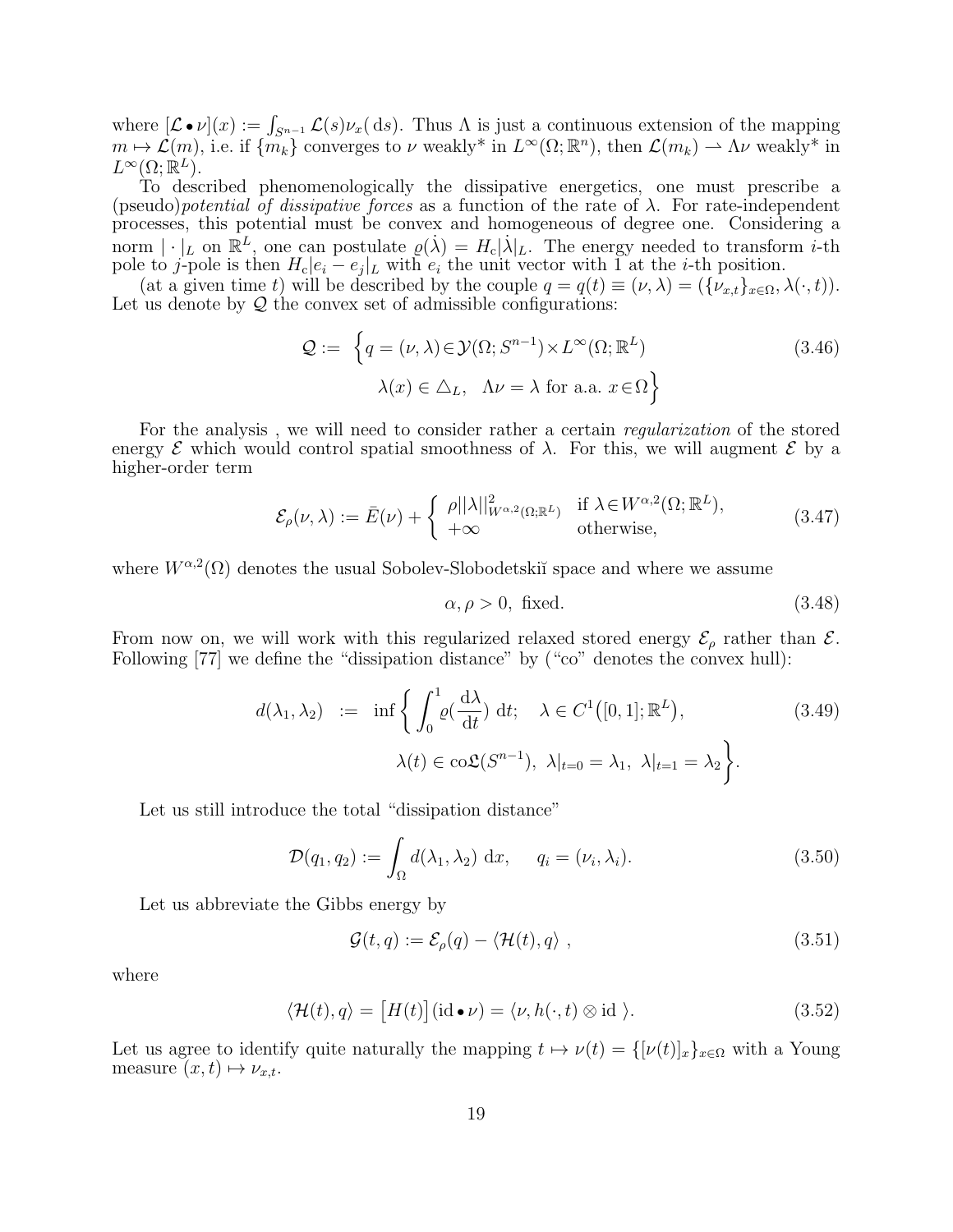**Definition 3.4** We say that a process  $q = q(t)$  is stable if

$$
\forall \tilde{q} \in \mathcal{Q} : \qquad \mathcal{G}(t, q) \le \mathcal{G}(t, \tilde{q}) + \mathcal{D}(q(t), \tilde{q}) \tag{3.53}
$$

for all  $t \in [0, T]$ .

An important notion is the so-called set of stable states,  $S(t)$ , at a time instant t

$$
S(t) = \{q \in \mathcal{Q}; \ \forall \tilde{q} \in \mathcal{Q} \ : \mathcal{G}(t,q) \leq \mathcal{G}(t,\tilde{q}) + \mathcal{D}(q,\tilde{q})\}
$$
(3.54)

**Definition 3.5** We say that the process  $q = q(t)$  satisfies the energy inequality if for a.a.  $s \in$  $[0, T]$  and a.a.  $t \in [0, T]$ ,  $s \leq t$ ,

$$
\underbrace{\mathcal{G}(t, q(t))}_{\text{effective Gibbs'}}
$$
 + 
$$
\underbrace{\text{Var}(\mathcal{D}, q; s, t)}_{\text{dissipated}}
$$
 
$$
\leq \underbrace{\mathcal{G}(s, q(s)))}_{\text{Gibbs' ener-}} - \underbrace{\int_{s}^{t} \left\langle \frac{d\mathcal{H}}{dt}, q(\theta) \right\rangle d\theta (3.55)}_{\text{reduced work ofexternal field}}
$$

where the total variation over the time interval  $[s, t]$  is defined standardly, without using explicitly any time derivative, as

$$
\begin{aligned}\n\text{Var}(\mathcal{D}, q; s, t) &:= \sup \sum_{i=1}^{J} \mathcal{D}(q(t_{i-1}), q(t_i)) \\
&= \sup \sum_{i=1}^{J} \int_{\Omega} d(\lambda(t_{i-1}), \lambda(t_i)) \, \mathrm{d}x,\n\end{aligned} \tag{3.56}
$$

where the supremum is taken over all  $J \in \mathbb{N}$  and over all partitions of [s, t] in the form  $s = t_0 < t_1 < \ldots < t_{J-1} < t_J = t$ .

**Definition 3.6** The process  $q = q(t)$ ,  $q \equiv (v, \lambda)$ , will be considered as a solution if  $v \in$  $\mathcal{Y}(\Omega \times [0,T]; S^{n-1}), \; \tilde{\lambda} \in BV([0,T]; L^{1}(\Omega;\mathbb{R}^{L})) \; \text{and} \; q(t) \, \in \, \mathcal{Q} \; \text{for all} \; t \, \in \, [0,T], \; \text{and} \; \text{it is}$ stable in the sense (3.53) for all  $t \in [0,T]$  and satisfies the energy inequality (3.55) for a.a.  $s, t \in [0, T], s \leq t$ .

The paper [68] proposes an efficient algorithm based on first-order optimality conditions which is then applied to numerical solution of of the static problem. The survey article [69] reviews variety of effects in magnetism, in particular, its multiscale nature due to different inherent spatio-temporal physical and geometric scales, together with nonlocal phenomena and a nonconvex side-constraint, which are also the reason for severe problems in analysis, model validation, reductions, and numerics.

# 4 Overview of Chapter 2

Chapter 2 consists of papers [62, 52, 31, 64]. The main topic is a detailed analysis of oscillations and concentrations phenomena generated by sequences of gradients of Sobolev maps and, more generally, sequences of maps from the kernel of a first-order partial differential operator [31]. The emphasize in the gradient case is put on results describing behavior of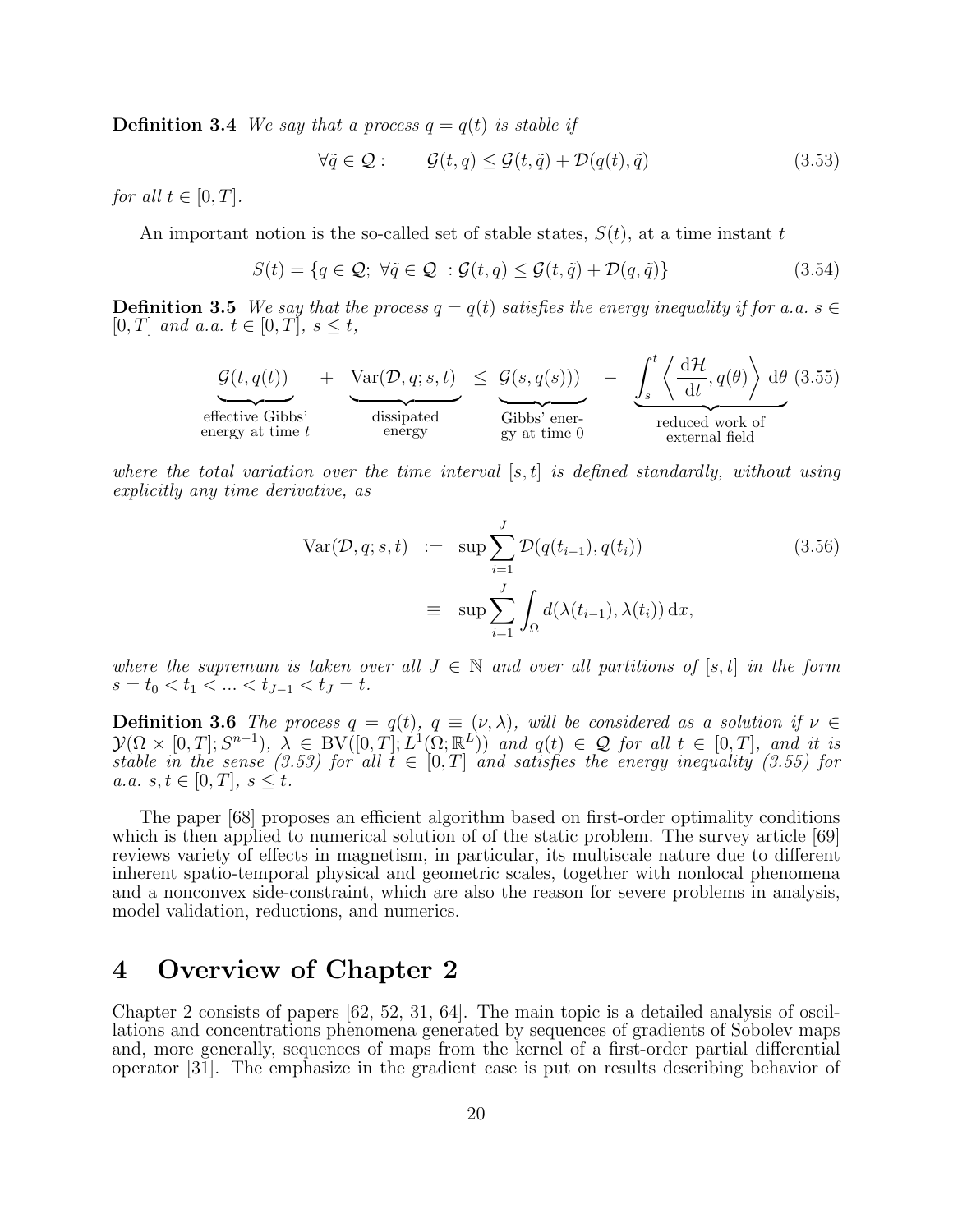sequences in the vicinity of the domain boundary. This issue seems to be omitted in existing literature. Interestingly, a condition which we isolate in  $[64]$  to deal with p-homogeneous integrands and which characterizes the subset of probability measures generated by gradients on the boundary is the so-called quasiconvexity at the boundary discovered by Ball and Marsden in 1984 [9] to characterize local minimizers of variational integrals in nonlinear elasticity. In what follows, we discuss the main results achieved in mentioned papers. The first one concerns an interesting property of quasiconvex functions.

#### 4.1 Quasiconvexity and transposition

The first paper in the Chapter 2 is concerned with quasiconvexity and its properties. We again recall that  $W : \mathbb{R}^{m \times n} \to \bar{\mathbb{R}} := \mathbb{R} \cup \{+\infty\}$  is called quasiconvex at  $A \in \mathbb{R}^{m \times n}$  if for any  $\varphi \in W(\mathbb{R}^n;\mathbb{R}^m) := \{ \theta \in W^{1,\infty}(\mathbb{R}^n;\mathbb{R}^m); \ \dot{\theta} \text{ is } (0,1)^n\text{-periodic} \}$  (or equivalently any  $\varphi \in W_0^{1,\infty}$  $\binom{1,\infty}{0}(0,1)^n; \mathbb{R}^m)$  (see e.g. [23])

$$
W(A) \le \int_{(0,1)^n} W(A + \nabla \varphi(x)) \, \mathrm{d}x \tag{4.1}
$$

whenever the integral on the right hand side exists. We say that  $W$  is quasiconvex if the previous inequality is valid for any  $A \in \mathbb{R}^{m \times n}$ . Quasiconvexity is the key property in the calculus of variations. Namely, if  $W$  is only finite valued then quasiconvexity of  $W$  is equivalent to sequential weak lower semicontinuity (omitting some growth conditions) of the functional

$$
I(u) = \int_{\Omega} W(\nabla u(x)) dx ,
$$

where  $\Omega \subset \mathbb{R}^n$  is a bounded Lipschitz domain and  $u : \Omega \to \mathbb{R}^m$  smooth enough; cf. e.g. [3, 23]. If W attains also the value  $+\infty$  then it is known that quasiconvexity is the necessary condition for sequential weak lower semicontinuity of  $I$ ; cf. [23]. Unfortunately, quasiconvexity is very difficult to verify even in particular cases. On the other hand, there are known sufficient conditions and necessary conditions for quasiconvexity.

One sufficient condition is *polyconvexity*; cf. [5]. W given above is polyconvex if there is a convex function  $\phi$  such that, for any  $A \in \mathbb{R}^{m \times n}$ ,  $W(A) = \phi(T(A))$ , where  $T(A)$  is a vector of all subdeterminants of A, thus,  $T : \mathbb{R}^{m \times n} \to \mathbb{R}^N$  where  $N := \sum_{l=1}^{\min(m,n)} {m \choose l} {n \choose l}$ . Dacorogna [23] showed that W is polyconvex at  $A \in \mathbb{R}^{m \times n}$  if and only if

$$
W(A) = \inf \left\{ \sum_{i=1}^{N+1} \lambda_i W(A_i); \sum_{i=1}^{N+1} \lambda_i T(A_i) = T(A), \sum_{i=1}^{N+1} \lambda_i = 1, \lambda_i \ge 0, A_i \in \mathbb{R}^{m \times n} \right\} . (4.2)
$$

The necessary (if W is real-valued) condition is *rank-one convexity*. The function  $W$  (as above) is called rank-one convex if  $W(\lambda A + (1 - \lambda)B) \leq \lambda W(A) + (1 - \lambda)W(B)$  for any  $0 \leq \lambda \leq 1$  and any  $A, B \in \mathbb{R}^{m \times n}$ , rank $(A - B) = 1$ ; cf. e.g. [23].

If  $\min(m, n) = 1$  then quasiconvexity, polyconvexity and rank-one convexity are equivalent to usual convexity. The question whether or not rank-one convexity implies quasiconvexity if  $\min(m, n) > 1$  has been open for many years. In 1992 Sverák [99] found a counterexample showing that this is not the case when  $m \geq 3$  and  $n \geq 2$ . In particular, he showed that for any  $\varepsilon > 0$  there is  $k = k(\varepsilon) > 0$  such that the function  $f_k^{\varepsilon} : \mathbb{R}^{3 \times 2} \to \mathbb{R}$ 

$$
f_k^{\varepsilon}(A) = f(PA) + \varepsilon(|A|^2 + |A|^4) + k|A - PA|^2
$$
\n(4.3)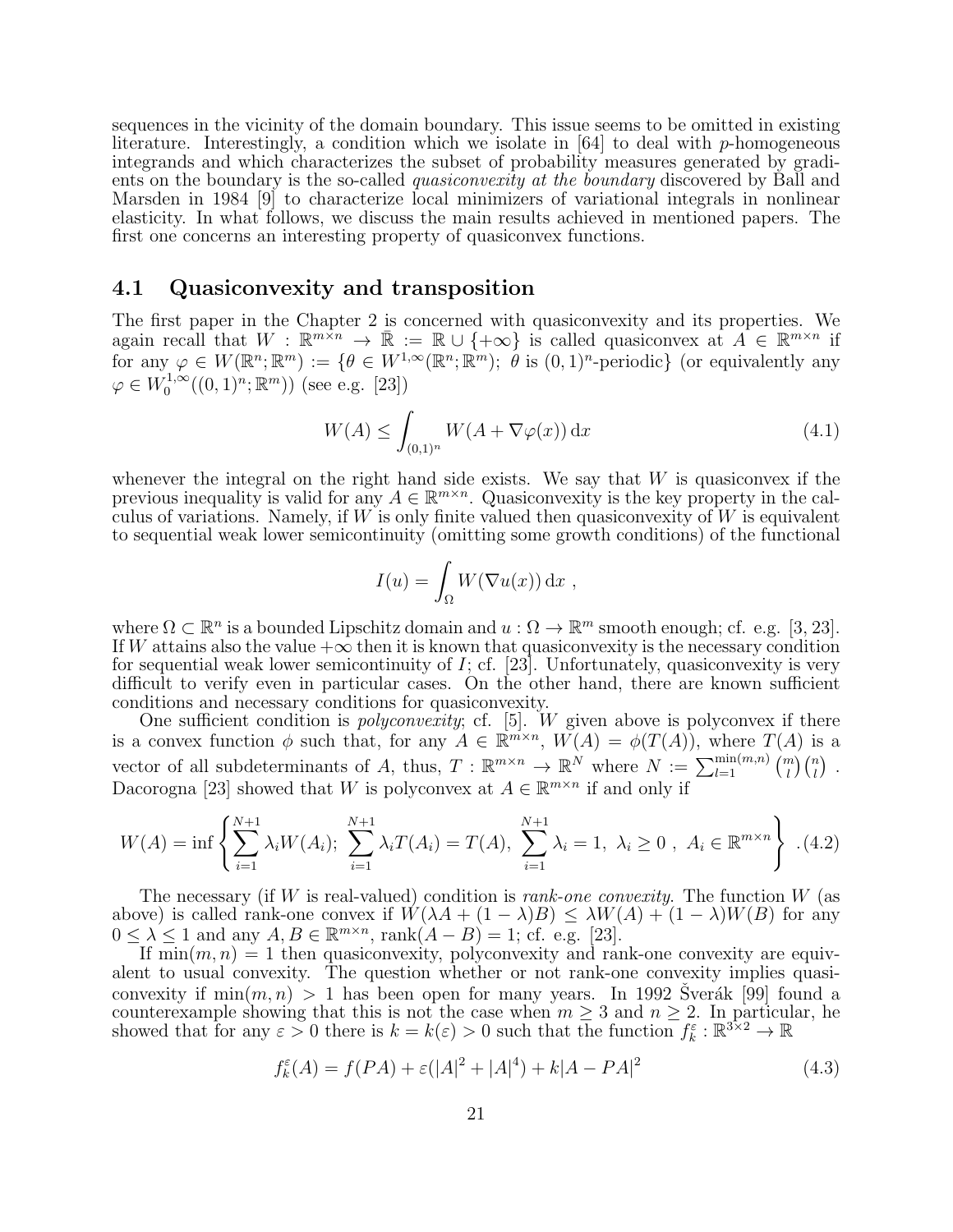is rank-one convex but there is  $\varepsilon > 0$  such that  $f_k^{\varepsilon}$  is not quasiconvex for any  $k > 0$  at the point  $A = 0$ . Above,  $P : \mathbb{R}^{3 \times 2} \to \mathbb{R}^{3 \times 2}$  is an orthogonal projector given by

$$
P\left(\begin{array}{cc} A_{11} & A_{12} \\ A_{21} & A_{22} \\ A_{31} & A_{32} \end{array}\right) = \left(\begin{array}{cc} A_{11} & 0 \\ 0 & A_{22} \\ \frac{A_{31} + A_{32}}{2} & \frac{A_{31} + A_{32}}{2} \end{array}\right)
$$

and

$$
f(PA) = -\frac{A_{11}A_{22}(A_{31} + A_{32})}{2},
$$

where  $A_{ij}$ ,  $i = 1, 2, 3, j = 1, 2$  mean the entries of A and  $|\cdot|$  is the Euclidean norm.

The aim of [62] is to discuss properties of the function  $F_k^{\varepsilon} : \mathbb{R}^{2 \times 3} \to \mathbb{R}$  defined as

$$
F_k^{\varepsilon}(A) = f_k^{\varepsilon}(A^t) \tag{4.4}
$$

and its limit for  $k \to \infty$ . The superscript "t" denotes the transposition (i.e.  $A_{ij}^t = A_{ji}$ ). Namely, we show that  $\lim_{k\to\infty} F_k^{\varepsilon}$  is quasiconvex although  $\lim_{k\to\infty} f_k^{\varepsilon}$  is not.

### 4.2 Gradient DiPerna-Majda measures

Let us take a complete (i.e. containing constants, separating points from closed subsets and closed with respect to the Chebyshev norm) separable ring  $\mathcal R$  of continuous bounded functions  $\mathbb{R}^{m \times n} \to \mathbb{R}$ . It is known [28, Sect. 3.12.21] that there is a one-to-one correspondence  $\mathcal{R} \mapsto \beta_{\mathcal{R}} \mathbb{R}^{m \times n}$  between such rings and metrizable compactifications of  $\mathbb{R}^{m \times n}$ ; by a compactification we mean here a compact set, denoted by  $\beta_{\mathcal{R}} \mathbb{R}^{m \times n}$ , into which  $\mathbb{R}^{m \times n}$  is embedded homeomorphically and densely. For simplicity, we will not distinguish between  $\mathbb{R}^{m \times n}$  and its image in  $\beta_{\mathcal{R}}\mathbb{R}^{m\times n}$ . Similarly, we will not distinguish between elements of  $\mathcal{R}$  and their unique continuous extensions on  $\beta_{\mathcal{R}} \mathbb{R}^{m \times n}$ .

Let  $\sigma \in \mathcal{M}(\bar{\Omega})$  be a positive Radon measure on a bounded domain  $\bar{\Omega} \subset \mathbb{R}^n$ . A mapping  $\hat{\nu}: x \mapsto \hat{\nu}_x$  belongs to the space  $L^{\infty}_w(\bar{\Omega}, \sigma; \mathcal{M}(\beta_{\mathcal{R}} \mathbb{R}^{m \times n}))$  if it is weakly\*  $\sigma$ -measurable (i.e., for any  $v_0 \in C_0(\mathbb{R}^{m \times n})$ , the mapping  $\overline{\Omega} \to \mathbb{R}$  :  $x \mapsto \int_{\beta_{\mathcal{R}} \mathbb{R}^{m \times n}} v_0(s)\hat{\nu}_x(ds)$  is  $\sigma$ -measurable in the usual sense). If additionally  $\hat{\nu}_x \in \text{rca}_1^+(\beta_{\mathcal{R}} \mathbb{R}^{m \times n})$  for  $\sigma$ -a.a.  $x \in \overline{\Omega}$  the collection  $\{\hat{\nu}_x\}_{x \in \overline{\Omega}}$ is the so-called Young measure on  $(\Omega, \sigma)$  [108], see also [6, 91, 100, 103, 107].

DiPerna and Majda [25] shown that having a bounded sequence in  $L^p(\Omega;\mathbb{R}^{m\times n})$  with  $1 \leq p < +\infty$  and  $\Omega$  an open domain in  $\mathbb{R}^n$ , there exists its subsequence (denoted by the same indices), a positive Radon measure  $\sigma \in \mathcal{M}(\overline{\Omega})$ , and a Young measure  $\hat{\nu}: x \mapsto \hat{\nu}_x$  on  $(\bar{\Omega}, \sigma)$  such that  $(\sigma, \hat{\nu})$  is attainable by a sequence  $\{y_k\}_{k\in\mathbb{N}} \subset L^p(\Omega; \mathbb{R}^{m\times n})$  in the sense that  $\forall g \in C(\Omega) \,\forall v_0 \in \mathcal{R}$ :

$$
\lim_{k \to \infty} \int_{\Omega} g(x) v(y_k(x)) dx = \int_{\bar{\Omega}} \int_{\beta_{\mathcal{R}} \mathbb{R}^{m \times n}} g(x) v_0(s) \hat{\nu}_x(\,\mathrm{d}s) \sigma(\,\mathrm{d}x) \;, \tag{4.5}
$$

where

$$
v \in \Upsilon^p_{\mathcal{R}}(\mathbb{R}^{m \times n}) := \{v_0(1 + |\cdot|^p); \ v_0 \in \mathcal{R}\}.
$$

In particular, putting  $v_0 = 1 \in \mathcal{R}$  in (4.5) we can see that

$$
\lim_{k \to \infty} (1 + |y_k|^p) = \sigma \quad \text{weakly* in } \mathcal{M}(\bar{\Omega}) . \tag{4.6}
$$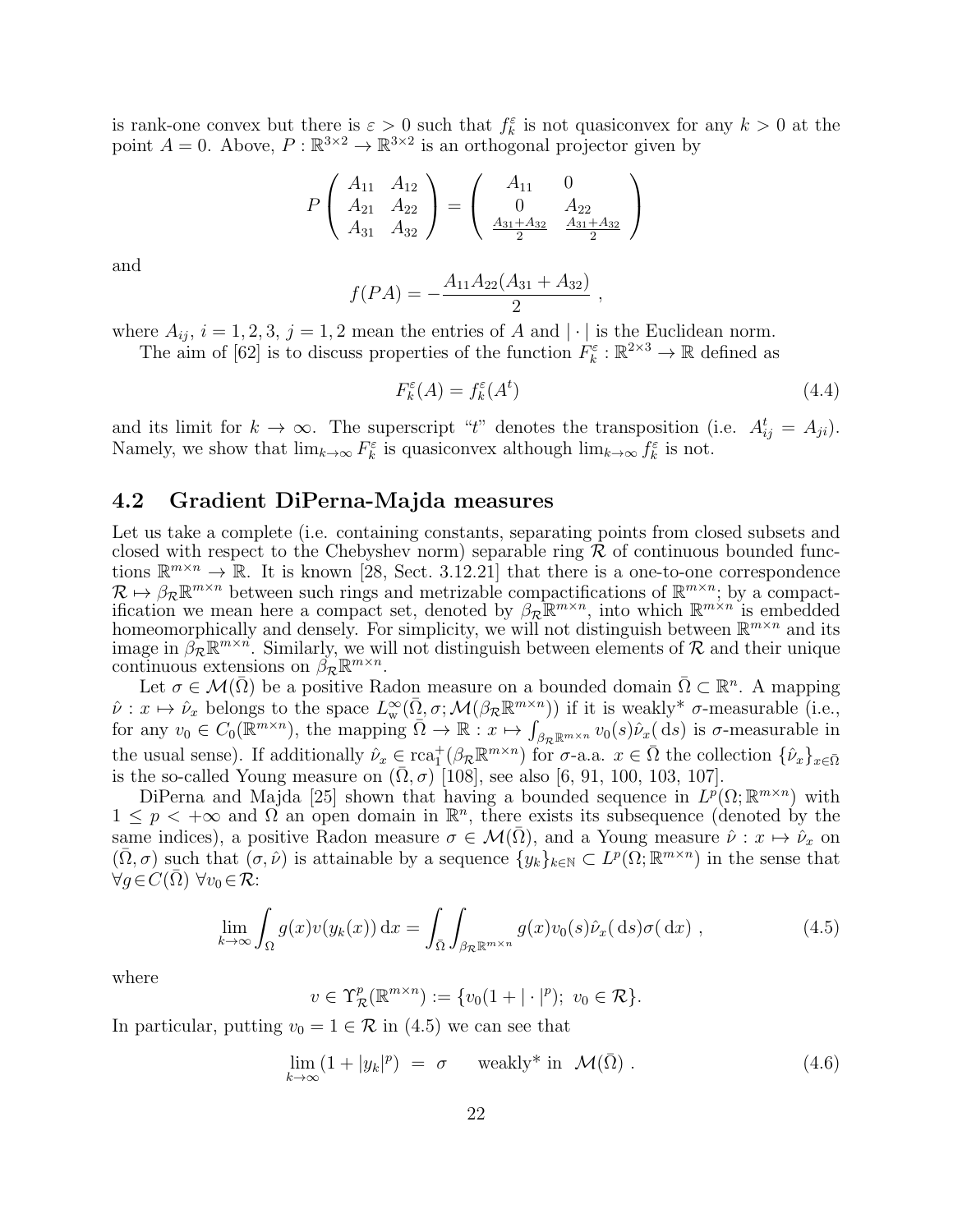If (4.5) holds, we say that  $\{y_k\}_{k\in\mathbb{N}}$  generates  $(\sigma, \hat{\nu})$ . Let us denote by  $\mathcal{DM}^p_{\mathcal{R}}(\Omega; \mathbb{R}^{m \times n})$  the set of all pairs  $(\sigma, \hat{\nu}) \in \mathcal{M}(\bar{\Omega}) \times L^{\infty}_{\mathcal{N}}(\bar{\Omega}, \sigma; \mathcal{M}(\beta_{\mathcal{R}} \mathbb{R}^{m \times n}))$  attainable by sequences from  $L^p(\Omega; \mathbb{R}^{m \times n})$ ; note that, taking  $v_0 = 1$  in (4.5), one can see that these sequences must be inevitably bounded in  $L^p(\Omega; \mathbb{R}^{m \times n})$ . We also denote by  $\mathcal{GDM}^p_{\mathcal{R}}(\Omega; \mathbb{R}^{m \times n})$  measures from  $\mathcal{DM}^p_{\mathcal{R}}(\Omega; \mathbb{R}^{m \times n})$  generated by a sequence of gradients of some bounded sequence in  $W^{1,p}(\Omega;\mathbb{R}^m)$ . The explicit description of the elements from  $\mathcal{DM}_{\mathcal{R}}^p(\Omega;\mathbb{R}^{m\times n})$ , called DiPerna-Majda measures, for unconstrained sequences was given in  $[70,$  Theorem 2. In fact, it is easy to see that  $(4.5)$  can be also written in the form

$$
\lim_{k \to \infty} \int_{\Omega} h(x, y_k(x)) dx = \int_{\bar{\Omega}} \int_{\beta_{\mathcal{R}} \mathbb{R}^{m \times n}} h_0(x, s) \hat{\nu}_x(ds) \sigma(dx) , \qquad (4.7)
$$

where  $h(x, s) := h_0(x, s)(1 + |s|^p)$  and  $h_0 \in C(\overline{\Omega} \otimes \beta_{\mathcal{R}} \mathbb{R}^{m \times n})$ .

We say that  $\{y_k\}$  generates  $(\sigma, \hat{\nu})$  if (4.5) holds. Moreover, we denote  $d_{\sigma} \in L^1(\Omega)$  the absolutely continuous (with respect to the Lebesgue measure) part of  $\sigma$  in the Lebesgue decomposition of  $\sigma$ .

Let us recall that for any  $(\sigma, \hat{\nu}) \in \mathcal{DM}_{\mathcal{R}}^p(\Omega; \mathbb{R}^{m \times n})$  there is precisely one  $(\sigma^{\circ}, \hat{\nu}^{\circ}) \in$  $\mathcal{DM}^p_{\mathcal{R}}(\Omega;\mathbb{R}^{m\times n})$  such that

$$
\int_{\Omega} \int_{\mathbb{R}^{m \times n}} v_0(s) \hat{\nu}_x(\,\mathrm{d}s) g(x) \sigma(\,\mathrm{d}x) = \int_{\bar{\Omega}} \int_{\mathbb{R}^{m \times n}} v_0(s) \hat{\nu}_x^{\circ}(\,\mathrm{d}s) g(x) \sigma^{\circ}(\,\mathrm{d}x) \tag{4.8}
$$

for any  $v_0 \in C_0(\mathbb{R}^{m \times n})$  and any  $g \in C(\overline{\Omega})$  and  $(\sigma^{\circ}, \hat{\nu}^{\circ})$  is attainable by a sequence  $\{y_k\}_{k \in \mathbb{N}}$ such that the set  $\{|y_k|^p$ ;  $k \in \mathbb{N}\}\$  is relatively weakly compact in  $L^1(\Omega)$ ; see [70, 91] for details. We call  $(\sigma^{\circ}, \hat{\nu}^{\circ})$  the nonconcentrating modification of  $(\sigma, \hat{\nu})$ . We call  $(\sigma, \hat{\nu}) \in \mathcal{DM}_{\mathcal{R}}^p(\Omega; \mathbb{R}^{m \times n})$ nonconcentrating if

$$
\int_{\bar{\Omega}} \int_{\beta_{\mathcal{R}} \mathbb{R}^{m \times n} \setminus \mathbb{R}^{m \times n}} \hat{\nu}_x(\mathrm{d}s) \sigma(\mathrm{d}x) = 0.
$$

There is a one-to-one correspondence between nonconcentrating DiPerna-Majda measures and Young measures; cf. [91].

We wish to emphasize the following fact: if  $\{y_k\} \in L^p(\Omega;\mathbb{R}^{m \times n})$  generates  $(\sigma,\hat{\nu}) \in$  $\mathcal{DM}_{\mathcal{R}}^p(\Omega;\mathbb{R}^{m\times n})$  and  $\sigma$  is absolutely continuous with respect to the Lebesgue measure it generally does not mean that  $\{|y_k|^p\}$  is weakly relatively compact in  $L^1(\Omega)$ . A simple examples can be found e.g. in [71, 91].

Having a sequence bounded in  $L^p(\Omega;\mathbb{R}^{m\times n})$  generating a DiPerna-Majda measure  $(\sigma,\hat{\nu})\in$  $\mathcal{DM}_{\mathcal{R}}^p(\Omega;\mathbb{R}^{m\times n})$  it also generates an  $L^p$ -Young measure  $\nu \in \mathcal{Y}^p(\Omega;\mathbb{R}^{m\times n})$ . It easily follows from [91, Th. 3.2.13] that

$$
\nu_x(\mathrm{d}s) = d_{\sigma^\circ}(x) \frac{\hat{\nu}_x^\circ(\mathrm{d}s)}{1+|s|^p} \quad \text{for a.a. } x \in \Omega \; . \tag{4.9}
$$

Note that (4.9) is well-defined as  $\hat{\nu}_x^{\circ}$  is supported on  $\mathbb{R}^{m \times n}$ . As pointed out in [70, Remark 2] for almost all  $x \in \Omega$ 

$$
d_{\sigma}(x) = \left(\int_{\mathbb{R}^{m \times n}} \frac{\hat{\nu}_x(\mathrm{d}s)}{1 + |s|^p}\right)^{-1} . \tag{4.10}
$$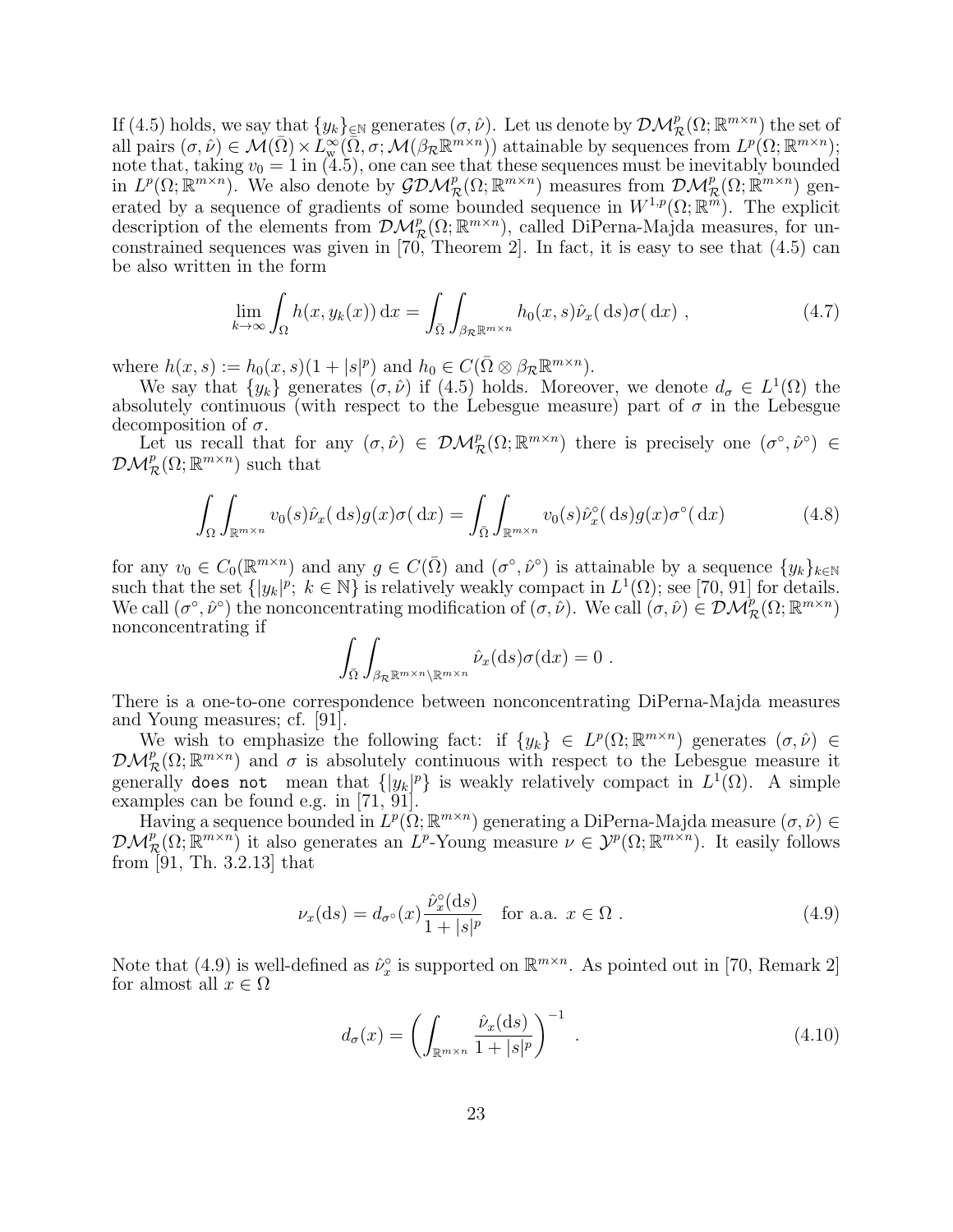In fact, that (4.8) can be even improved to

$$
\int_{\Omega} \int_{\mathbb{R}^{m \times n}} v_0(s) \hat{\nu}_x(\,\mathrm{d}s) g(x) \sigma(\,\mathrm{d}x) = \int_{\bar{\Omega}} \int_{\mathbb{R}^{m \times n}} v_0(s) \hat{\nu}_x^{\circ}(\,\mathrm{d}s) g(x) \sigma^{\circ}(\,\mathrm{d}x) \tag{4.11}
$$

for any  $v_0 \in \mathcal{R}$  and any  $g \in C(\overline{\Omega})$ . The one-to-one correspondence between Young and DiPerna-Majda measures, in particular (see (4.9) and (4.11))

$$
\int_{\mathbb{R}^{m \times n}} v(s) \nu_x(ds) = d_{\sigma}(x) \int_{\mathbb{R}^{m \times n}} v_0(s) \hat{\nu}_x(ds)
$$

whenever  $v \in \Upsilon^p_{\mathcal{R}}(\mathbb{R}^{m \times n})$ , finally yields that  $\forall g \in C(\overline{\Omega}) \ \forall v \in \Upsilon^p_{\mathcal{R}}(\mathbb{R}^{m \times n})$ :

$$
\lim_{k \to \infty} \int_{\Omega} g(x)v(y_k(x)) dx = \int_{\Omega} \int_{\mathbb{R}^{m \times n}} v(s)g(x)v_x(ds) dx + \int_{\overline{\Omega}} \int_{\beta_{\mathcal{R}} \mathbb{R}^{m \times n} \setminus \mathbb{R}^{m \times n}} \frac{v(s)}{1 + |s|^p} \hat{\nu}_x(ds)g(x)\sigma(dx) , \qquad (4.12)
$$

where  $\nu \in \mathcal{Y}^p(\Omega;\mathbb{R}^{m\times n})$  and  $(\sigma,\hat{\nu}) \in \mathcal{DM}^p_{\mathcal{R}}(\Omega;\mathbb{R}^{m\times n})$  are Young and DiPerna-Majda measures generated by  $\{y_k\}_{k\in\mathbb{N}}$ , respectively. We will denote elements from  $\mathcal{DM}_{\mathcal{R}}^p(\Omega;\mathbb{R}^{m\times n})$  which are generated by  $\{\nabla u_k\}_{k\in\mathbb{N}}$  for some bounded  $\{u_k\}\subset W^{1,p}(\Omega;\mathbb{R}^m)$ by  $\mathcal{GDM}_{\mathcal{R}}^p(\Omega; \mathbb{R}^{m \times n})$ .

The following two theorems were proved in [52].

**Theorem 4.1** Let  $\Omega \subset \mathbb{R}^n$  be a bounded domain with Lipschitz boundary,  $1 < p < +\infty$ and  $(\sigma, \hat{\nu}) \in \mathcal{DM}_{\mathcal{R}}^p(\Omega; \overline{\mathbb{R}}^{m \times n})$ . Then then there is  $u \in W^{1,p}(\Omega; \mathbb{R}^m)$  and a bounded sequence  ${u_k-u}_{k\in\mathbb{N}}\subset W_0^{1,p}$  $\mathcal{O}^{1,p}_{0}(\Omega;\mathbb{R}^m)$  such that  $\{\nabla u_k\}_{k\in\mathbb{N}}$  generates  $(\sigma,\hat{\nu})$  if and only if the following three conditions hold

$$
for a.a. \ x \in \Omega: \ \nabla u(x) = d_{\sigma}(x) \int_{\beta_{\mathcal{R}} \mathbb{R}^{m \times n}} \frac{s}{1 + |s|^{p}} \hat{\nu}_{x}(\mathrm{d}s) \ , \tag{4.13}
$$

for almost all  $x \in \Omega$  and for all  $v \in \Upsilon^p_{\mathcal{R}}(\mathbb{R}^{m \times n})$  the following inequality is fulfilled

$$
Qv(\nabla u(x)) \le d_{\sigma}(x) \int_{\beta_{\mathcal{R}} \mathbb{R}^{m \times n}} \frac{v(s)}{1 + |s|^p} \hat{\nu}_x(\,\mathrm{d}s) ,\qquad(4.14)
$$

for  $\sigma$ -almost all  $x \in \overline{\Omega}$  and all  $v \in \Upsilon^p_{\mathcal{R}}(\mathbb{R}^{m \times n})$  with  $Qv > -\infty$  it holds that

$$
0 \le \int_{\beta_{\mathcal{R}} \mathbb{R}^{m \times n} \setminus \mathbb{R}^{m \times n}} \frac{v(s)}{1 + |s|^p} \hat{\nu}_x(\text{d}s) \tag{4.15}
$$

The next theorem addresses DiPerna-Majda measures generated by gradients of maps with possibly different traces.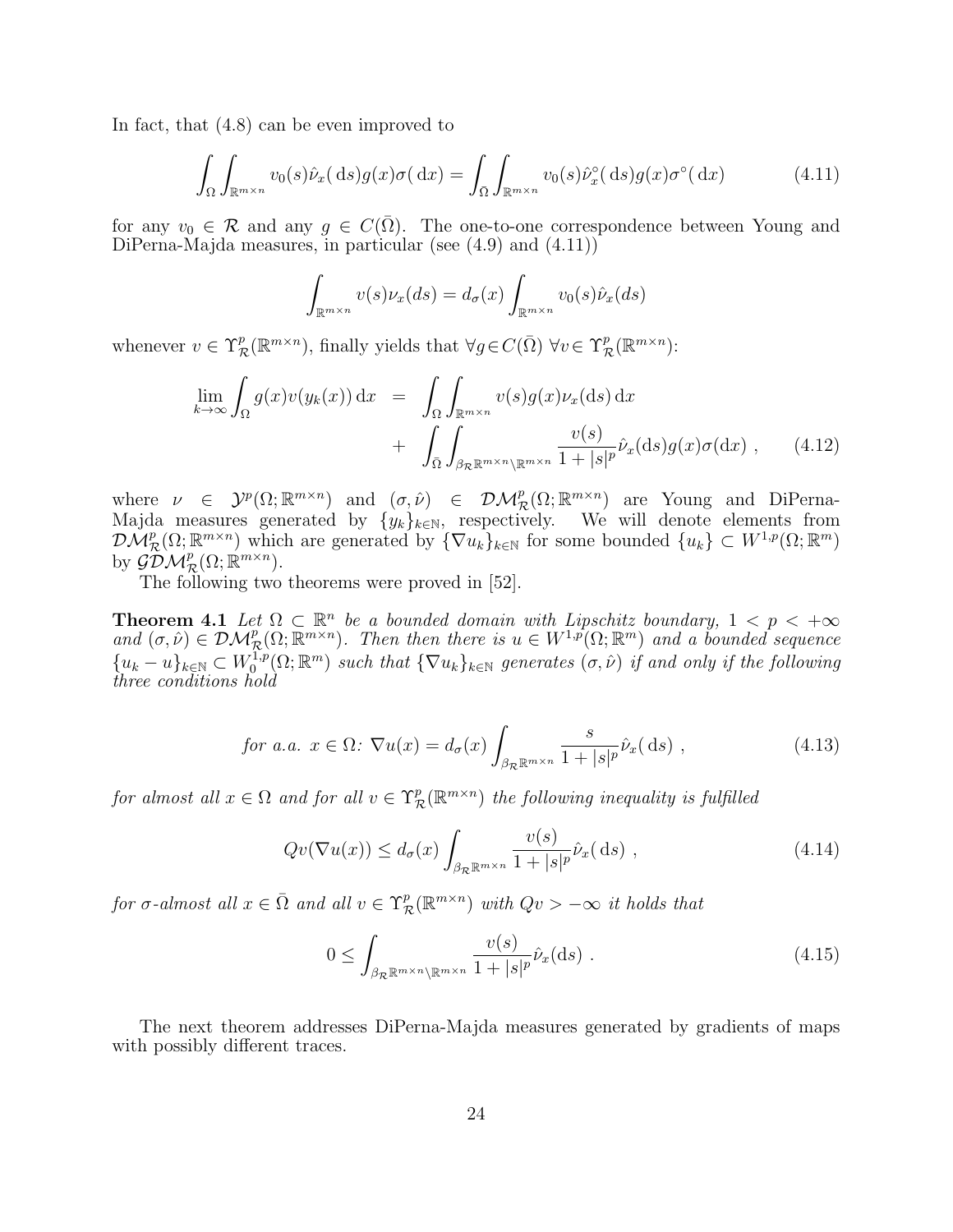**Theorem 4.2** Let  $\Omega$  be an arbitrary bounded domain,  $1 \lt p \lt +\infty$  and  $(\sigma, \hat{\nu}) \in$  $\mathcal{GDM}_{\mathcal{R}}^p(\Omega;\mathbb{R}^{m\times n})$  be generated by  $\{\nabla u_k\}_{k\in\mathbb{N}}$  such that w- $\lim_{k\to\infty} u_k = u$  in  $W^{1,p}(\Omega;\mathbb{R}^m)$ . Then the conditions (4.13), (4.14) hold, and (4.15) is satisfied for  $\sigma$ -a.a.  $x \in \Omega$ .

**Remark 4.3** (i) It can happen that under the assumptions of Theorem 4.2 formula  $(4.15)$ does not hold on ∂Ω. See an example in [10] showing the violation of weak sequential continuity of  $W^{1,2}(\Omega;\mathbb{R}^2) \to L^1(\Omega): u \mapsto \det \nabla u \text{ if } \Omega = (-1,1)^2.$ (ii) In terms of Young measures, conditions  $(4.13)$  and  $(4.14)$  read, respectively: there is  $u \in W^{1,p}(\Omega;\mathbb{R}^m)$ :

$$
\nabla u(x) = \int_{\mathbb{R}^{m \times n}} s \nu_x(\text{d}s) , \qquad (4.16)
$$

for all  $v : \mathbb{R}^{m \times n} \to \mathbb{R}, |v| \leq C(1 + |\cdot|^p)$ :

$$
Qv(\nabla u(x)) \le \int_{\mathbb{R}^{m \times n}} v(s) \nu_x(\mathrm{d}s) . \tag{4.17}
$$

Finally, we have the following result from [52].

**Theorem 4.4** Let  $\Omega \subset \mathbb{R}^n$  be a bounded Lipschitz domain. Let  $0 \le g \in C(\overline{\Omega})$ ,  $v \in C(\mathbb{R}^{m \times n})$ ,  $|v| \leq C(1+|\cdot|^p)$ ,  $C > 0$ , quasiconvex, and  $1 < p < +\infty$ . Then the functional  $I^{\circ}$ :  $W^{1,p}(\Omega;\mathbb{R}^m)\to\mathbb{R}$  defined as

$$
I(u) := \int_{\Omega} g(x)v(\nabla u(x)) dx
$$
\n(4.18)

is sequentially weakly lower semicontinuous in  $W^{1,p}(\Omega;\mathbb{R}^m)$  if and only if for any bounded sequence  $\{w_k\} \subset W^{1,p}(\Omega;\mathbb{R}^m)$  such that  $\nabla w_k \to 0$  in measure we have  $\liminf_{k\to\infty} I(w_k) \ge$  $I(0)$ .

Moreover, oscillations and concentrations effects generated by sequences from a kernel of a first-order linear differential operator are studied in [31].

In particular, following [33], we consider linear operators  $A^{(i)} : \mathbb{R}^m \to \mathbb{R}^d$ ,  $i = 1, \ldots, n$ , and define  $\mathcal{A}: L^p(\Omega; \mathbb{R}^m) \to W^{-1,p}(\Omega; \mathbb{R}^d)$  by

$$
\mathcal{A}u := \sum_{i=1}^{n} A^{(i)} \frac{\partial u}{\partial x_i}, \text{where } u : \Omega \to \mathbb{R}^m,
$$
\n(4.19)

i.e., for all  $w \in W_0^{1,p'}$  $\mathcal{C}^{1,p'}_{0}(\Omega;\mathbb{R}^d)$ 

$$
\langle Au, w \rangle = -\sum_{i=1}^{n} \int_{\Omega} A^{(i)} u(x) \cdot \frac{\partial w(x)}{\partial x_i} dx
$$
.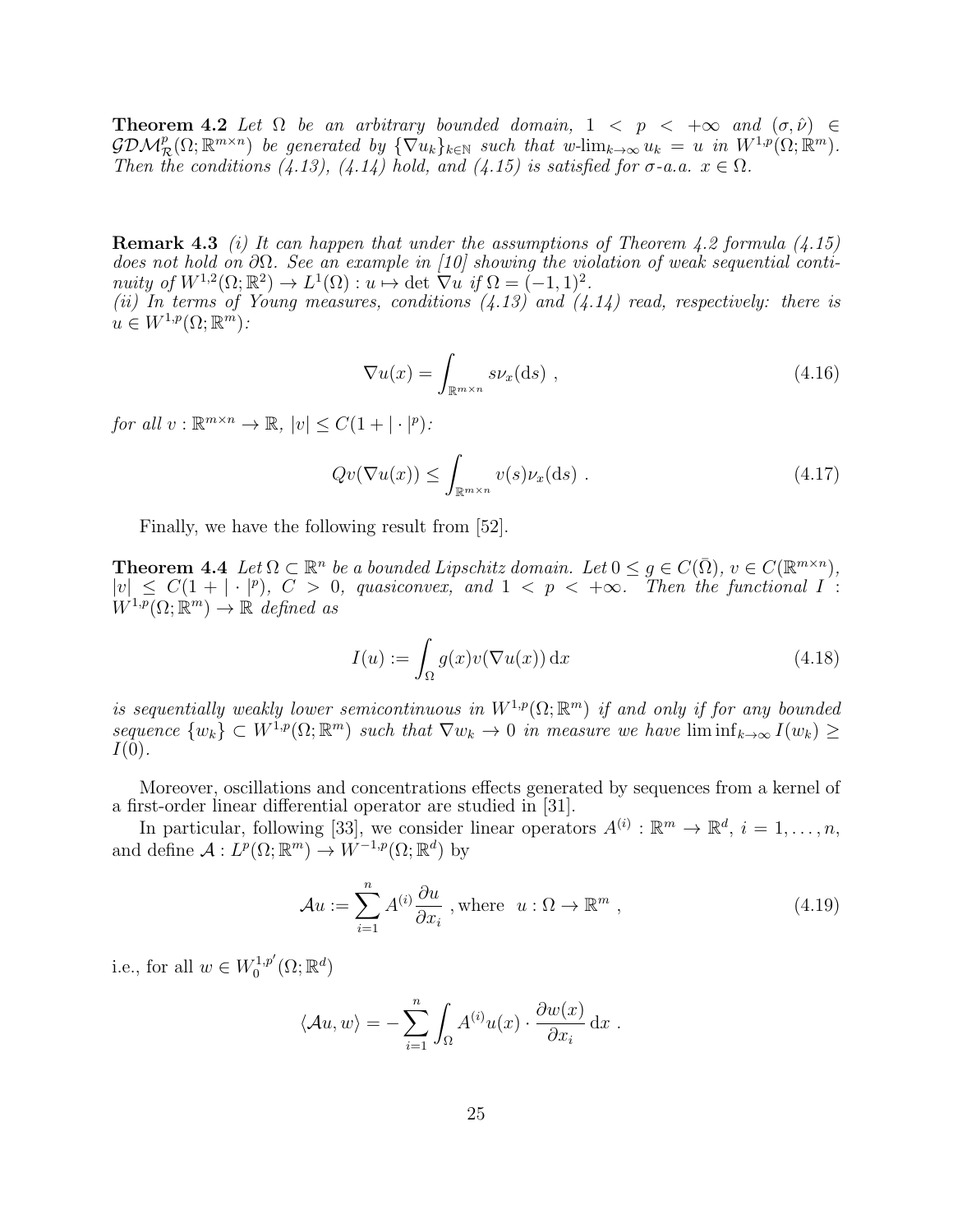For  $w \in \mathbb{R}^n$  we define the linear map

$$
\mathbb{A}(w) := \sum_{i=1}^{n} w_i A^{(i)} : \mathbb{R}^m \to \mathbb{R}^d ,
$$
\n(4.20)

and assume that there is  $r \in \mathbb{N} \cup \{0\}$  such that

rank 
$$
\mathbb{A}(w) = r
$$
 for all  $w \in \mathbb{R}^n$ ,  $|w| = 1$ ,

i.e.,  $A$  has the so-called *constant-rank property*. Corresponding weak lower semicontinuity results and characterization of DiPerna-Majda measures can be found in [31].

#### 4.3 Quasiconvexity at the boundary

Oscillations and/or concentrations appear in many problems in the calculus of variations, partial differential equations, or optimal control theory, which admit only  $L^p$  but not  $L^{\infty}$ apriori estimates. While Young measures [108] successfully capture oscillatory behavior (see e.g. [66, 83, 93, 94]) of sequences they completely miss concentrations. There are several tools how to deal with concentrations. They can be considered as generalization of Young measures, see for example Alibert's and Bouchitté's approach [4], DiPerna's and Majda's treatment of concentrations [25], or Fonseca's method described in [30]. An overview can be found in [91, 101]. Moreover, in many cases, we are interested in oscillation/concentration effects generated by sequences of gradients. A characterization of Young measures generated by gradients was completely given by Kinderlehrer and Pedregal [54, 56], cf. also [83, 85]. The first attempt to characterize both oscillations and concentrations in sequences of gradients is due to Fonseca, Müller, and Pedregal  $[32]$ . They dealt with a special situation of  $\{gv(\nabla u_k)\}_{k\in\mathbb{N}}$  where v coincides with a positively p-homogeneous function at infinity (see (4.26) for a precise statement),  $u_k \in W^{1,p}(\Omega;\mathbb{R}^m)$ ,  $p > 1$ , with g continuous and vanishing on ∂Ω. Later on, a characterization of oscillation/concentration effects in terms of DiPerna's and Majda's generalization of Young measures was given in [52] for arbitrary integrands and in [31] for sequences living in the kernel of a first-order differential operator. Recently, Kristensen and Rindler [59] characterized oscillation/concentration effects in the case  $p = 1$ . Nevertheless, a complete analysis of boundary effects generated by gradients is still missing. We refer to [52] for the case where  $u_k = u$  on the boundary of the domain. As already observed by Meyers [79], concentration effects at the boundary are closely related to the sequential weak lower semicontinuity of integral functionals  $I: W^{1,p}(\Omega; \mathbb{R}^m) \to \mathbb{R}$ :  $I(u) = \int_{\Omega} v(\nabla u(x)) dx$  where  $v : \mathbb{R}^{m \times n} \to \mathbb{R}$  is continuous and such that  $|v| \leq C(1 + |\cdot|^p)$  for some constant  $C > 0$ , cf. also [60] for recent results. Indeed, consider  $u \in W_0^{1,p}$  $C_0^{1,p}(B(0,1); \mathbb{R}^m),$ where  $B(0,1)$  is the unit ball in  $\mathbb{R}^n$  centered at 0, and extend it by zero to the whole  $\mathbb{R}^n$ . Define for  $x \in \mathbb{R}^n$  and  $k \in \mathbb{N}$   $u_k(x) := k^{n/p-1}u(kx)$ , i.e.,  $u_k \to 0$  in  $W^{1,p}(B(0,1); \mathbb{R}^m)$  and consider a smooth convex domain  $\Omega \in \mathbb{R}^n$  such that  $0 \in \partial \Omega$ ,  $\varrho$  is the outer unit normal to  $\partial\Omega$  at 0 and let there be  $x \in \Omega$  such that  $\rho \cdot x < 0$ . Moreover, take a function v to be positively p-homogeneous, i.e.,  $v(\alpha s) = \alpha^p v(s)$  for all  $\alpha \geq 0$ . Then if I is weakly lower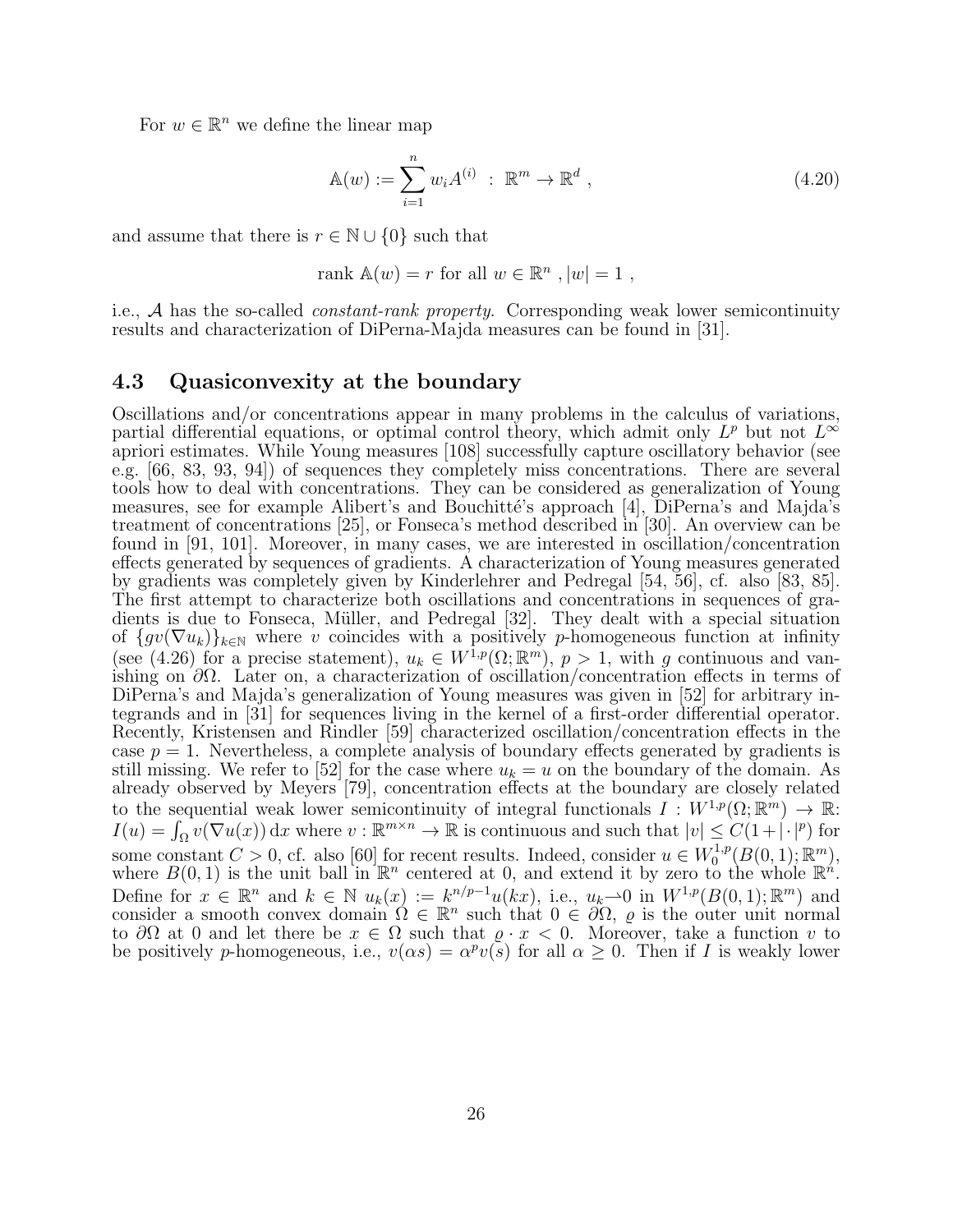semicontinuous then

$$
0 = I(0) \le \liminf_{k \to \infty} \int_{\Omega} v(\nabla u_k(x)) dx = \liminf_{k \to \infty} \int_{B(0,1) \cap \Omega} v(\nabla u_k(x)) dx
$$
  
\n
$$
= \liminf_{k \to \infty} \int_{B(0,1) \cap \Omega} k^n v(\nabla (u(kx)) dx
$$
  
\n
$$
= \int_{B(0,1) \cap \{x \in \mathbb{R}^n; \varrho \cdot x < 0\}} v(\nabla u(y)) dy . \tag{4.21}
$$

Thus, we see that

$$
0 \leq \int_{B(0,1)\cap\{x\in\mathbb{R}^n;\ \varrho\cdot x < 0\}} v(\nabla u(y)) \, \mathrm{d}y
$$

for all  $u \in W_0^{1,p}$  $\mathbb{C}_0^{1,p}(B(0,1); \mathbb{R}^m)$  forms a necessary condition for weak lower semicontinuity of I. Here we show that the weak lower semicontinuity of the above defined functional I is intimately related to the so-called quasiconvexity at the boundary defined by Ball and Marsden in [9] and that this notion of quasiconvexity plays a crucial role in the characterization of parametrized measures generated by sequences of gradients. Moreover, we show that if  ${u_k} \subset W^{1,2}(\Omega;\mathbb{R}^3), u_k \to u$ , and  $h(x,s) := [\text{Cof } s] \cdot (a(x) \otimes \varrho(x))$  ("Cof" denotes the cofactor matrix) for some  $a, \varrho \in C(\bar{\Omega}; \mathbb{R}^3)$  such that  $\varrho$  coincides with the outer unit normal to ∂Ω on the boundary ∂Ω of a smooth bounded domain  $\Omega \subset \mathbb{R}^3$  then  $h(·, ∇u_k) \to h(·, ∇u)$ weakly<sup>\*</sup> in Radon measures supported in  $\overline{\Omega}$ . If, additionally,  $h(x, \nabla u_k(x)) \geq 0$  for all  $k \in \mathbb{N}$ and almost all  $x \in \Omega$  then the above convergence is even in the weak topology of  $L^1(\Omega)$ . Hence, there is a continuous function  $\psi : [0, +\infty) \to [0, +\infty)$  such that  $\lim_{t\to\infty} \psi(t)/t = +\infty$ and  $\sup_{k\in\mathbb{N}} \int_{\Omega} \psi(h(x,\nabla u_k(x))) dx < +\infty$ . This result, which can be generalized to higher dimensions, too, is an analogy to the celebrated S. Müler's result on higher integrability of determinants [82]. See also [43, 55]. Nevertheless, there are indications [51] that the problem might be more complicated for quasiconvexity at the boundary.

Following [9, 96, 98] we define the notion of quasiconvexity at the boundary. In order to proceed, we first define the so-called standard boundary domain.

**Definition 4.5** Let  $\varrho \in \mathbb{R}^n$  be a unit vector and let  $\Omega_{\varrho}$  be a bounded open Lipschitz domain. We say that  $\Omega_{\varrho}$  is a standard boundary domain with the normal  $\varrho$  if there is  $a \in \mathbb{R}^n$  such that  $\Omega_{\varrho} \subset H_{a,\varrho} := \{x \in \mathbb{R}^n; \varrho \cdot x < a\}$  and the  $(n-1)$ - dimensional interior  $\Gamma_{\varrho}$  of  $\partial \Omega_{\varrho} \cap \partial H_{a,\varrho}$ is nonempty.

We are now ready to define the quasiconvexity at the boundary. We put for  $1 \le p \le +\infty$ 

$$
W_{\Gamma_{\varrho}}^{1,p}(\Omega_{\varrho}; \mathbb{R}^m) := \{ u \in W^{1,p}(\Omega_{\varrho}; \mathbb{R}^m); \ u = 0 \text{ on } \partial\Omega_{\varrho} \setminus \Gamma_{\varrho} \} . \tag{4.22}
$$

**Definition 4.6** ([9]) Let  $\varrho \in \mathbb{R}^n$  be a unit vector. A function  $v : \mathbb{R}^{m \times n} \to \mathbb{R}$  is called quasiconvex at the boundary at  $s_0 \in \mathbb{R}^{m \times n}$  with respect to  $\varrho$  (shortly v is qcb at  $(s_0, \varrho)$ ) if there is  $q \in \mathbb{R}^m$  such that for all  $u \in W^{1,\infty}_{\Gamma_{\alpha}}$  $\iota_{\Gamma_\varrho}^{1,\infty}(\Omega_\varrho;\mathbb{R}^m)$  it holds

$$
\int_{\Gamma_{\varrho}} q \cdot u(x) \, \mathrm{d}S + v(s_0) |\Omega_{\varrho}| \le \int_{\Omega_{\varrho}} v(s_0 + \nabla u(x)) \, \mathrm{d}x \; . \tag{4.23}
$$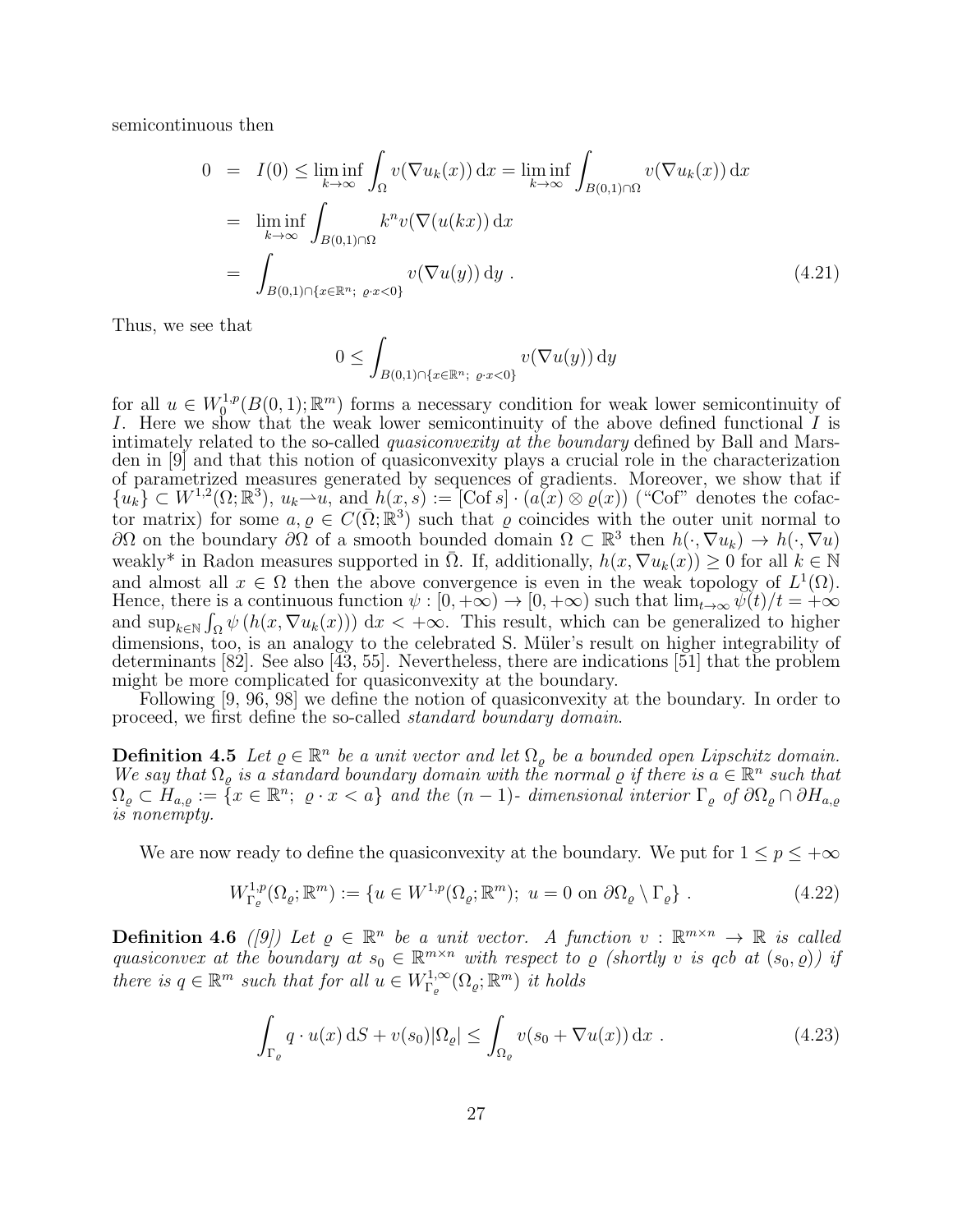It will be convenient to define the following notion recalling the quasiconvex envelope of  $v$  at zero. Here, however, we integrate only over a standard boundary domain with a given normal. If  $\rho \in \mathbb{R}^n$  has a unit length then put

$$
Q_{b,\varrho}v(0) := \inf_{u \in W_{\Gamma_{\varrho}}^{1,p}(\Omega_{\varrho};\mathbb{R}^m)} \frac{1}{|\Omega_{\varrho}|} \int_{\Omega_{\varrho}} v(\nabla u(x)) dx . \qquad (4.24)
$$

**Remark 4.7** If v is positively p homogeneous with  $p > 1$  then either  $Q_{b,o}v(0) = 0$  or  $Q_{b,\rho}v(0) = -\infty$ . We also have that  $Q_{b,\rho}v(0) \leq Qv(0)$ .

### 4.3.1 Compactification of  $\mathbb{R}^{m \times n}$  by the sphere

In what follows we will work mostly with a particular compactification of  $\mathbb{R}^{m \times n}$ , namely, with the compactification by the sphere. We will consider the following ring of continuous bounded functions

$$
S := \left\{ v_0 \in C(\mathbb{R}^{m \times n}) : \text{ there exist } c \in \mathbb{R}^{m \times n}, v_{0,0} \in C_0(\mathbb{R}^{m \times n}), \text{ and } v_{0,1} \in C(S^{(m \times n)-1});
$$
  

$$
v_0(s) = c + v_{0,0}(s) + v_{0,1}\left(\frac{s}{|s|}\right) \frac{|s|^p}{1 + |s|^p} \text{ if } s \neq 0 \text{ and } v_0(0) = c + v_{0,0}(0) \right\}, \qquad (4.25)
$$

where  $S^{m\times n-1}$  denotes the  $(mn-1)$ -dimensional unit sphere in  $\mathbb{R}^{m\times n}$ . Then  $\beta_{\mathcal{S}}\mathbb{R}^{m\times n}$  is homeomorphic to the unit ball  $\overline{B(0,1)} \subset \mathbb{R}^{m \times n}$  via the mapping  $d : \mathbb{R}^{m \times n} \to B(0,1)$ ,  $d(s) := s/(1+|s|)$  for all  $s \in \mathbb{R}^{m \times n}$ . Note that  $d(\mathbb{R}^{m \times n})$  is dense in  $\overline{B(0,1)}$ .

For any  $v \in \Upsilon_S^p$  $S(\mathbb{R}^{m\times n})$  there exists a continuous and positively p-homogeneous function  $v_{\infty}: \mathbb{R}^{m \times n} \to \mathbb{R}$  (i.e.  $v_{\infty}(\alpha s) = \alpha^p v_{\infty}(s)$  for all  $\alpha \geq 0$  and  $s \in \mathbb{R}^m$ ) such that

$$
\lim_{|s| \to \infty} \frac{v(s) - v_{\infty}(s)}{|s|^p} = 0 \tag{4.26}
$$

Indeed, if  $v_0$  is as in (4.25) and  $v = v_0(1 + |\cdot|^p)$  then set

$$
v_{\infty}(s) := \left(c + v_{0,1}\left(\frac{s}{|s|}\right)\right) |s|^p \text{ for } s \in \mathbb{R}^{m \times n} \setminus \{0\}.
$$

By continuity we define  $v_{\infty}(0) := 0$ . It is easy to see that  $v_{\infty}$  satisfies (4.26). Such  $v_{\infty}$  is called the recession function of v.

Our main result is the following explicit characterization of DiPerna-Majda measures from  $\mathcal{DM}_{\mathcal{S}}^p(\Omega;\mathbb{R}^{m\times n})$  which are generated by gradients.

**Theorem 4.8** Let  $\Omega \subset \mathbb{R}^n$  be a smooth (at least  $C^1$ ) bounded domain,  $1 < p < +\infty$ , and  $(\sigma, \hat{\nu}) \in \mathcal{DM}_{\mathcal{S}}^p(\Omega; \mathbb{R}^{m \times n})$ . Then there is a bounded sequence  $\{u_k\}_{k \in \mathbb{N}} \subset W^{1,p}(\Omega; \mathbb{R}^m)$ such that  ${\nabla u_k}_{k\in\mathbb{N}}$  generates  $(\sigma, \hat{\nu})$  if and only if the following three conditions hold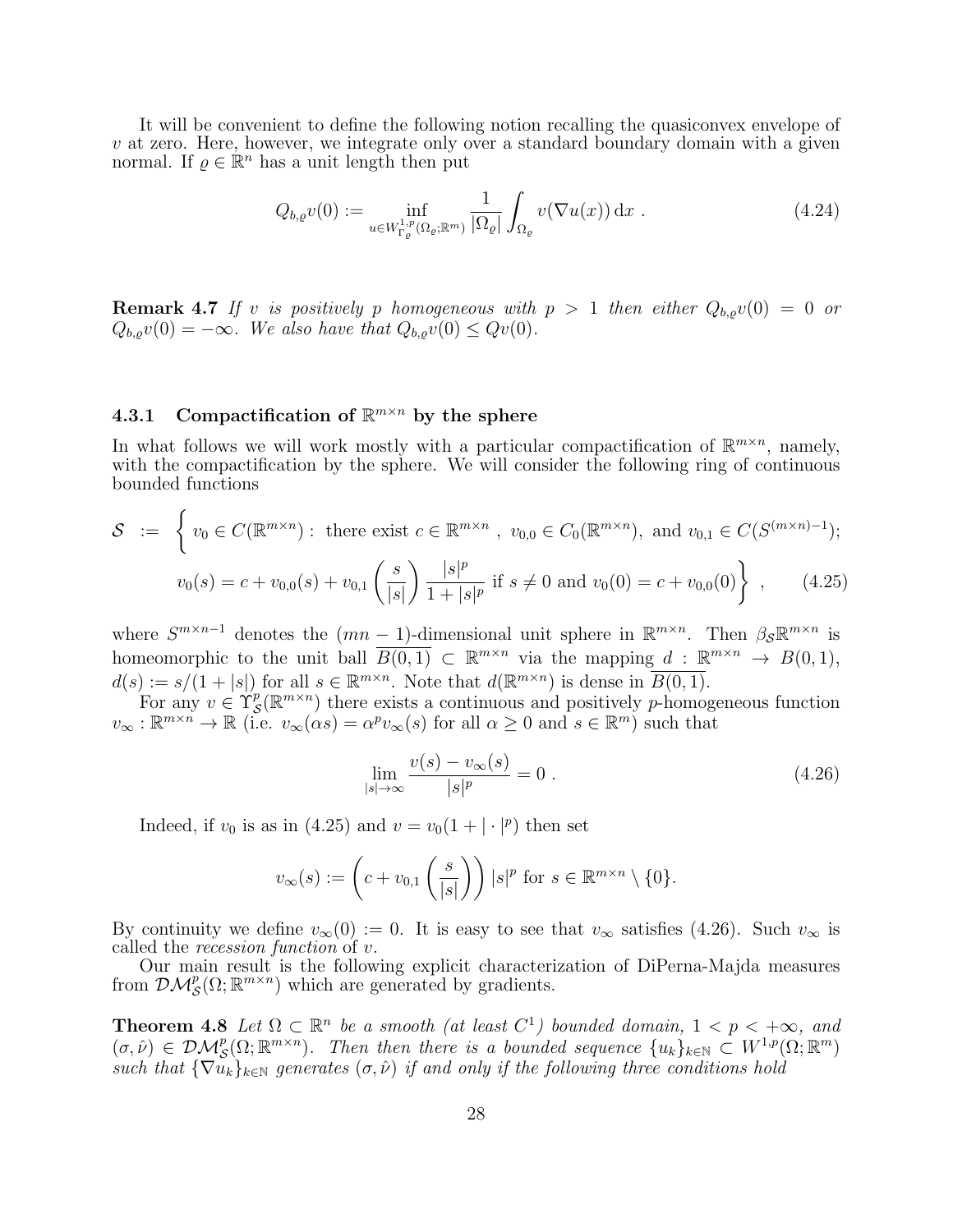$$
\text{for a.a. } x \in \Omega: \nabla u(x) = d_{\sigma}(x) \int_{\beta_{\mathcal{S}} \mathbb{R}^{m \times n}} \frac{s}{1 + |s|^{p}} \hat{\nu}_{x}(\text{d}s) ,\tag{4.27}
$$

for almost all  $x \in \Omega$  and for all  $v \in \Upsilon_S^p$  $S(\mathbb{R}^{m\times n})$  the following inequality is fulfilled

$$
Qv(\nabla u(x)) \le d_{\sigma}(x) \int_{\beta_{\mathcal{S}} \mathbb{R}^{m \times n}} \frac{v(s)}{1 + |s|^{p}} \hat{\nu}_x(\,\mathrm{d}s) , \qquad (4.28)
$$

for  $\sigma$ -almost all  $x \in \Omega$  and all  $v \in \Upsilon_S^p$  $S(\mathbb{R}^{m\times n})$  with  $Qv_{\infty}>-\infty$  it holds that

$$
0 \le \int_{\beta_{\mathcal{S}} \mathbb{R}^{m \times n} \setminus \mathbb{R}^{m \times n}} \frac{v(s)}{1 + |s|^{p}} \hat{\nu}_x(\text{d}s) ,\qquad(4.29)
$$

and for  $\sigma$ -almost all  $x \in \partial\Omega$  with the outer unit normal to the boundary  $\rho(x)$  and all  $v \in \partial\Omega$  $\Upsilon_{\mathcal{S}}^p$  $\mathcal{L}_\mathcal{S}(\mathbb{R}^{m\times n})$  with  $Q_{b,\varrho(x)}v_\infty(0)=0$  it holds that

$$
0 \le \int_{\beta_{\mathcal{S}} \mathbb{R}^{m \times n} \setminus \mathbb{R}^{m \times n}} \frac{v(s)}{1 + |s|^{p}} \hat{\nu}_x(\text{d}s) . \tag{4.30}
$$

The following results show that sequential weak lower semicontinuity of I from (4.18) puts serious restrictions on v.

**Theorem 4.9** Let  $\Omega \subset \mathbb{R}^n$  be a smooth bounded domain and  $1 < p < +\infty$ . Let  $0 \le g \in$  $C(\bar{\Omega}), 0 < g$  on  $\partial\Omega, v \in C(\mathbb{R}^{m \times n}),$  and  $|v| \leq C(1+|\cdot|^p), C > 0$ , quasiconvex such that there is a positively p-homogeneous function  $v_{\infty}: \mathbb{R}^{m \times n} \to \mathbb{R}$  satisfying  $\lim_{|s| \to \infty} (v(s) - v_{\infty}(s)) / |s|^p =$ 0. Then the functional I defined by  $(4.18)$  is sequentially weakly lower semicontinuous in  $W^{1,p}(\Omega;\mathbb{R}^m)$  if and only if  $Q_{b,\varrho}v_{\infty}(0) = 0$  for every  $\varrho$  a unit outer normal to  $\partial\Omega$ .

**Theorem 4.10** Let  $\Omega \subset \mathbb{R}^n$  be a smooth bounded domain and  $1 < p < +\infty$ . Let  $0 \le$  $g \in C(\bar{\Omega}), 0 < g$  on  $\partial \Omega, v \in C(\mathbb{R}^{m \times n}),$  and  $|v| \leq C(1 + |\cdot|^p), C > 0$ , quasiconvex such that there is a positively p-homogeneous function  $v_{\infty} : \mathbb{R}^{m \times n} \to \mathbb{R}$  satisfying  $\lim_{|s| \to \infty} (v(s)$  $v_{\infty}(s))/|s|^p = 0.$  Let  $\{u_k\} \subset W^{1,p}(\Omega;\mathbb{R}^m)$  weakly converge to  $u \in W^{1,p}(\Omega;\mathbb{R}^m)$ . Let  $|\nabla u_k|^p \to$  $\sigma$  weakly<sup>\*</sup> in  $\mathcal{M}(\bar{\Omega})$ . Then the functional I defined by (4.18) satisfies  $I(u) \leq \liminf_{k \to \infty} I(u_k)$ if  $Q_{b,\varrho(x)}v_{\infty}(0) = 0$  for every  $\varrho(x)$ , a unit outer normal to  $\partial\Omega$  at  $x \in \partial\Omega$ , for  $\sigma$ -a.a.  $x \in \partial\Omega$ .

**Theorem 4.11** Let  $\Omega \subset \mathbb{R}^3$  be a smooth bounded domain. Let  $\{u_k\} \subset W^{1,2}(\Omega;\mathbb{R}^3)$  be such that  $u_k \to u$  weakly in  $W^{1,2}(\Omega;\mathbb{R}^3)$ . Let  $h(x,s) = \text{Cof } s \cdot (a(x) \otimes \varrho(x))$ , where  $a, \varrho \in C(\bar{\Omega}; \mathbb{R}^3)$ ,  $\rho$  coincides at  $\partial\Omega$  with the outer unit normal to  $\partial\Omega$ . Then for all  $g \in C(\overline{\Omega})$ 

$$
\lim_{k \to \infty} \int_{\Omega} g(x)h(x, \nabla u_k(x)) dx = \int_{\Omega} g(x)h(x, \nabla u(x)) dx .
$$
 (4.31)

If, moreover, for all  $k \in \mathbb{N}$   $h(\cdot, \nabla u_k) \geq 0$  almost everywhere in  $\Omega$  then  $h(\cdot, \nabla u_k) \to h(\cdot, \nabla u)$ weakly in  $L^1(\Omega)$ .

A more general compactifications that the one by the sphere are considered in [61]. In particular, a general relaxation result for possibly noncoercive integrands is proved there; see [61, Theorem 3.2].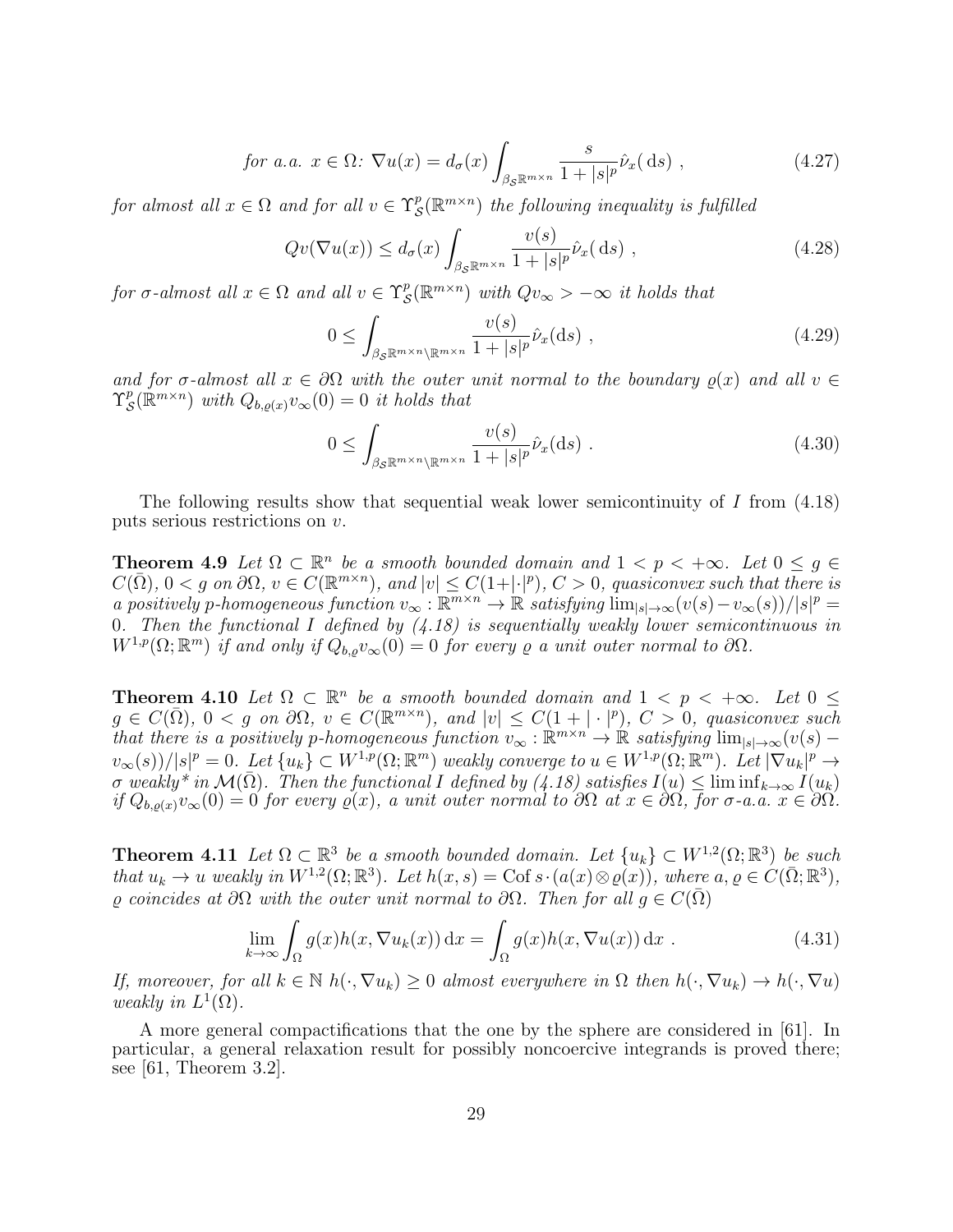# References

- [1] Abeyaratne R., Chu C., James R.D.: Kinetics of materials with wiggly energies: Theory and application to the evolution of twinning microstructures in a Cu-Al-Ni shape memory alloy. Phil. Mag. A 73 (1996) 457–497.
- [2] Abeyaratne, R., Knowles, J.K.: On the propagation of maximally dissipative phase boundaries in solids. Q. Appl. Math. 50 (1992), 149–172.
- [3] ACERBI, E., FUSCO, N.: Semicontinuity problems in the calculus of variations, Arch. Ration. Mech. Anal. **86** (1984), 125-145.
- [4] ALIBERT, J.J., BOUCHITTÉ, G.: Non-uniform integrability and generalized Young measures. . J. Convex Anal. 4 (1997), 125–145.
- [5] Ball, J.M.: Convexity conditions and existence theorems in nonlinear elasticity. Arch. Rat. Mech. Anal. **63** (1977), 337-403.
- [6] Ball, J.M.: A version of the fundamental theorem for Young measures. In: PDEs and Continuum Models of Phase Transition. (Eds. M.Rascle, D.Serre, M.Slemrod.) Lecture Notes in Physics 344, Springer, Berlin, 1989, pp.207–215.
- [7] Ball, J.M., Chu, C., James, R.D.: Hysteresis during stress-induced variant rearrangement. J. de Physique IV (C8) 5 (1995), 245–251.
- [8] Ball, J.M., Holmes, P.J., James, R.D., Pego, R.L., Swart P.J.: On the dynamics of fine structure. J. Nonlinear Science 1 (1991), 17-70.
- [9] Ball, J.M., Marsden, J.: Quasiconvexity at the boundary, positivity of the second variation and elastic stability. Arch. Rat. Mech. Anal.  $86(1984)$ , 251–277.
- [10] BALL, J.M., MURAT, F.:  $W^{1,p}$ -quasiconvexity and variational problems for multiple integrals. J. Funct. Anal. 58 (1984), 225–253.
- [11] BARTELS, S.: Reliable and efficient approximation of polyconvex envelopes. SIAM J. Numer. Anal. 43 (2005), 363–385.
- [12] BARTELS, S., KRUŽÍK, M.: An efficient approach to the numerical solution of rate-independent problems with nonconvex energies. *Multiscale Modeling & Simulation* **9** (2011), 1276–1300.
- [13] BENEŠOVÁ, B., KRUŽÍK, M.: Weak lower semicontinuity of integral functionals and applications. To appear in SIAM Review. arXiv preprint 1601.00390v4.
- [14] BERGQVIST, A.: Magnetic vector hysteresis model with dry friction-like pinning. *Physica B* 233 (1997), 342–347.
- [15] G. Bertotti: Hysteresis in Magnetism, Academic Press, San Diego, 1998.
- [16] BHATTACHARYA, K.: Microstructure of martensite. Why it forms and how it gives rise to the shapememory effect. Oxford Univ. Press, New York, 2003.
- [17] BHATTACHARYA, K., PUROHIT, P., CRACIUN, B.: Mobility of twin and phase boundaries. Journal de Physique IV 112 (Proc. ICOMAT-02), 2003, 163-166.
- [18] BOLZA, O.: Lectures on the Calculus of Variations. Reprinted by Chelsea, New York, 1973.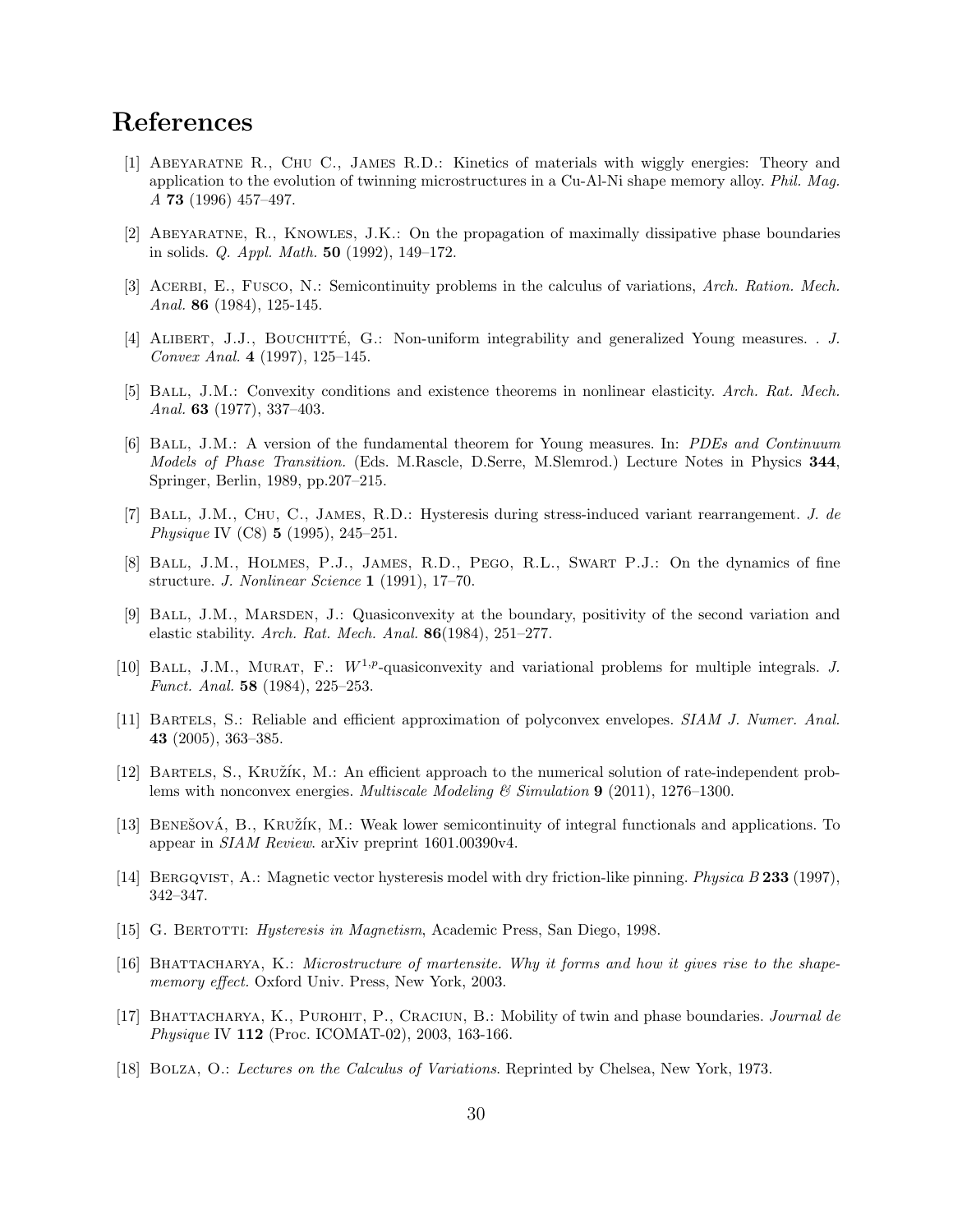- [19] Brokate, M., Sprekels, J.: Hysteresis and Phase Transitions, Springer, Berlin, 1996.
- [20] Brooks, J.K., Chacon, R.V.: Continuity and compactness in measure. Adv. in Math. 37 (1980), 16–26.
- [21] BROWN, W.F. JR.: *Magnetostatic principles in ferromagnetism*, Springer, New York, 1966.
- [22] CHIKAZUMI, S., *Physics of Magnetism.* J. Wiley, New York, 1964.
- [23] Dacorogna, B. Direct Methods in the Calculus of Variations. 2nd ed. Springer, Berlin, 2008.
- [24] DeSimone, A.: Energy minimizers for large ferromagnetic bodies, Arch. Rat. Mech. Anal. 125 (1993), 99–143.
- [25] DIPERNA, R.J., MAJDA, A.J.: Oscillations and concentrations in weak solutions of the incompressible fluid equations. 108 (1987), 667–689.
- [26] Dolzmann, G., Walkington, N.: Estimates for numerical approximations of rank one convex envelopes. Numer. Math. 85 (2000), 647–663.
- [27] DUNFORD, N., SCHWARTZ, J.T.: Linear Operators., Part I, Interscience, New York, 1967.
- [28] ENGELKING, R.: General topology  $2^{nd}$  ed., PWN, Warszawa, 1985.
- [29] Evans, L.C., Gariepy, R.F.: Measure Theory and Fine Properties of Functions. CRC Press, Inc. Boca Raton, 1992.
- [30] Fonseca, I.: Lower semicontinuity of surface energies. Proc. Roy. Soc. Edinburgh 120A (1992), 95– 115.
- [31] FONSECA, I., KRUŽÍK, M.: Oscillations and concentrations generated by  $\mathcal{A}$ -free mappings and weak lower semicontinuity of integral functionals. ESAIM Control Optim. Calc. Var. 16 (2010), 472–502.
- [32] FONSECA, I., MÜLLER, S., PEDREGAL, P.: Analysis of concentration and oscillation effects generated by gradients. SIAM J. Math. Anal. 29 (1998), 736–756.
- [33] FONSECA, I., MÜLLER, S.: A-quasiconvexity, lower semicontinuity, and Young measures. SIAM J. Math. Anal. 30 (1999), 1355–1390.
- [34] FRANCFORT, G., MIELKE, A.: Existence results for a class of rate-independent material models with nonconvex elastic energies. J. reine u. angew. Math. **595** (2006), 55–91.
- [35] FRÉMOND, M.: Non-Smooth Thermomechanics. Springer, Berlin, 2002.
- [36] FRÉMOND, M., MIYAZAKI, S.: Shape memory alloys. Springer, Wien, 1996.
- [37] Gilbert, T.L.: A Lagrangean formulation of the gyromagnetic equation of the magnetization field. Phys. Rev. 100 (1955), 1243–1265.
- [38] GOLDSTEIN, G.H.: The effective energy and laminated microstructure in martensitic phase transformations. *J. Mech. Phys. Solids* **49** (2001), 899–925.
- [39] Govindjee, S., Mielke, A., Hall, G.J., Miehe, C.: Application of notions of quasi-convexity to the modeling and simulation of martensitic and shape memory phase transformations. In: Proc. 5th World Congress on Computational Mechanics, (H.A. Mang, F.G. Rammerstorfer, J. Eberhardsteiner, Eds), Vienna University of Technology, Austria, (2002)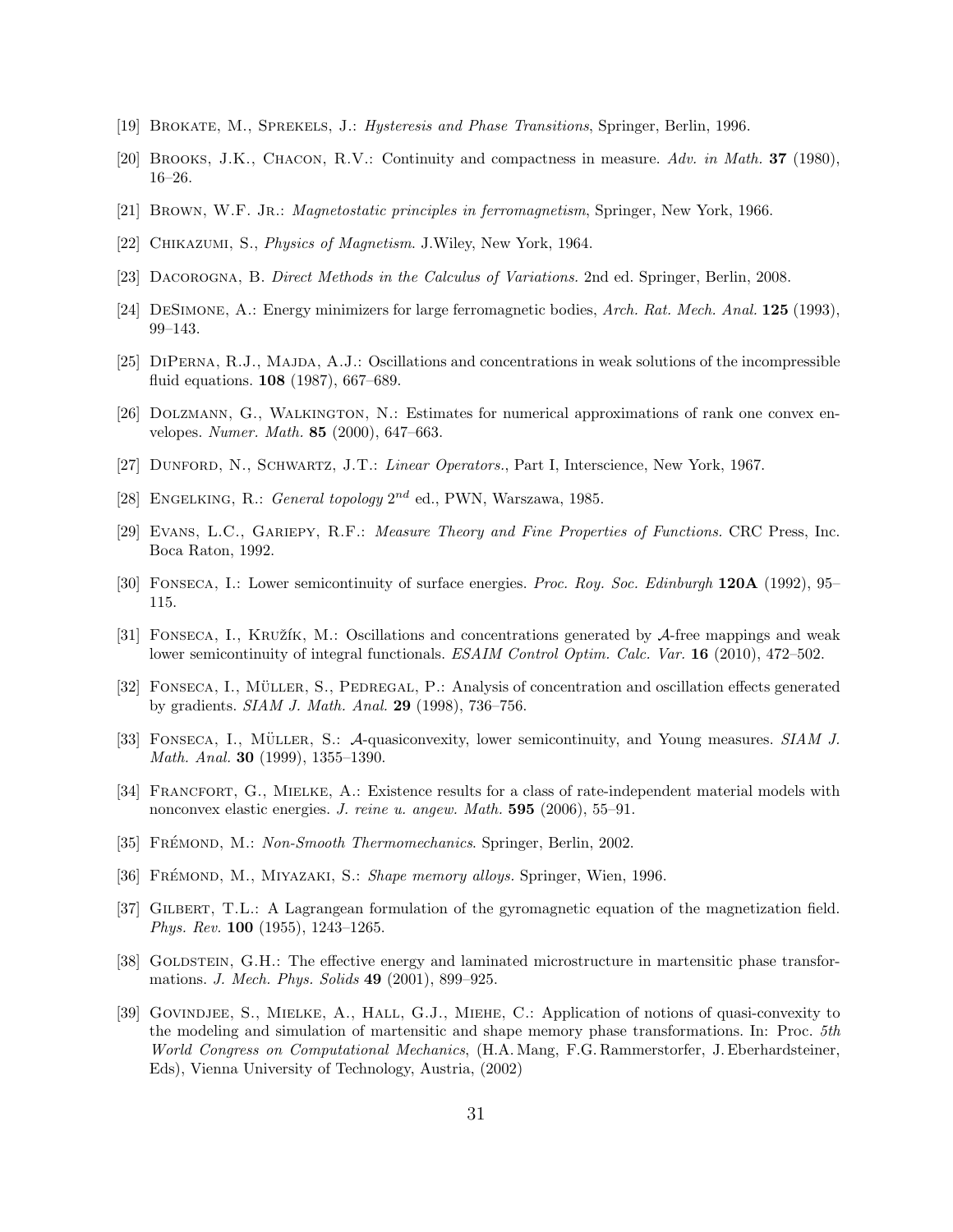- [40] Grabovsky, Y., Mengesha, T.: Direct approach to the problem of strong local minima in calculus of variations. Calc. Var. 29 (2007), 59–83.
- [41] Hackl, K., Hoppe, U.: On the calculation of microstructure for inelastic materials using relaxed energies. In: IUTAM Symp. Comput. Mech. of Solid Materials at Large Strains (Ch.Miehe ed.), Kluwer, Dordrecht, 2003, pp.77–86.
- [42] HILL, R.: A variational principle of maximum plastic work in classical plasticity. Q. J. Mech. Appl. Math. 1 (1948), 18–28.
- [43] Hogan, J., Li, C., McIntosh, A., Zhang, K.: Global higher integrability of Jacobians on bounded domains. Annales de l'I.H.P. section C 17 (2000), 193–217.
- [44] Huo, Y., Müller, I.: Nonequilibrium thermodynamics of pseudoelasticity. Continuum Mech. Thermodyn. 5 (1993), 163–204.
- [45] James, R.D., Hane, K.F.: Martensitic transformations and shape-memory materials. Acta Mater. 48 (2000), 197–222.
- [46] JAMES, R.D., KINDERLEHRER, D.: Frustration in ferromagnetic materials, *Continuum Mech. Ther* $modyn. 2 (1990), 215-239.$
- [47] James, R.D., Zhang, Z.: A way to search for multiferroic materials with "unlikely" combination of physical properties. In: Interplay of Magnetism and Structure in Functional Materials. (L.Manoza et al., eds.), Springer, 2004.
- [48] Jiles, D.: Introduction to magnetism and magnetic materials. Chapman & Hall, London, 1991.
- [49] Jiles, D.: A self consistent generalized model for the calculation of minor loop excursions in the theory of hysteresis. IEEE Trans. Mag. 28 (1992), 2603.
- [50] JILES, D., ATHERTON, D.L.: Theory of ferromagnetic hysteresis. J. Magnetism & Magn. Mater. 61 (1986), 48–60.
- [51] KALAMAJSKA, A., KRÖMER, S., KRUŽÍK, M.: Sequential weak continuity of null Lagrangians at the boundary. Calc. Var. PDE 49 (2014), 1263–1278.
- [52] KALAMAJSKA, A., KRUŽÍK, M.: Oscillations and concentrations in sequences of gradients. ESAIM Control Optim. Calc. Var. 14 (2008), 71-104.
- [53] KEANE, M.K., ROGERS, R.C.: Computations on a relaxed model of a rigid ferromagnet, In: Proc. SPIE (Int. Soc. for Optical Engineering) 2192 1994, pp. 52-63.
- [54] KINDERLEHRER, D., PEDREGAL, P.: Characterization of Young measures generated by gradients. Arch. Rat. Mech. Anal. **115** (1991), 329-365.
- [55] Kinderlehrer, D., Pedregal, P.: Weak convergence of integrands and the Young measure representation. SIAM J. Math. Anal. 23 (1992), 1–19.
- [56] Kinderlehrer, D., Pedregal, P.: Gradient Young measures generated by sequences in Sobolev spaces. J. Geom. Anal. 4 (1994), 59–90.
- [57] KOLTERMANN, P.I. ET AL.: A modified Jiles method for hysteretis computation including minor loops. Physica B 275 (2000), 233-237.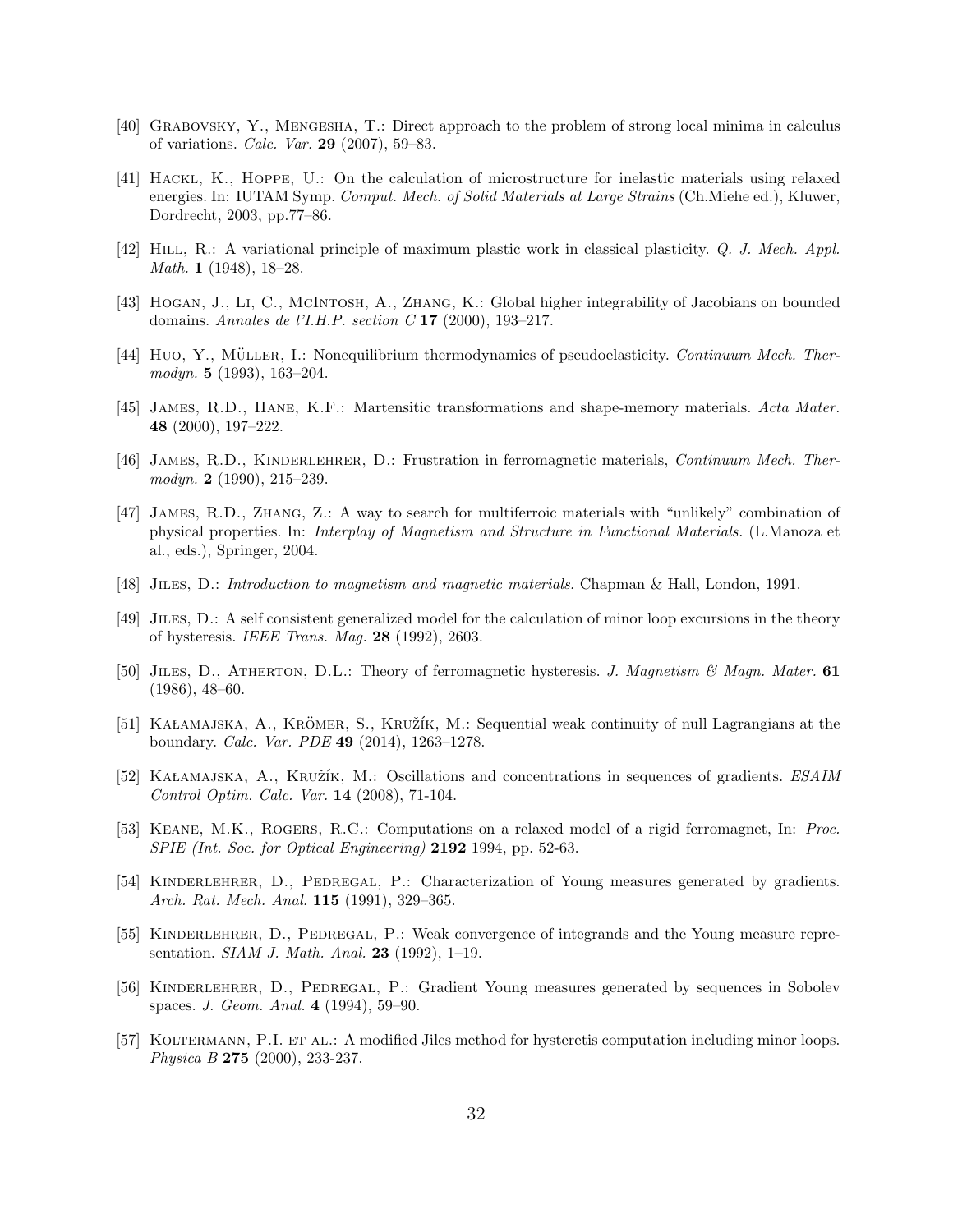- [58] KRISTENSEN, J.: On the non-locality of quasiconvexity. Ann. Inst. H. Poincaré Anal. Non Linéaire 16 (1999), 1–13.
- [59] Kristensen, J., Rindler, F.: Characterization of generalized gradient Young measures generated by sequences in  $W^{1,1}$  and BV. Arch. Rat. Mech. Anal. 197 (2010), 539-598.
- [60] KRÖMER, S.: On the role of lower bounds in characterizations of weak lower semicontinuity of multiple integrals. Adv. Calc. Var. 3 (2010), 378–408.
- [61] KRÖMER, S., KRUŽÍK, M.: Oscillations and concentrations up to the boundary. J. Convex Anal. 20 (2013), 723–752.
- [62] KRUŽÍK, M.: On the composition of quasiconvex functions and the transposition, J. Convex Anal. 6 (1999), 207–213.
- [63] KRUŽÍK, M.: Bauer's maximum principle and hulls of sets, *Calc. Var.* 11 (2000), 321–332.
- [64] KRUŽÍK, M.: Quasiconvexity at the boundary and concentration effects generated by gradient. ESAIM Control Optim. Calc. Var. 19 (2013), 679–700.
- [65] KRUŽÍK, M.: Periodic solutions to a hysteresis model in micromagnetics. J. Convex Anal. 13 (2006), 81–99.
- [66] KRUŽÍK, M., LUSKIN, M.: The computation of martensitic microstructure with piecewise laminates. J. Sci. Comp. 19 (2003), 293–308.
- [67] KRUŽÍK, M., MIELKE, A., ROUBÍČEK, T.: Modeling of microstructure and its evolution in shape memory-alloy single-crystals, in particular in CuAlNi. *Meccanica* **40** (2005), 389–418.
- [68] Kruˇz´ık, M., Prohl, A.: Young measure approximation in micromagnetics. Num. Math. 90 (2001), 291–307.
- [69] Kruˇz´ık, M., Prohl, A.: Recent developments in modeling, analysis, and numerics of ferromagnetism. SIAM Rev. 48 (2006), 439–483.
- [70] KRUŽÍK, M., ROUBÍČEK, T.: On the measures of DiPerna and Majda. *Mathematica Bohemica*, 122 (1997), 383–399.
- [71] KRUŽÍK, M., ROUBÍČEK, T.: Optimization problems with concentration and oscillation effects: relaxation theory and numerical approximation. Numer. Funct. Anal. Optim. 20 (1999), 511-530.
- [72] Landau, L.D., Lifshitz, E.M.: On the theory of the dispersion of magnetic permeability of ferromagnetic bodies, *Physik Z. Sowjetunion* 8 (1935), 153-169.
- [73] Mayergoyz, I.D.: Mathematical Models of Hysteresis. Springer, New York, 1991.
- [74] MIELKE, A., ROUBÍČEK, T.: Rate-independent model of inelastic behaviour of shape-memory alloys. Multiscale Modeling  $\mathcal C$  Simulation 1 (2003), 571-597.
- [75] MIELKE, A., ROUBÍČEK, T.: Rate-Independent Systems: Theory and Applications. Springer, New York, 2015.
- [76] Mielke, A., Sprenger, P.: Quasiconvexity at the boundary and a simple variational formulation of Agmon's condition. J. Elasticity 51 (1998), 23–41.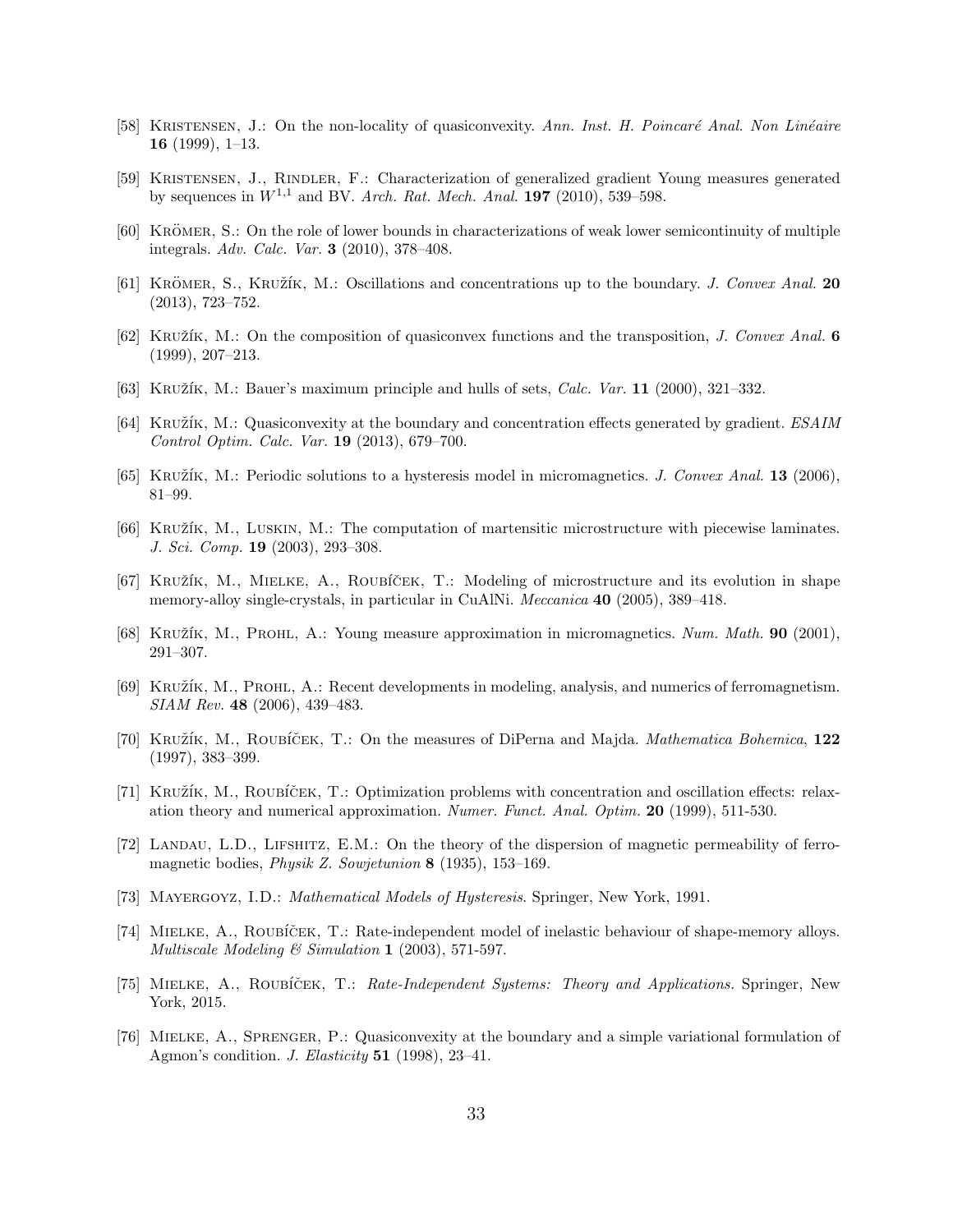- [77] Mielke, A., Theil, F.: A mathematical model for rate-independent phase transformations with hysteresis. In: Models of continuum mechanics in analysis and engineering. (Eds.: H.-D.Alber, R.Balean, R.Farwig), Shaker Verlag, Aachen, 1999, pp.117-129.
- [78] Mielke, A., Theil, F., Levitas, V.I.: A variational formulation of rate-independent phase transformations using an extremum principle. Archive Rat. Mech. Anal. 162 (2002), 137–177.
- [79] Meyers, N.G.: Quasi-convexity and lower semicontinuity of multiple integrals of any order, Trans. Am. Math. Soc. **119** (1965), 125-149.
- [80] Morrey, C.B.: Quasi-convexity and the lower semicontinuity of multiple integrals. Pacific J. Math. 2 (1952), 25–53.
- [81] MORREY, C.B.: *Multiple Integrals in the Calculus of Variations*. Springer, Berlin, 1966.
- [82] MÜLLER, S.: Higher integrability of determinants and weak convergence in  $L^1$ . J. reine angew. Math. 412 (1990), 20–34.
- [83] MÜLLER, S.: *Variational models for microstructure and phase transisions*. Lecture Notes in Mathematics 1713 (1999) pp. 85–210.
- [84] Nicolaides, R.A., Walkington, N.J.: Computation of microstructure utilizing Young measure representations. In: Recent Advances in Adaptive and Sensory Materials and their Applications. (C.A.Rogers, R.A.Rogers, eds.) Technomic Publ., Lancaster, 1992, pp.131–141.
- [85] PEDREGAL, P.: Parametrized Measures and Variational Principles. Birkäuser, Basel, 1997.
- [86] PITTERI, M., ZANZOTTO, G.: Continuum Models for Phase Transitions and Twinning in Crystals. Chapman & Hall, Boca Raton, 2003.
- [87] PREISACH, F.: Uber die magnetische Nachwirkung. Z. Physik 94 (1935), 277-302.
- [88] LORD RAYLEIGH: On the behaviour of iron and steal under the operation of feeble magnetic forces. Phil. Mag. 23 (1887), 225–248.
- [89] Rogers, R.C.: A nonlocal model for the exchange energy in ferromagnetic materials, J. Int. Eq. Appl. 3 (1991), 85–127.
- [90] Roubíček, T.: Relaxation of vectorial variational problems. *Mathematica Bohemica* 120 (1995), 411– 430.
- [91] ROUBÍČEK, T.: Relaxation in Optimization Theory and Variational Calculus. W. de Gruyter, Berlin, 1997.
- [92] ROUBÍČEK, T.: Models of microstructure evolution in shape memory materials. In: NATO Workshop Nonlinear Homogenization and its Appl. to Composites, Polycrystals and Smart Mater. (Eds. P.Ponte Castaneda, J.J.Telega, B.Gambin), NATO Sci. Series II/170, Kluwer, Dordrecht, 2004, pp.269–304.
- [93] ROUBÍČEK, T., KRUŽÍK, M.: Microstructure evolution model in micromagnetics. Zeit. Angew. Math. Phys. 55 (2004), 159–182.
- [94] ROUBÍČEK, T., KRUŽÍK, M.: Mesoscopical model for ferromagnets with isotropic hardening. Zeit. Angew. Math. Phys. 56 (2005), 107–135.